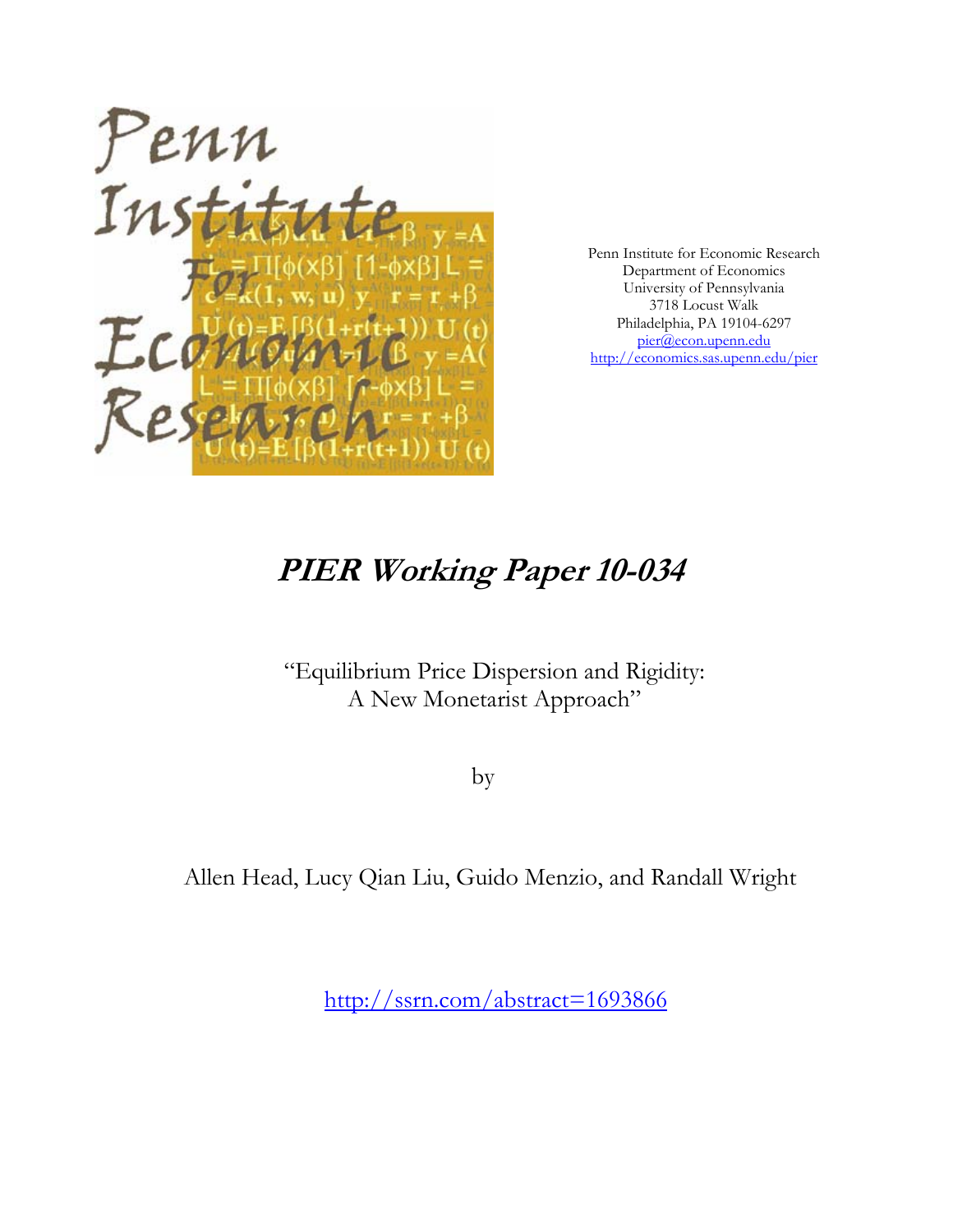# Equilibrium Price Dispersion and Rigidity: A New Monetarist Approach<sup>∗</sup>

Allen Head Queen's University Lucy Qian Liu I.M.F.

Guido Menzio University of Pennsylvania NBER

Randall Wright

University of Wisconsin-Madison Federal Reserve Bank of Minneapolis

September 2010

#### Abstract

Why do some sellers set prices in nominal terms that do not respond to changes in the aggregate price level? In many models, prices are sticky by assumption. Here it is a result. We use search theory, with two consequences: prices are set in dollars since money is the medium of exchange; and equilibrium implies a nondegenerate price distribution. When money increases, some sellers keep prices constant, earning less per unit but making it up on volume, so profit is unaffected. The model is consistent with the micro data. But, in contrast with other sticky-price models, money is neutral.

<sup>∗</sup>A previous version of the paper was titled "Really, Really Rational Inattention: Or How I Learned to Stop Worrying and Love Sticky Prices." For comments and conversations we are grateful to Marios Angeletos, Ken Burdett, Jeff Campbell, Ben Eden, Christian Hellwig, Boyan Jovanovic, Peter Klenow, John Leahy, Dale Mortensen and Julio Rotemberg. We also thank participants at the MIT macro seminar, the Search and Matching conference (University of Pennsylvania, September 2009), the Economics and Music conference (Essex University, May 2010), the NBER Summer Institute (Cambridge, July 2010), and at the Minnesota Macroeconomic Workshop (Minneapolis, July 2010). Wright thanks the National Science Foundation and the Ray Zemon Chair in Liquid Assets at theWisconsin School of Buisiness. Head thanks the Social Sciences and Humanities Research Council of Canada. The usual disclaimer applies.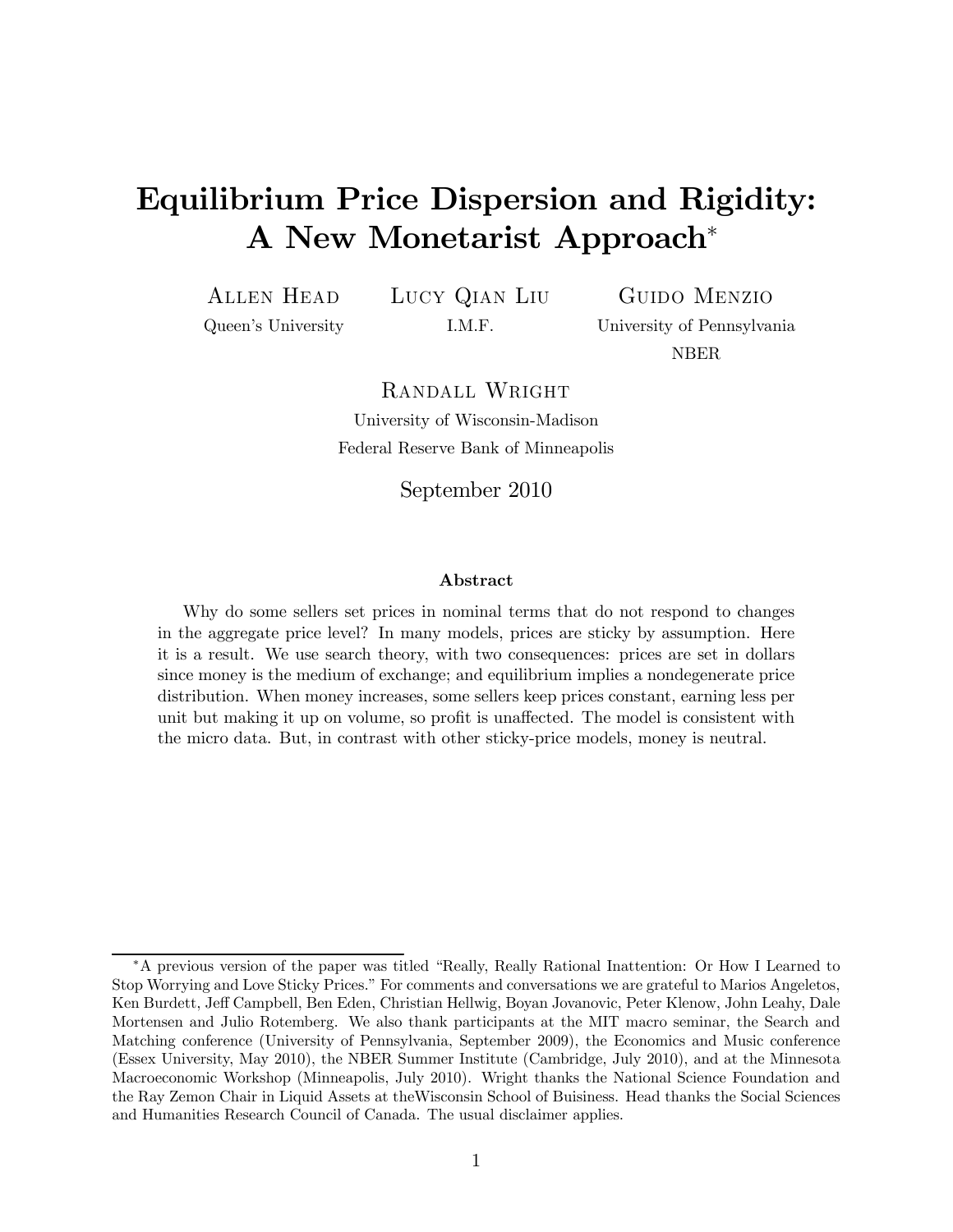### 1 Introduction

Arguably one of the most difficult questions in macroeconomics is this: Why do some sellers do not adjust their nominal prices in response to changes in the aggregate price level, ostensibly flying in the face of fundamental microeconomic principles? Many popular macro models, including those used by most policy makers, argue that price stickiness is caused by the existence of technological restrictions to nominal price adjustment (Calvo fairies or Mankiw costs). Here, we argue that price stickiness is caused by the existence of search frictions in the product market. Moreover, in contrast with theories of price stickiness that rely on technological constraints, our theory predicts that money is neutral: the central bank cannot engineer a boom or end a slump simply by issuing currency. Hence, while our theory provides a microfoundation for the key ingredient at the core of Keynesian economics (i.e. price stickiness), it has very different policy implications.

We also show that our theory of price stickiness is more successful than existing theories at matching the salient empirical features of the dynamics of individual prices.<sup>1</sup> For example, our theory can account for the average duration of prices that we observe in the data. Moreover, our theory can account for the fact that on average price changes are large and yet many price changes are small. Also, our theory can account for the fact that prices change more frequently, and not just by larger amounts, when inflation is higher. In contrast, menu cost theories of price stickiness cannot easily account for the second empirical fact mentioned above. And Calvo theories of price stickiness cannot easily account for the third empirical fact.

These findings seem relevant for several reasons. First, despite the successes of the New Classical and Real Business Cycle paradigms, it is hard to deny that at least some nominal prices seem sticky in the sense defined above — they do not respond to changes in the aggregate price level. Moreover, this observation is one of main reasons why many Keynesians are Keynesian. Consider Ball and Mankiw (1994), who we consider representative, when

<sup>&</sup>lt;sup>1</sup>A sample of empirical work on price stickiness includes Cecchetti (1985), Carlson (1986), Bils and Klenow (2005), Campbell and Eden (2007), Klenow and Kryvtsov (2008), Nakamura and Steinsson (2009), Eichenbaum, Jamovich and Rebelo (2009) and Gagnon (2009). See Klenow and Malin (2010) for a recent survey.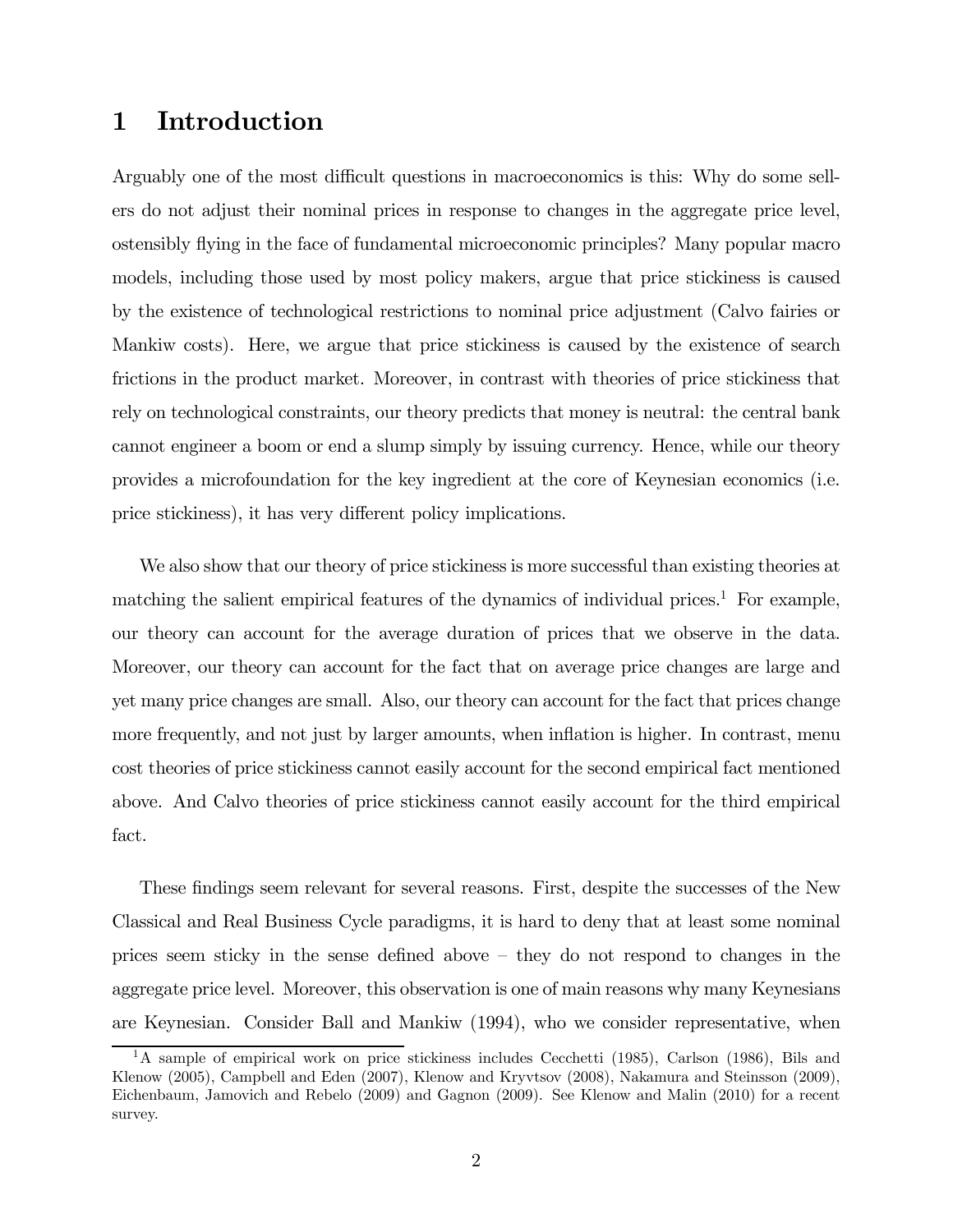they say: "We believe that sticky prices provide the most natural explanation of monetary nonneutrality since so many prices are, in fact, sticky." They go on to claim that "based on microeconomic evidence, we believe that sluggish price adjustment is the best explanation for monetary nonneutrality." Furthermore, "As a matter of logic, nominal stickiness requires a cost of nominal adjustment." Some people that one might not think of as Keynesian present similar positions. For instance, Golosov and Lucas (2003) assert that "menu costs are really there: The fact that many individual goods prices remain fixed for weeks or months in the face of continuously changing demand and supply conditions testifies conclusively to the existence of a fixed cost of repricing."

We interpret the above claims as containing three points related, respectively, to empirics, theory, and policy. The first claim is that price stickiness is in the data. The quotations assert this, and it is substantiated in the numerous empirical studies mentioned above. We concede this point. The second claim is that price stickiness implies "as a matter of logic" the existence of some technological constraint to price adjustment. We prove this wrong: we describe equilibria that match not only the broad observation of price stickiness, but also some of the more detailed empirical findings, with recourse to no technological constraints. The third claim, to which at least Ball and Mankiw seem to subscribe, is that price stickiness implies that money is not neutral, and this rationalizes Keynesian policy advice. We also prove this wrong: our theory is consistent with the relevant observations, but rather than yielding Keynesian policy implications, money is neutral. Sticky prices simply do not constitute evidence that money is not neutral or that particular policy recommendations are warranted.2

To explain our approach, we begin by pointing out that the issues at hand concern monetary phenomena: Why are prices quoted in dollars in the first place? Why do they not all adjust to changes in the money supply? What does this imply about monetary policy? To answer these questions, it seems natural to use a monetary model. We choose to work with

<sup>2</sup>To be clear, our position is not that money is neutral is the real world, and we know of compelling examples (like the one in Lucas, 1972) where it is not neutral in theory. The point is to construct a coherent economic environment with two properties: (i) it is consistent with the sticky-price facts; and (ii) it nevertheless delivers neutrality. Money is not superneutral in the model — inflation matters, even if the money stock does not, as in true in many models — but this hardly rationalizes Keynesian policy prescriptions.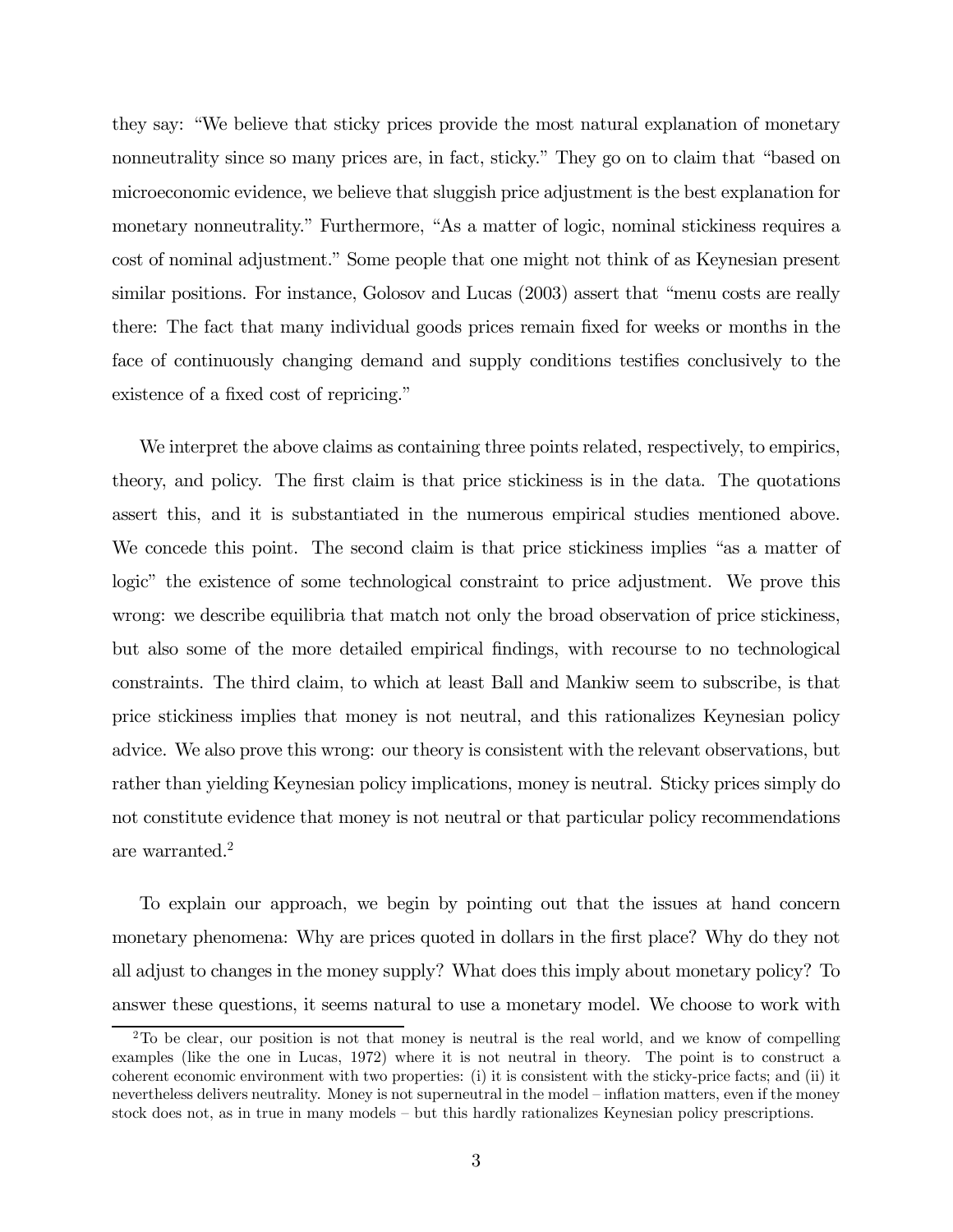a version of the New Monetarist framework laid out in Lagos and Wright (2005), Nosal and Rocheteau (2010) or Williamson and Wright (2010a,b). In this framework, specialization and search frictions limit barter, while commitment and information frictions limit credit. Hence, money is essential for at least some exchange, and naturally prices are posted in dollars, because dollars are the objects being traded. To please those with a different taste for microfoundatrions, we could have worked with a cash-in-advance or a money-in-theutility-function models.

Now consider the following observation. In many New Keynesian models, such as Clarida, Gali and Gertler (1999) or Woodford (2003), nominal price rigidities generate price dispersion only if there is inflation. To understand this point, suppose that two sellers set the same  $p_t$  at date t. At date  $s_1 > t$ , the first seller is visited by the Calvo fairy and sets its price to  $p_{s_1}$ . At date  $s_2 > s_1$ , the second seller is visited by the Calvo fairy and sets its price to  $p_{s_2}$ . Between dates  $s_1$  and  $s_2$ , the prices of the two sellers are different if and only if inflation is strictly positive. But the data suggest that there is dispersion in prices even during episodes of low or zero inflation (see, e.g. Campbell and Eden 2007). For this reason, it seems important to work with a model that delivers price dispersion even with low or no inflation. Although there are many market structures that are known to generate price dispersion without inflation (e.g. Varian 1980 and Stahl 1989), we adopt the structure of Burdett and Judd (1983).

In order to understand Burdett and Judd's theory of equilibrium price dispersion, it helps to review the history of search theory. The earliest search models of McCall (1970) and Mortensen (1970) were partial equilibrium models, in the sense that they characterized the optimal search strategy of the buyers taking as given the distribution of prices posted by different firms. Diamond (1971) was the first general equilibrium search model, in the sense that the price distribution was derived from the profit maximization problem of the firms. Diamond proved that, as long as buyers can only sample one seller at a time, the equilibrium price distribution is degenerate. In particular, every seller finds it optimal to ask the pure monopoly price. Since buyers have no reason to search without price dispersion, Diamond's result was seen by many as the end of search theory. However, Burdett and Judd (1983)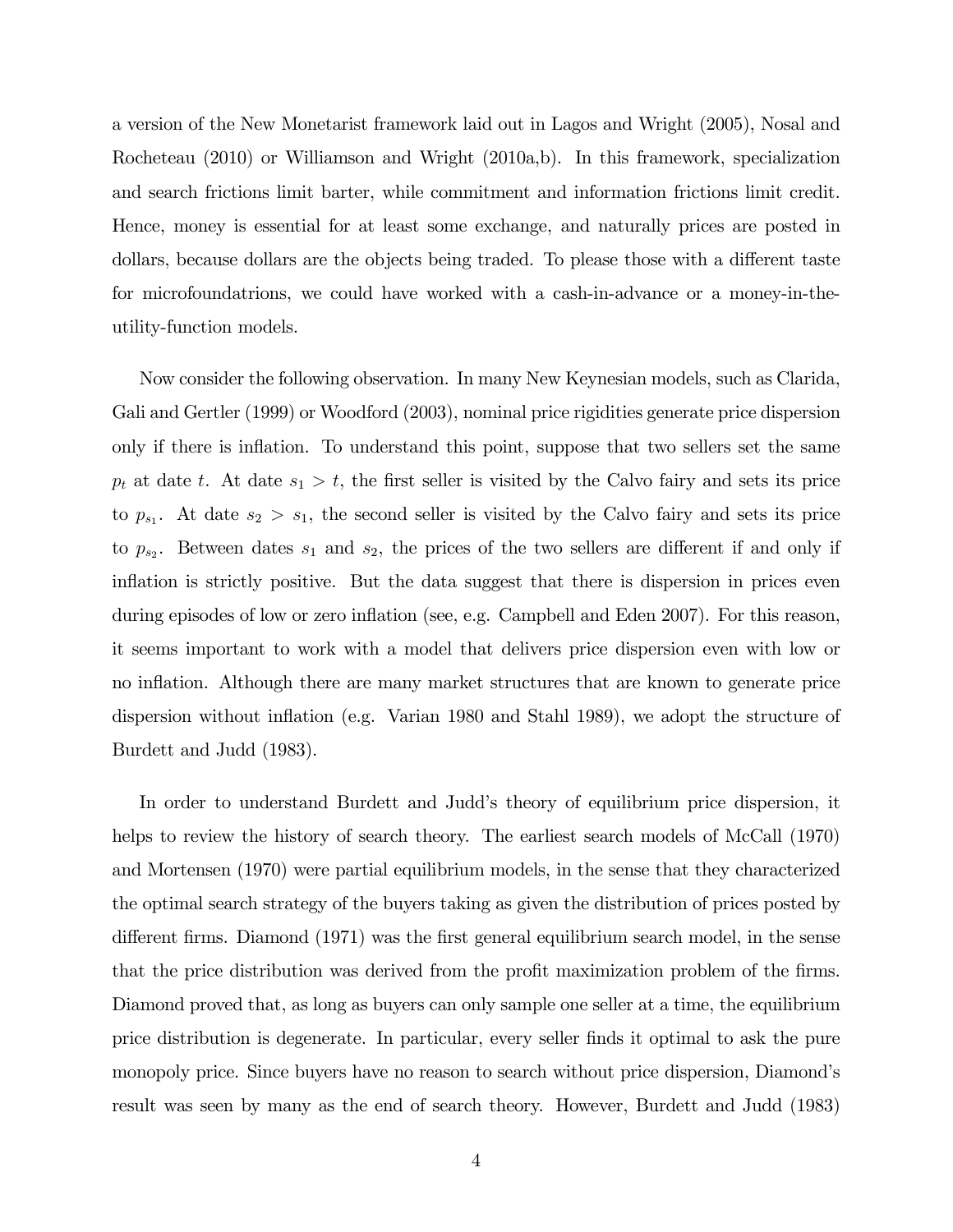came to the rescue. They proved that the equilibrium price distribution in a product market with search frictions is non-degenerate as long as the probability that a buyer meets two (or more) sellers and the probability that he meets only one seller are both strictly positive. When the probability that a buyer meets two or more sellers approaches one, the distribution converges to the competitive price. When the probability that a buyer meets two or more sellers approaches zero, the distribution converges to the pure monopoly price. Intuitively, if buyers may meet one or multiple sellers with positive probability, the pricing problem of the firm is analogue to a first-price procurement auction in which the number of bidders is uncertain. In this kind of auction, the optimal bidding strategy involves mixing.

In this paper, we embed Burdett and Judd (1983) into a dynamic general equilibrium monetary model a la Lagos and Wright (2005). In particular, we assume that agents alternate between trading in a decentralized product market that operates as in Burdett and Judd, and a centralized market that operates as in Arrow-Debreu. In the decentralized market, buyers and sellers need to use money as a medium of exchange because search frictions preclude the use of barter and information frictions preclude the use of credit. In the centralized market, buyers and sellers can use either money or credit. Technically, our model is a version of Lagos and Wright (2005) in which prices in the decentralized market are not determined as the outcome of a bargaining game between buyers and sellers, but they are posted by the sellers.<sup>3</sup>

In equilibrium, identical sellers choose to post different prices in the decentralized market. In particular, at any date  $t$ , the distribution of prices in the decentralized market is given by a continuous cumulative distribution function  $F_t$  with support  $[\underline{p}_t, \overline{p}_t]$ , with  $\underline{p}_t < \overline{p}_t$ . While the equilibrium pins down the price distribution, it does not pin down the price of an individual seller. Indeed, every individual seller is indifferent between choosing any price between the lower and the upper bound of the support of the distribution. If the seller posts a low price,

<sup>&</sup>lt;sup>3</sup>The framework is flexible in this regard, and several mechanisms other than Nash bargaining, have been studied. For instance, Rocheteau and Wright (2005) and Berentsen, Menzio and Wright (2010) introduce price posting with directed search and (Walrasian) price taking; Aruoba, Berentsen and Waller (2007) consider alternative bargaining solutions; Galenianos and Kircher (2008) use auctions. No one previously tried posting with random matching in Lagos-Wright, although it is used in the related model of Shi (1997) by Head and Kumar (2005) and Head, Kumar and Lapham (2010).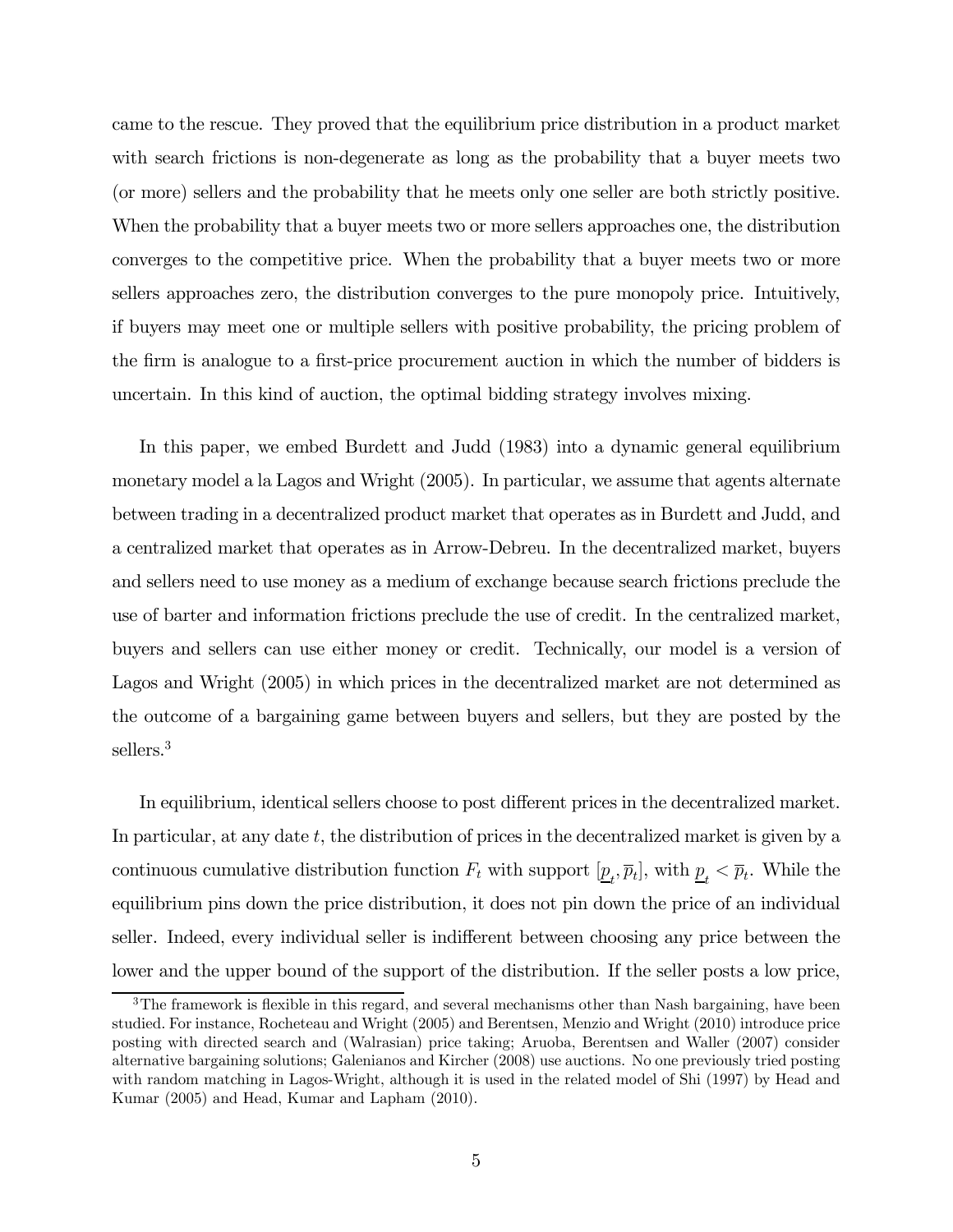he earns a small profit per unit of output, but he sells many units of output. If the seller posts a high price, he earns a large profit per unit of output, but he sells fewer units. When the money supply increases from  $M_t$  to  $M_{t+1}$ , the equilibrium price distribution shifts to  $F_{t+1}$  with support  $[\underline{p}_{t+1}, \overline{p}_{t+1}]$ . This requires that some sellers change their prices, but not all of them. In particular, if a seller's price at date  $t, p_t$ , does not belong to the support of the price distribution at date  $t + 1$ ,  $[\underline{p}_{t+1}, \overline{p}_{t+1}]$ , then the seller must adjust its price. But, if  $p_t$  belongs to  $[\underline{p}_{t+1}, \overline{p}_{t+1}]$ , the seller may leave his nominal price unchanged. Hence, in our model, sellers can change price infrequently in the face of continuous movements in the aggregate price level, even though they are allowed to change them whenever they like and at no cost.

Our theory says that sellers can be rationally inattentive to the aggregate price level and monetary policy, within some range, since as long as  $p_t \in [\underline{p}_t, \overline{p}_t]$ , their place in this distribution does not matter. We show that a calibrated version of our theory can match quite well the empirical behavior of prices in the US retail market. First, our theory predicts an average price duration (11.6 months) that is close to the one observed in the data (8.6 months). Second, our theory generates a price change distribution that has the same shape and the same features of the empirical price change distribution (i.e. the average magnitude of price changes is large, there are many small price changes, and there are many negative price changes). Third, as it is observed in the data, in our model the probability and magnitude of price adjustments are approximately independent of the age of a price. Fourth, the theory correctly predicts that inflation increases both the frequency and the magnitude of price changes. Overall, our theory of price stickiness appears to be empirically reasonable. But, again, according to our theory, money is neutral.<sup>4</sup> If the central bank issues extra money at date t, the price distribution responds fully and immediately, and no real expansion is created. Hence, nominal price stickiness does not logically justify interventionalist policies

<sup>&</sup>lt;sup>4</sup>There are several other interesting models where, despite price stickiness, money may be (sometimes approximately) neutral. These include Caplin and Spulber (1987), Eden (1994), and Golosov and Lucas (2007). Our approach differs in a number of respects. First, we start with a general equilibrium model where money is essential as a mediun of exchange. Second, money by design is exactly neutral, although not superneutral, in our environment. Third, stickiness arises entirely endogenously and robustly — it does not depend on particular functional forms, timing, the money supply process, etc. Fourth, the distribtion of prices is endogenous and derived from standard microfoundations (Burdett-Judd), instead of simply assuming, say, prices are distributed uniformly on some interval.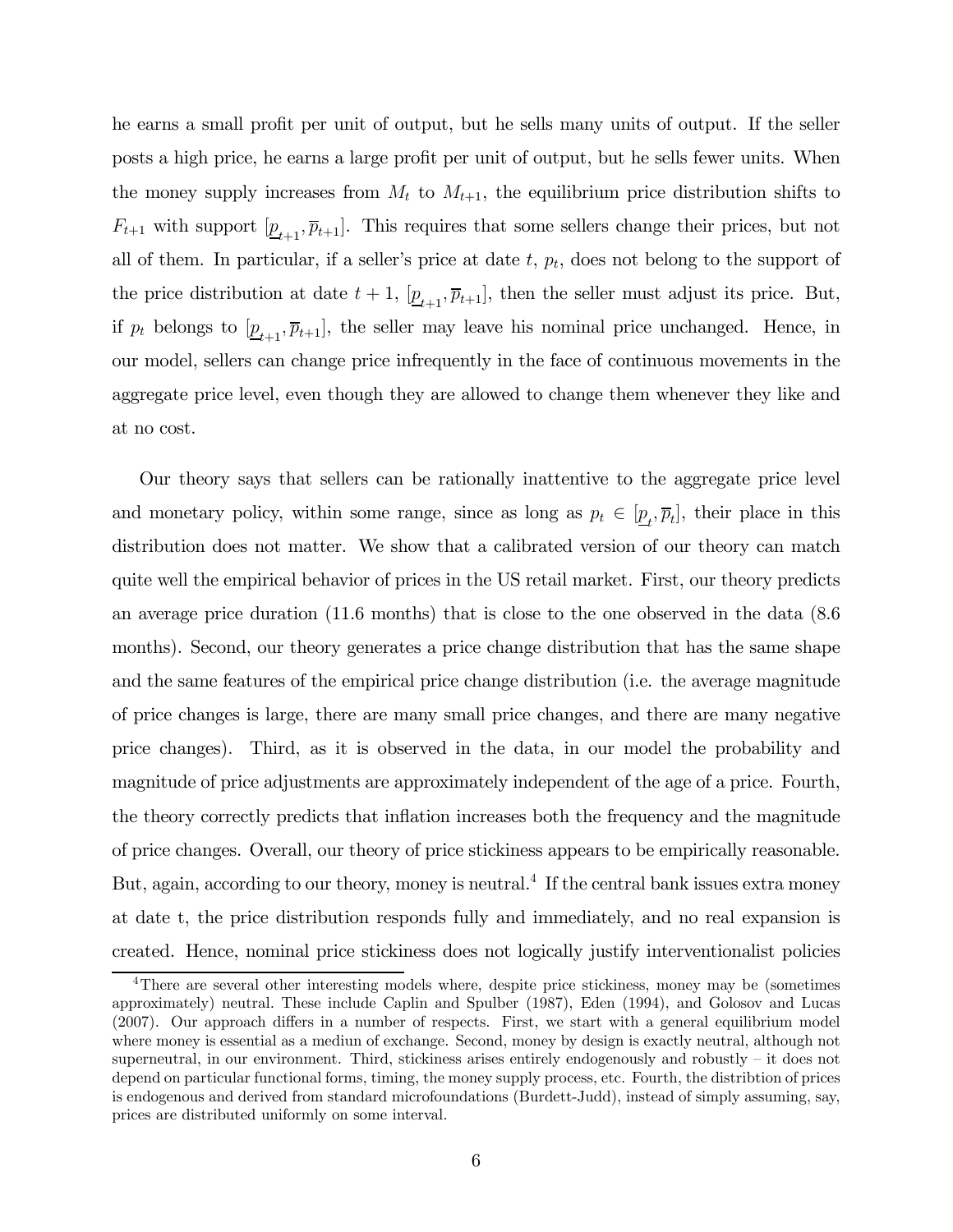by central banks.

### 2 The Model

#### 2.1 Preferences, technology and markets

Time is discrete and continues forever. In every period, two markets open sequentially. The first is a decentralized product market in which buyers and sellers come together through a frictional matching process. In this market, barter is not feasible because buyers do not carry goods that are valued by the sellers, and credit is not feasible because buyers are anonymous. Instead, exchange takes place with fiat money, which is supplied by the government. We will refer to this decentralized and anonymous market as the Burdett-Judd market (BJ market). The second market is a centralized product and labor market in which buyers and sellers are recognizable. In this market, exchange may take place using either money or credit. We will refer to this market as the *Arrow-Debreu market* (AD market).

The economy is populated by a continuum of households with measure 1. Each household has preferences described by the utility function

$$
\sum_{t=0}^{\infty} \beta^t [u(q_t) + v(x_t) - h_t], \tag{2.1}
$$

where  $\beta \in (0, 1)$  is the discount factor, u is a strictly increasing and strictly concave function defined over the consumption of the good traded in the BJ market (the BJ good),  $v$  is a strictly increasing and strictly concave function defined over the consumption of the good traded in the AD market (the AD good), and  $-h$  is the disutility of working h hours. For the sake of concreteness, we assume  $u(q) = q^{1-\gamma}/(1-\gamma)$  with  $0 < \gamma < 1.$ 

The economy is also populated by a continuum of firms with measure  $s > 0$ . Each firm operates a technology that turns h hours of labor into  $f(h)$  units of the BJ good, as well as a technology that turns h hours of labor into  $g(h)$  units of the AD good. For concreteness, we assume that  $f(h) = h/c$  and that  $g(h) = h$ , where  $c > 0$  is the cost of producing a unit of the BJ good relative to the cost of producing the AD good. Firms are owned by the households through a balanced mutual fund.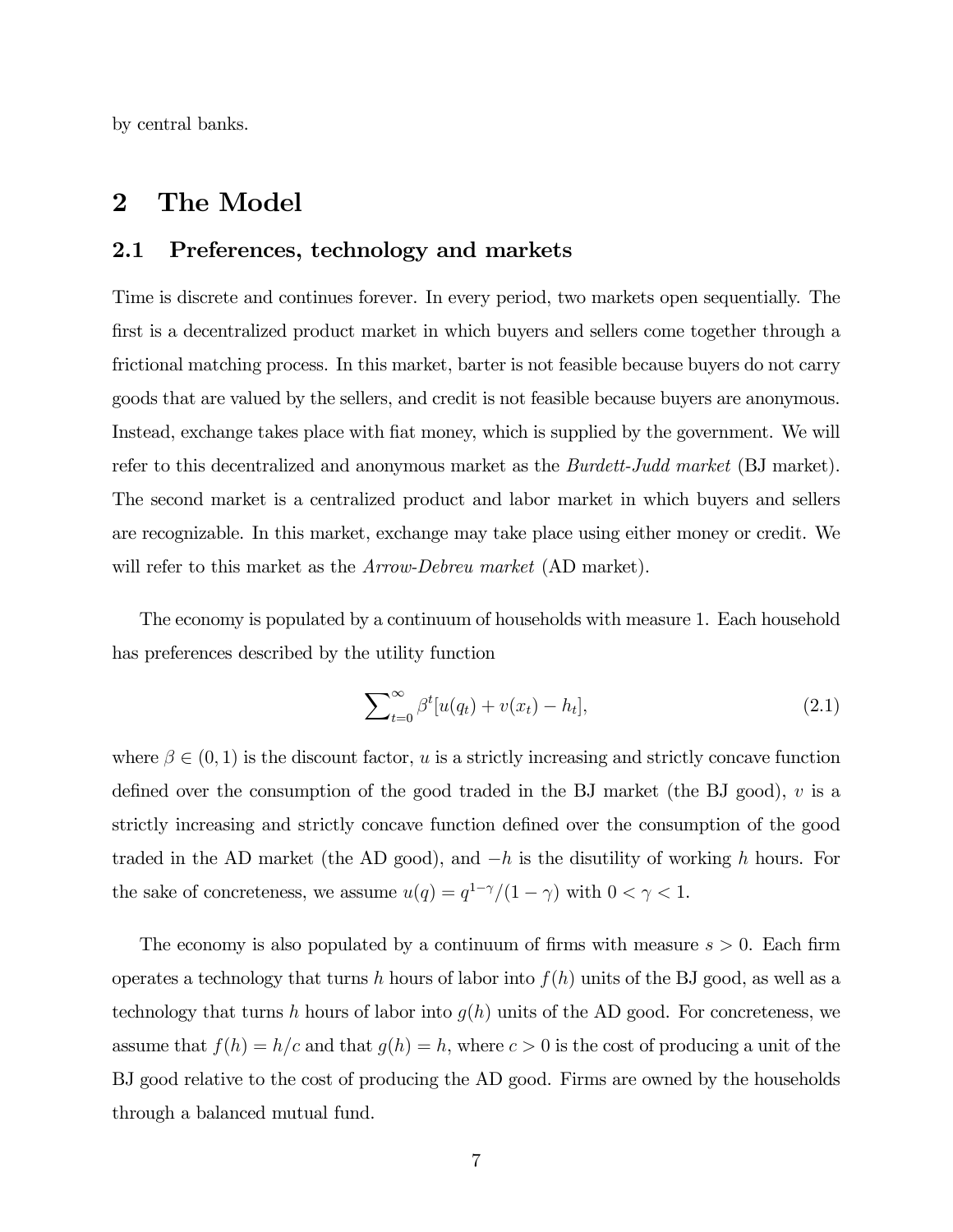In the BJ market, each firm posts a nominal price  $p$ , taking as given the amount of money,  $m_t$ , brought into the market by each household and the cumulative distribution function,  $F_t(p)$ , of nominal prices posted by all the other firms. Following Burdett and Judd (1983), we assume that each household observes the entire price distribution, but can only purchase the good from a random sample of firms. In particular, the household cannot purchase the good from any firm with probability  $\alpha_0 \in [0, 1)$ . The household can purchase the good from exactly one firm with probability  $\alpha_1 \in (0, 1 - \alpha_0)$ . And with probability  $\alpha_2 = 1 - \alpha_0 - \alpha_1$ , the household can purchase the good from two firms. As mentioned above, all transactions in the BJ market are carried out with money.

In the AD market, the government prints money and injects it into the economy through a lump-sum transfer to the households,  $T_t$ . Hence,  $T_t = (\mu - 1)M_t$ , where  $M_t$  is the quantity of money at the beginning of the period and  $\mu > 1/\beta$  is the money growth rate. For the sake of simplicity, we assume that  $\mu$  is constant over time. Each household receives the transfer from the government,  $T_t$ , and a nominal dividend payment from the mutual fund that owns the firms,  $D_t$ . Then, each household chooses how much to work,  $h_t$ , how much of the AD good to consume,  $x_t$ , and how much money to carry into the next BJ market,  $m_{t+1}$ , taking as given the wage and the price of the AD good. Similarly, each firm chooses how much labor to hire and how much of the AD good to produce, taking as given the wage and the price of the AD good. As mentioned above, exchange in the AD market may take place with either credit or money.

#### 2.2 The problem of the household

First, consider a household who enters the AD market with  $m_t$  units of money. The lifetime utility of this household is given by

$$
W_t(m_t) = \max_{h_t, x_t, m_{t+1}} v(x_t) - h_t + \beta U_{t+1}(m_{t+1}),
$$
  
s.t.  $w_t x_t + m_{t+1} \le w_t h_t + m_t + D_t + T_t,$   
 $x_t \ge 0, m_{t+1} \ge 0.$  (2.2)

The expression above is intuitive. The household chooses how much to work,  $h_t$ , how much to consume,  $x_t$ , and how much money to hold,  $m_{t+1}$ , so as to maximize the sum of its utility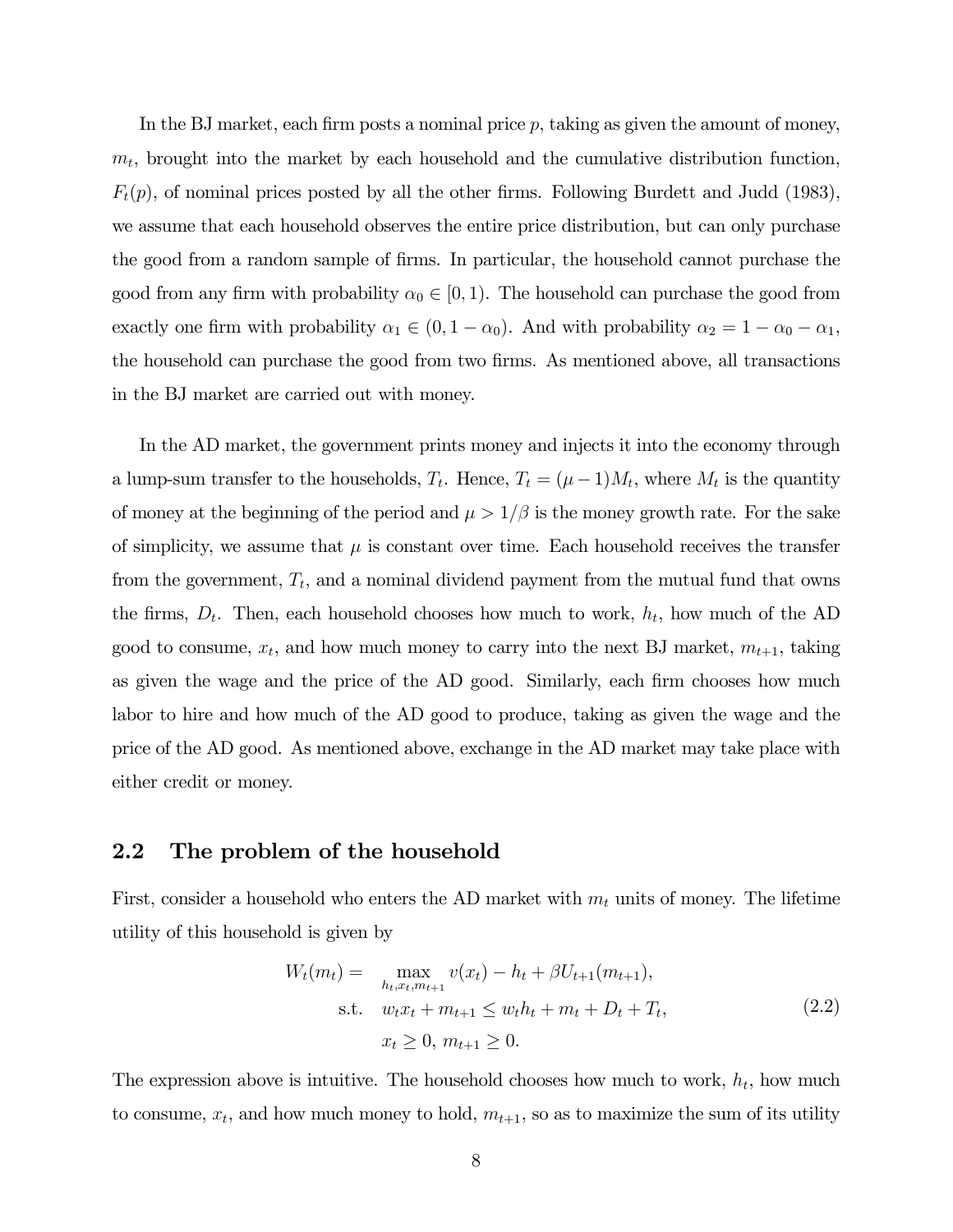in the current AD market,  $v(x_t) - h_t$ , and its lifetime utility at the beginning of the next BJ market,  $\beta U_{t+1}(m_{t+1})$ . The household's choice of  $(h_t, x_t, m_{t+1})$  must be affordable given its non-labor income,  $m_t + T_t + D_t$ , and the wage,  $w_t$ .

The household's optimal choices  $(h_t^*, x_t^*, m_{t+1}^*)$  satisfy the conditions

$$
h_t^* = x_t^* + w_t^{-1} \left( m_{t+1}^* - m_t - D_t - T_t \right),
$$
  
\n
$$
v'(x_t^*) = 1, \quad \beta U_{t+1}(m_{t+1}^*) = w_t^{-1}.
$$
\n(2.3)

These optimality conditions are easy to interpret. The optimal choice for  $m_{t+1}$  is such that the disutility from earning an additional unit of money in the AD market,  $1/w_t$ , equates the utility from carrying an additional unit of money into the next BJ market,  $\beta U_{t+1}'(m_{t+1})$ . The optimal choice for  $x_t$  is such that the disutility from working an additional hour, 1, equates the utility from consuming an additional unit of the AD good,  $v'(x_t)$ . The optimal choice for  $h_t$  is such that the household's budget constraint holds with equality.

As in Lagos and Wright (2005), the optimal choices for  $m_{t+1}$  and  $x_t$  are independent of  $m_t$ , and the optimal choice for  $h_t$  is a linearly decreasing function of  $m_t$  with slope  $-1/w_t$ . That is, the amount of money with which the household enters the AD market does not affect the household's decision of how much to consume and how much money to carry to the next BJ market. The amount of money with which the household enters the AD market only affects the household's decision of how much to work and it does so linearly. Given the properties of the optimal choices  $(h_t^*, x_t^*, m_{t+1}^*)$ , it is immediate to verify that the household's lifetime utility  $W_t$  is a linear function of  $m_t$  with slope  $1/w_t$ . Notice that the independence of  $m_{t+1}$  from  $m_t$  greatly simplifies the analysis of the equilibrium as it guarantees that the distribution of money holdings across households in the BJ market is degenerate. Also, notice that the linearity of  $W_t$  with respect to  $m_t$  simplifies the analysis of the equilibrium because it guarantees that the distribution of money holdings across households in the AD market does not affect their valuation of the dividends paid out by the firms.

Next, consider a household who enters the BJ market with  $m_t$  units of money and pur-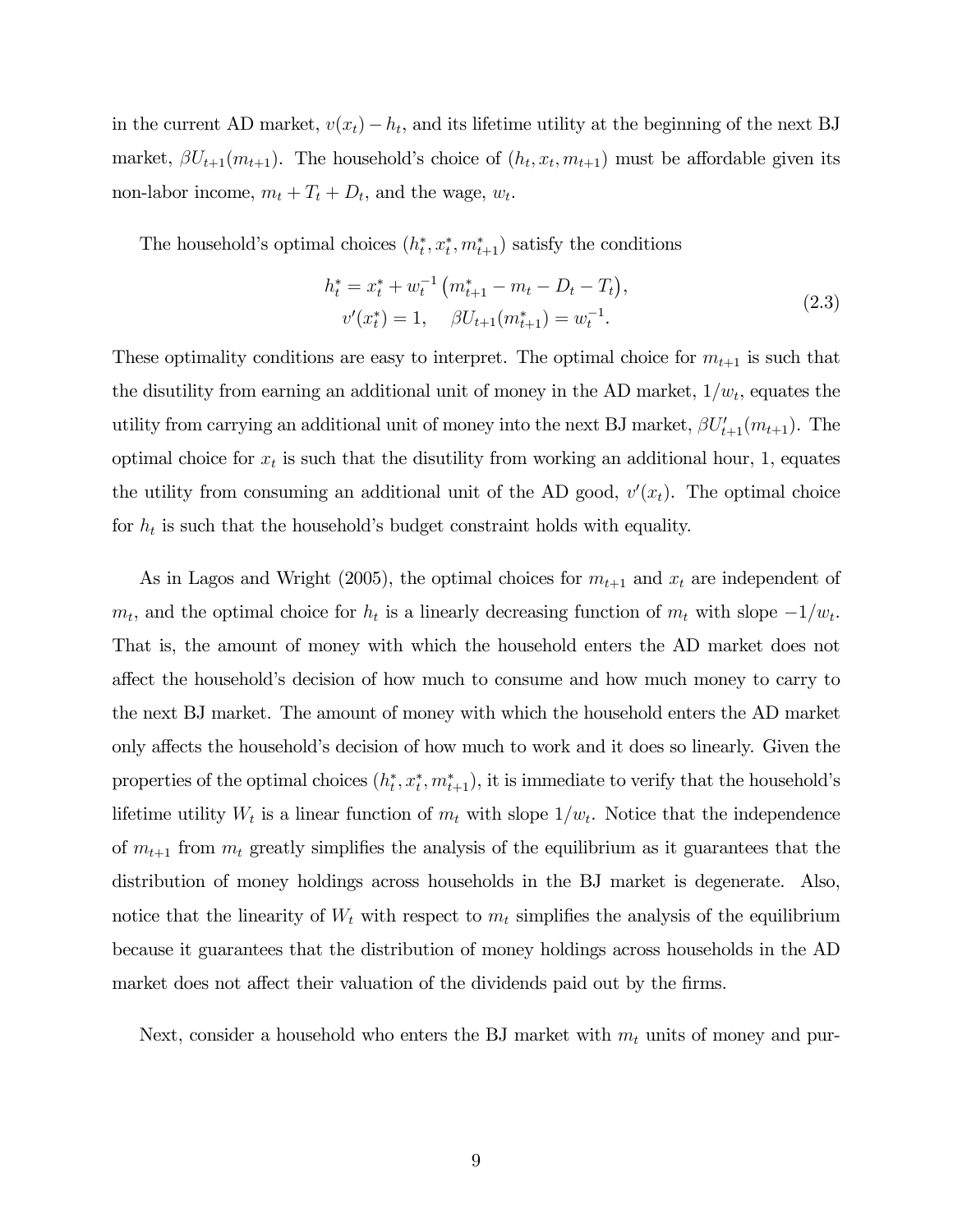chases the good at the price  $p$ . The lifetime utility of this household is given by

$$
V_t(m_t, p) = \max_{q_t} \frac{q_t^{1-\gamma}}{1-\gamma} + W_t(m_t - pq_t),
$$
  
s.t.  $0 \le pq_t \le m_t.$  (2.4)

The expression above is intuitive. The household chooses how much of the good to purchase,  $q_t$ , so as to maximize the sum of its utility in the current BJ market,  $q_t^{1-\gamma}/(1-\gamma)$ , and its lifetime utility from entering the next AD market with  $m_t-pq_t$  units of money,  $W_t(m_t-pq_t)$  =  $W_t(0) + (m_t - pq_t)/w_t$ . The choice of  $q_t$  is subject to the cash constraint  $pq_t \leq m_t$  because money is the only medium of exchange in the BJ market.

The household's optimal choice  $q_t^*$  is given by

$$
q_t^*(p) = \begin{cases} m_t/p, & \text{if } p \leq \hat{p}_t, \\ (w_t/p)^{\frac{1}{\gamma}}, & \text{if } p > \hat{p}_t, \end{cases}
$$
 (2.5)

where  $\hat{p}_t = w_t(w_t/m_t)^{\frac{\gamma}{1-\gamma}}$ . If the price p is smaller than  $\hat{p}_t$ , the cash constraint is binding and the household purchases  $m_t/p$  units of the good. Otherwise, the cash constraint does not bind and the household purchases  $(w_t/p)^{1/\gamma}$  units of the good. Figure I illustrates the household's demand for the BJ good. The black curve is the household's demand given that the cash constraint is binding. The grey curve is the household's demand given that the cash constraint is lax. The household's demand,  $q_t^*$ , is the lower envelope of the black and the gray curves.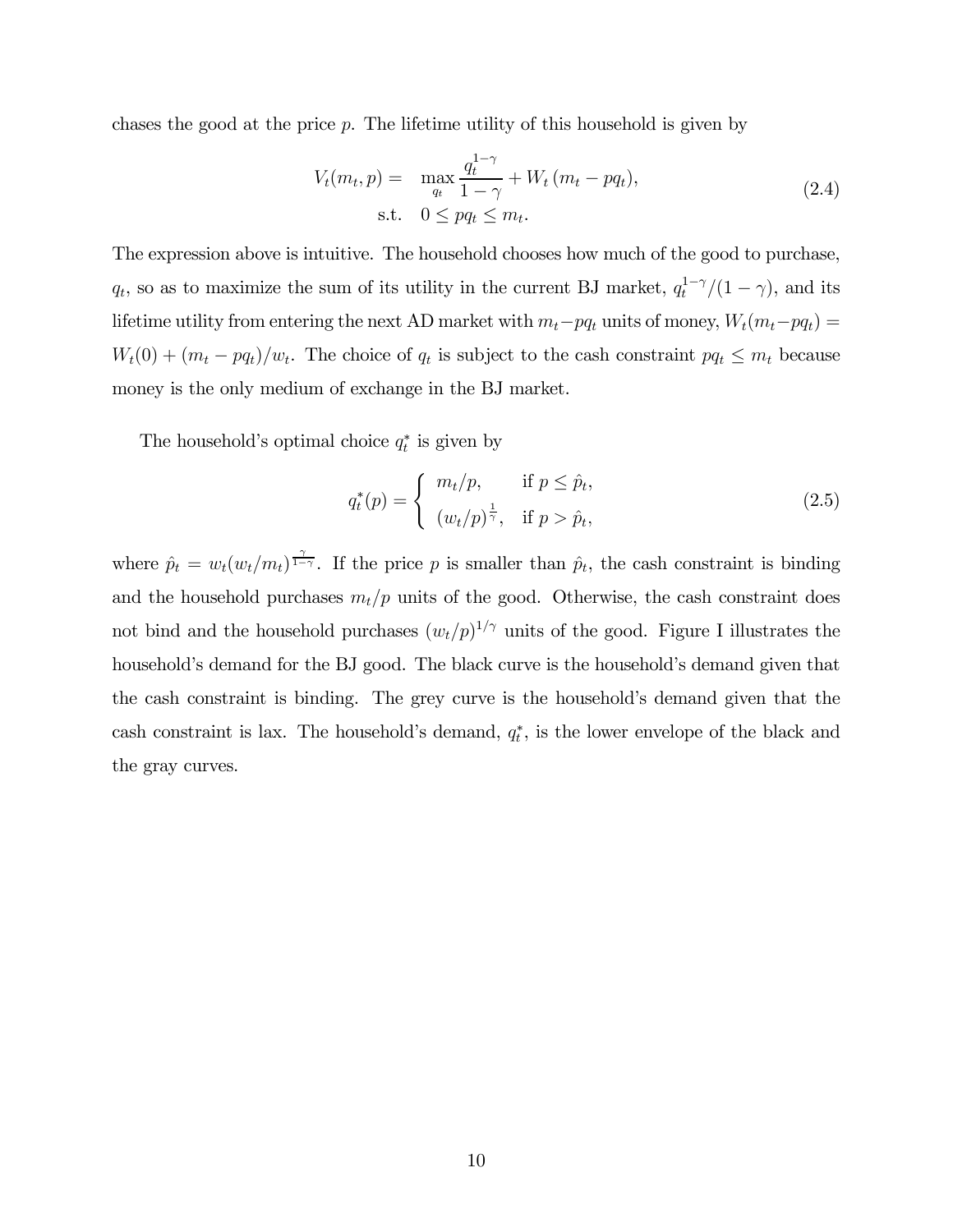

Figure I: Household's demand for the BJ good

Finally, the lifetime utility of a household who enters the BJ market with  $m_t$  units of money is given by

$$
U_t(m_t) = \alpha_0 W_t(m_t) + \alpha_1 \int V_t(p, m_t) dF_t(p)
$$
  
+
$$
\alpha_2 \int V_t(p, m_t) d[1 - (1 - F_t(p))^2].
$$
\n(2.6)

The expression above is easy to understand. With probability  $\alpha_0$ , the household cannot purchase the BJ good and enters the next AD market with  $m_t$  units of money. With probability  $\alpha_1$ , the household can purchase the good from exactly one firm. The price p charged by the firm is a random variable with distribution  $F_t(p)$ . With probability  $\alpha_2$ , the household can purchase the good from two firms. The lowest price  $p$  charged by the two firms is a random variable with distribution  $1 - [1 - F_t(p)]^2$ .

After substituting (2.5) into (2.6) and differentiating  $U_t$  with respect to  $m_t$ , we can rewrite the optimality condition for  $m_{t+1}$  as

$$
i = \alpha_1 \int_{\mathbf{1}[p \le \hat{p}_t]} \left[ \frac{w_t}{p} \left( \frac{m_t}{p} \right)^{-\gamma} - 1 \right] dF_t(p)
$$
  
+2\alpha\_2 \int\_{\mathbf{1}[p \le \hat{p}\_t]} \left[ \frac{w\_t}{p} \left( \frac{m\_t}{p} \right)^{-\gamma} - 1 \right] \left[ 1 - F\_t(p) \right] dF\_t(p), \tag{2.7}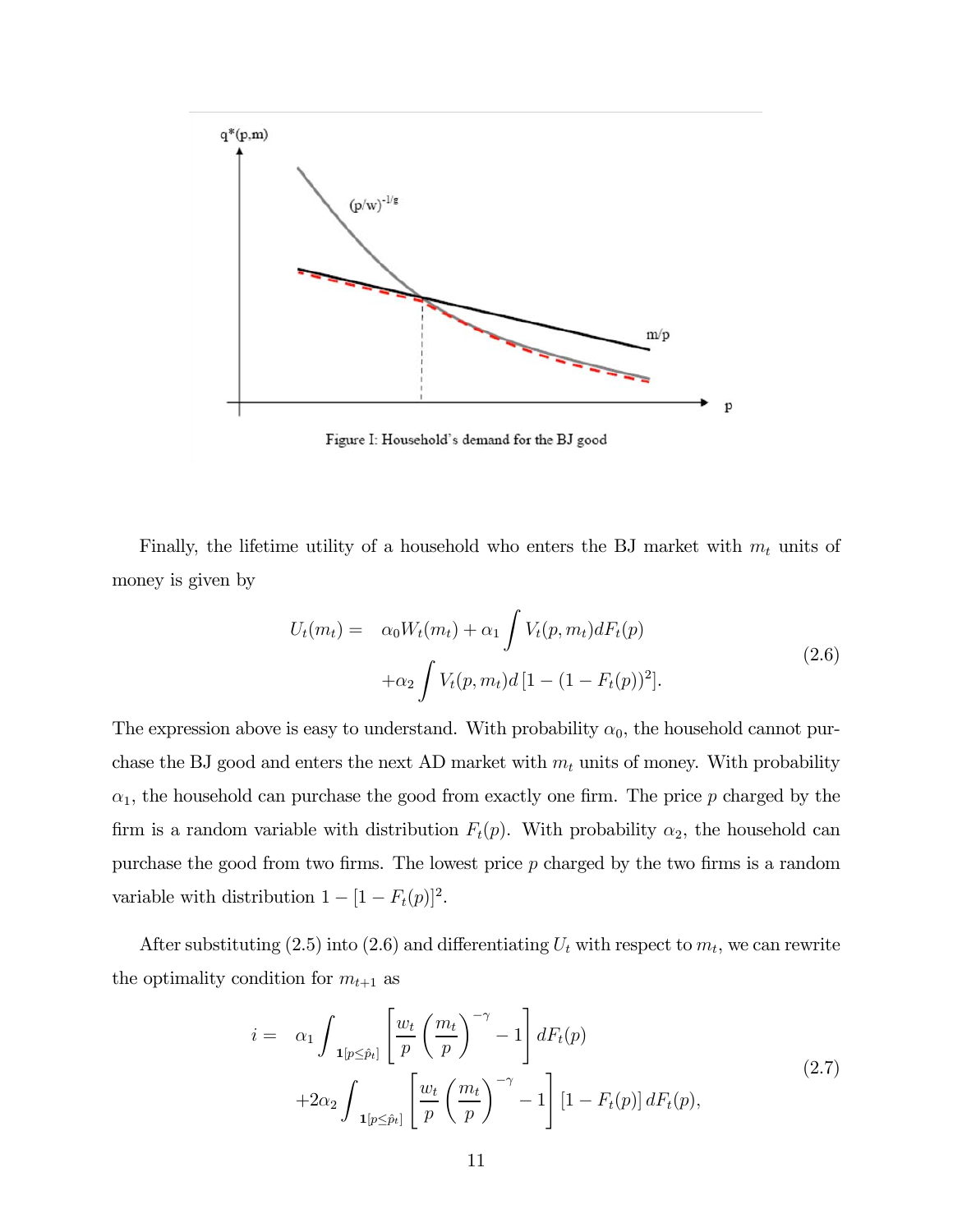where *i* is the net nominal interest rate  $\beta^{-1}(w_{t+1}/w_t) - 1$ . The expression above is intuitive. The left-hand side of (2.7) is the marginal cost of carrying money, i.e. the net nominal interest rate. The right-hand side of (2.7) is the marginal benefit of carrying money, i.e. the value of relaxing the cash constraint in the BJ market. The optimal choice for money holdings,  $m^*_{t+1}$ , equates the marginal cost and the marginal benefit of carrying money.

### 2.3 The problem of the firm

If a firm posts the price  $p$  in the BJ market, its profits are given by

$$
\Pi_t(p) = \frac{1}{s} \left[ \alpha_1 + 2\alpha_2 (1 - F_t(p)) + \alpha_2 n_t(p) \right] R_t(p), \tag{2.8}
$$

where  $n_t(p)$  and  $R_t(p)$  are defined as

$$
n_t(p) = \lim_{\epsilon \to 0^+} F_t(p) - F_t(p - \epsilon),
$$
  

$$
R_t(p) = q_t^*(p)(p - cw_t).
$$

The first term on the right-hand side of (2.8) is the number of customers served by the firm. First, there are  $\alpha_1/s$  households who purchase the good from the firm because they are not in contact with any other seller. Second, there are  $2\alpha_2(1-F_t(p))/s$  households who purchase the good from the firm because the other seller with whom they are in contact charges a price greater than p. Finally, there are  $2\alpha_2 n_t(p)/s$  households who are in contact with the firm and with another seller that also charges the price  $p$ . Each of these households purchases the good from the firm with probability 1/2.

The second term on the right-hand side of (2.8) is the firm's profit per customer. The firm sells  $q^*(p)$  units to each customer and each unit is sold at the price p and produced at the cost  $cw_t$ . In Figures II and III, we plot the firm's profits per customer as a function of the price p. The black curve is the plot of  $(m_t/p)(p - cw_t)$ , which us the profit per customer given that the customer is cash constrained. The gray curve is the plot of  $(w_t/p)^{1/\gamma}(p-cw_t)$ , which is the profit per customer given that the customer is not cash constrained. The firm's actual profit per customer is given by the lower envelope of the black and grey curves. Figure II illustrates a case in which the customer's money holdings are relatively high. In this case, the price that maximizes the firm's profit per customer is  $cw_t/(1 - \gamma)$ . Figure III illustrates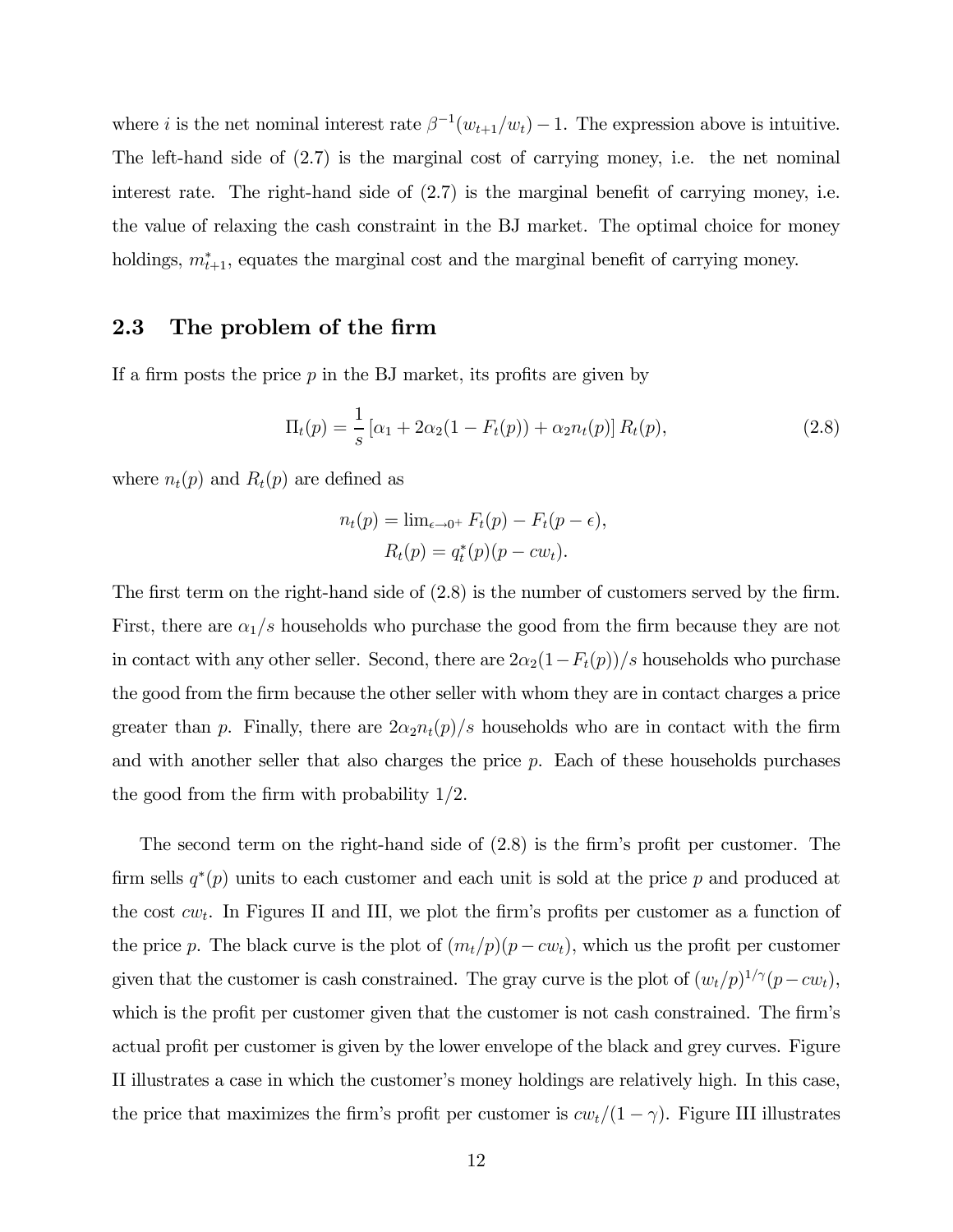the case in which the customer's money holdings are relatively low. In this case, the price that maximizes the firm's profit per customer is  $\hat{p}_t$ . Overall, the price that maximizes the firm's profit per customer is  $p_t^m = \max\{cw_t/(1-\gamma), \hat{p}_t\}$ . We shall refer to  $p_t^m$  as the monopoly price.



Figure II: Firm's profit per customer in the BJ market

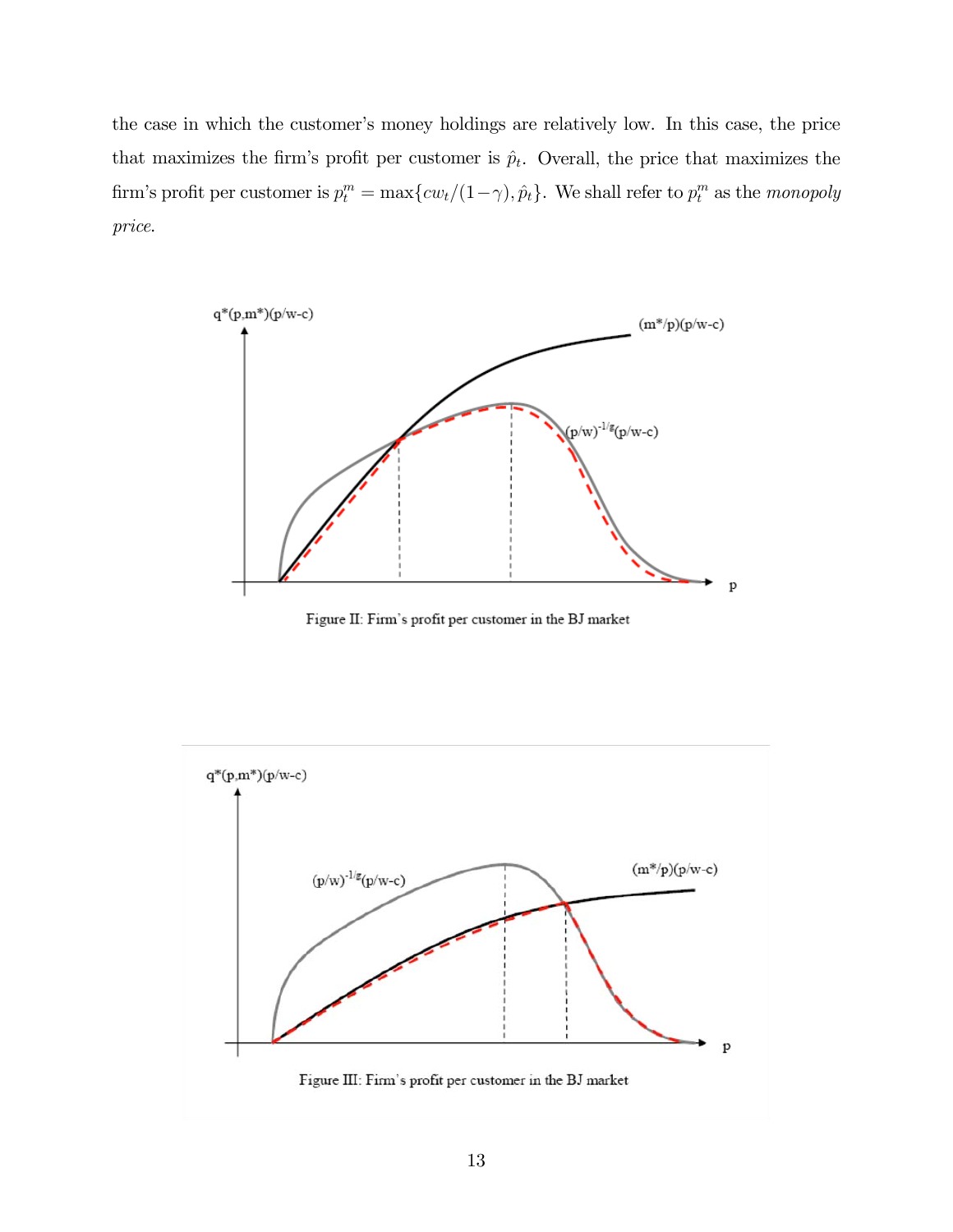Each firm chooses the price p so as to maximize the profit function  $\Pi_t(p)$ . Therefore, the price distribution  $F_t$  is consistent with the firms' pricing strategy only if the profit function  $\Pi_t(p)$  is maximized by every price on the support of  $F_t$ , i.e.

$$
\Pi_t(p_0) = \Pi_t^* \text{ for all } p \in \text{supp} F,
$$
  

$$
\Pi_t^* \equiv \max_p \Pi_t(p).
$$
 (2.9)

The following lemma makes use of condition (2.9) in order to characterize the price distribution  $F_t$ . The proof of the lemma adapts the arguments developed by Burdett and Judd (1983) to characterize the price distribution in a market for an indivisible good where buyers have deep-pockets to a market for a divisible good where buyers are cash-constrained.

**Lemma 1** (Burdett and Judd, 1983): The unique price distribution that is consistent with the firms' pricing strategy is

$$
F_t(p) = 1 - \frac{\alpha_1}{2\alpha_2} \left[ \frac{R_t(p_t^m)}{R_t(p)} - 1 \right].
$$
 (2.10)

The price distribution  $F_t$  is continuous and its support is the connected interval  $[\underline{p}_t, \overline{p}_t]$ , where

$$
R_t(\underline{p}_t) = \frac{\alpha_1}{\alpha_1 + 2\alpha_2} R_t(p_t^m),
$$
  
\n
$$
\overline{p}_t = p_t^m.
$$
\n(2.11)

Proof: In Appendix A.

First, lemma 1 states that the price distribution is continuous. Intuitively, if the price distribution had a mass point at  $p_0$ , a firm that posts  $p_0$  could increase its profits by charging  $p_0 - \epsilon$  instead, as the deviation would leave the firm's profit per customer approximately constant but it would increase the firm's customer base by a discrete amount. Second, lemma 1 states that the support of the price distribution is connected. Intuitively, if the support of the price distribution had a gap between  $p_0$  and  $p_1$ , a firm that posts  $p_0$  could increase its profits by charging  $p_1$  instead, as the deviation would not affect the firm's customer base and it would increase the firm's profits per customer. Third, lemma 1 states that the highest price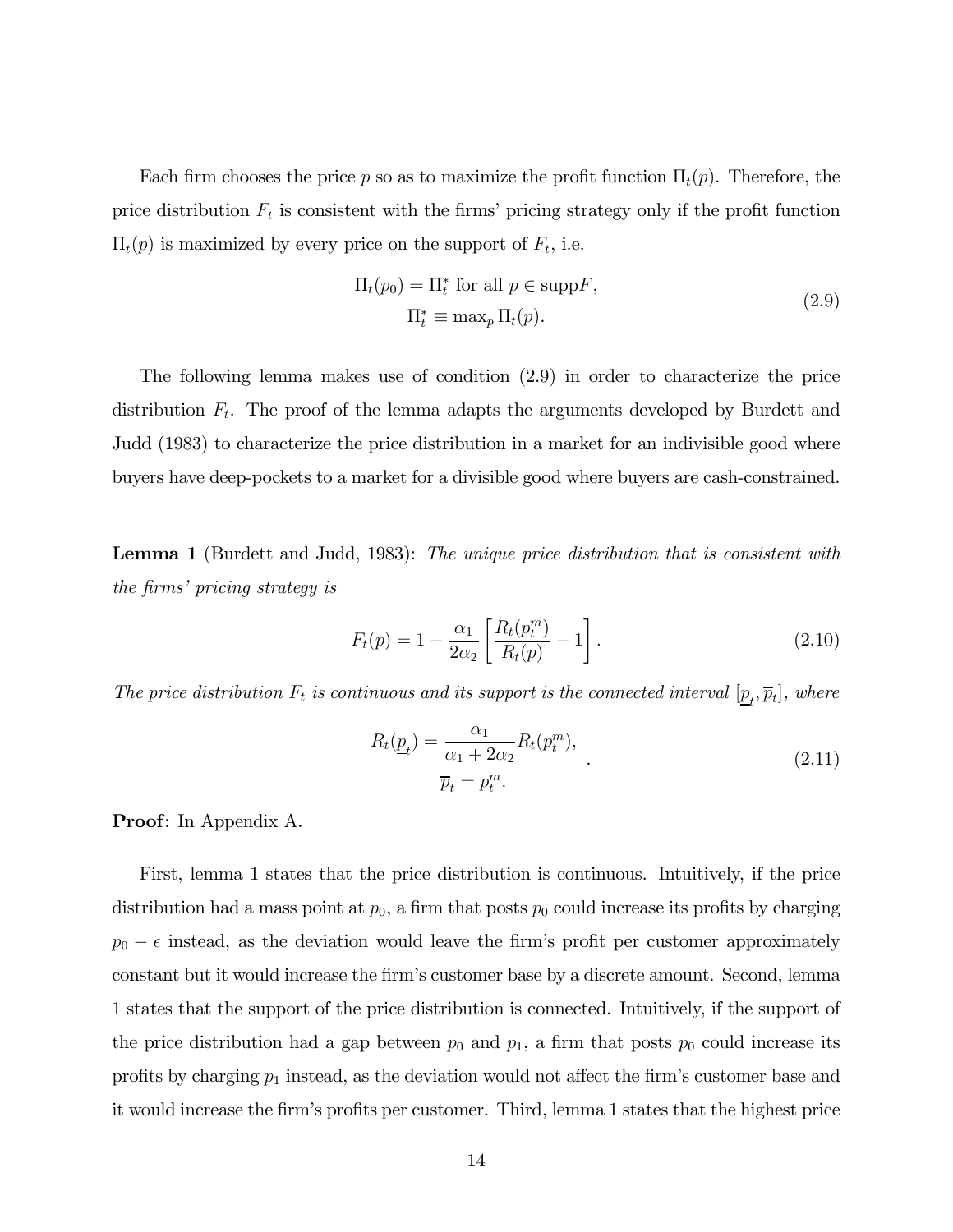on the support of the price distribution,  $\bar{p}_t$ , is equal to the monopoly price,  $p_t^m$ . Intuitively, if  $\bar{p}_t$  were smaller than  $p_t^m$ , a firm that posts  $\bar{p}_t$  could increase its profits by charging  $p_t^m$ instead, as the deviation would not affect the firm's customer base and it would increase the firm's profits per customer. If, on the other hand,  $\overline{p}_t$  were greater than  $p_t^m$ , a firm that posts  $\overline{p}_t$  could increase its profits by charging  $p_t^m$ , as the deviation would increase both the firm's customer base and the profit per customer.

Given the above properties of the price distribution and condition (2.9), we can derive the expression (2.10) for  $F_t$  and the expression (2.11) for  $p_t$ . Since the price distribution has no mass points, the profit of a firm that charges the price  $p$  is given by

$$
\Pi_t(p) = \frac{1}{s} \left[ \alpha_1 + 2\alpha_2 (1 - F_t(p)) \right] R_t(p). \tag{2.12}
$$

Since the monopoly price is on the support of the price distribution, the maximized profit of the firm is given by

$$
\Pi_t^* = \frac{\alpha_1}{s} R_t(p_t^m) \tag{2.13}
$$

Finally, since every price on the support of the price distribution must maximize the profit of the firm, it follows that for every  $p \in [\underline{p}_t, \overline{p}_t]$ 

$$
\frac{1}{s} [\alpha_1 + 2\alpha_2 (1 - F_t(p))] R_t(p) = \alpha_1 R_t(p_t^m).
$$
\n(2.14)

Solving (2.14) with respect to  $F_t$  leads to equation (2.10). In turn, setting  $F_t(\underline{p}_t) = 0$  and solving for  $\underline{p}_t$  leads to equation (2.11).

### 2.4 Equilibrium

We are now in the position to define an equilibrium.

**Definition 2** (Stationary Monetary Equilibrium): A stationary monetary equilibrium,  $\Sigma^*$ , is a sequence of quantities  $\{m_t^*, x_t^*, h_t^*, q_t^*\}_{t=0}^{\infty}$  and prices  $\{w_t^*, F_t^*\}$  that satisfy the following conditions: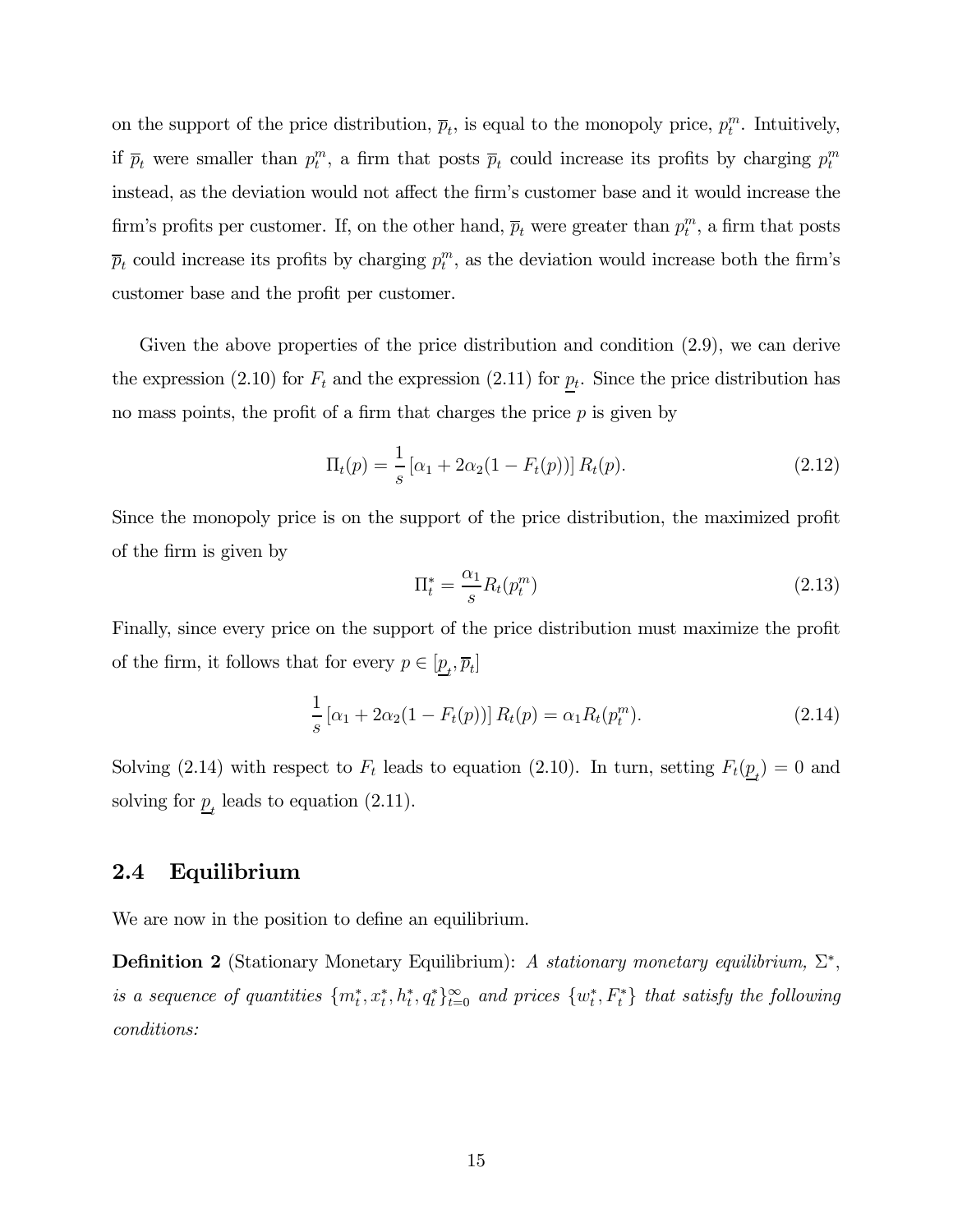1.  $m_{t+1}^*$ ,  $x_t^*$  and  $h_t^*$  solve the household's problem in the AD market:

$$
i = \int_{\mathbf{1}[p \le \hat{p}_t]} \left[ \frac{w_t^*}{p} \left( \frac{m_t^*}{p} \right)^{-\gamma} - 1 \right] \left[ \alpha_1 + 2\alpha_2 \left( 1 - F_t^*(p) \right) \right] dF_t^*(p),
$$
  

$$
v'(x_t^*) = 1, \qquad h_t^*(m) = x_t^* + w_t^{*-1} \left( m_{t+1}^* - m - D_t - T_t \right);
$$

 $2. q_t^*$  solves the household's problem in the BJ market:

$$
q_t^*(p) = \begin{cases} m_t^*/p, & \text{if } p \leq \hat{p}_t, \\ (w_t^*/p)^{\frac{1}{\gamma}}, & \text{if } p > \hat{p}_t, \end{cases}
$$

where  $\hat{p}_t = w_t^*(w_t^*/m_t^*)^{\frac{\gamma}{1-\gamma}}$ ;

3.  $F_t^*$  is consistent with the solution to the firm's problem in the BJ market:

$$
F_t^*(p) = 1 - \frac{\alpha_1}{2\alpha_2} \left[ \frac{R_t(p_t^m)}{R_t(p)} - 1 \right] \quad \text{all } p \in [\underline{p}_t, \overline{p}_t],
$$

where  $R_t$  is given by (2.8) and  $\underline{p}_t$  and  $\overline{p}_t$  are given by (2.11);

 $4. \ \ w_t^* \ \ is \ such \ that \ the \ household's \ money \ demand \ equates \ the \ government's \ money \ supply:$ 

$$
m_t^* = M_t;
$$

5. nominal variables grow at the rate  $\mu$  and real variables are constant:

$$
m_{t+1}^* = \mu m_t^*, \quad w_{t+1} = \mu w_t, \quad F_{t+1}^*(\mu p) = F_t^*(p),
$$
  

$$
x_{t+1}^* = x_t^*, \quad h_{t+1}^* = h_t^*, \quad q_{t+1}^*(\mu p) = q_t^*(p).
$$

To establish the existence of a stationary monetary equilibrium, we proceed in two steps. In the first step, we prove that the prices posted by the firms in the BJ market are decreasing (in the first order stochastic dominance sense) with respect to the amount of money that the households are expected to carry into the BJ market. The intuition for this result is simple. If the households carry more money, the cash constraint is relaxed, and the quantity of the good demanded by a customer at a low-price firm increases relative to the quantity demanded at a high-price firm. For this reason, the profits that a low-price firm makes on each customer increase relative to the profits made by a high-price firm. In order to keep the firms indifferent between posting low and high prices, the distribution of prices must fall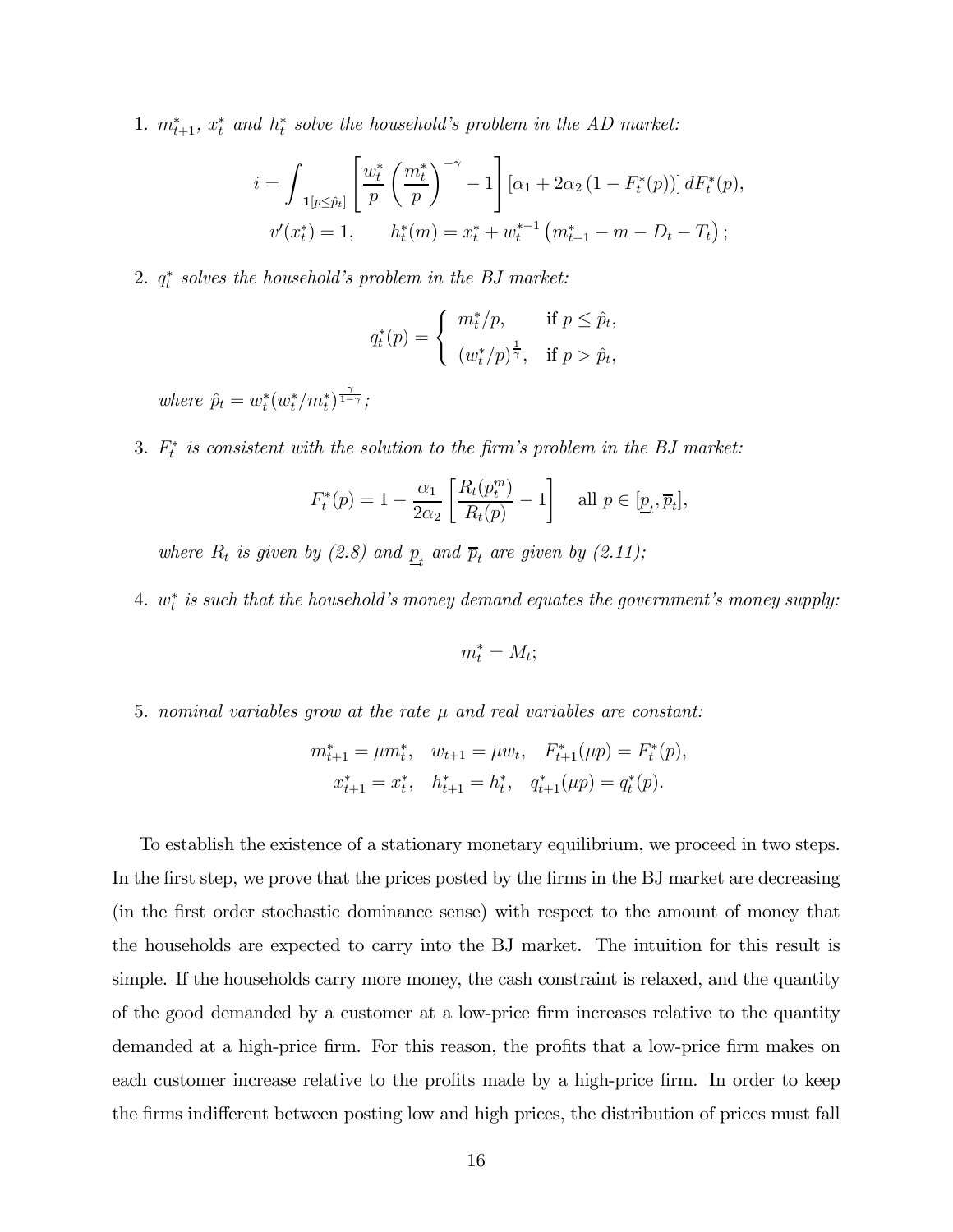so that the number of customers served by a low-price firm declines relative to the number of customers served by a high-price firm.

In the second step, we prove that the amount of money carried by the households in the BJ market is decreasing with respect to the prices posted by the firms in the BJ market. Intuitively, if the prices posted by the firms are higher (in the sense of first order stochastic dominance), the household has a lower probability of meeting a low-price seller and, consequently, a lower probability of being cash constrained. Therefore, if the prices posted by the firms are higher, the value to the household from carrying an additional unit of money in the BJ market falls.

From the above observations, it follows that the amount of money that the households choose to carry into the BJ market is a monotonic function of the amount of money that the firms expect the households to hold. Moreover, we can prove that the amount of money that the households choose to carry into the BJ market is bounded. Hence, from Tarski's fixed point theorem (Tarski, 1955), there exists an  $m_t^*$  such that: (i)  $m_t^*$  is the amount of money that solves the households' problem given that the price distribution is  $F_t^*$ , and (ii)  $F_t^*$  is the price distribution given that the firms expect the households to have an amount of money  $m_t^*$ . That is, from Tarski's fixed point theorem, it follows that there exist  $m_t^*$  and  $F_t^*$  that satisfy the equilibrium conditions (1) and (3). Given  $m_t^*$  and  $F_t^*$ , we can then find the  $h_t^*, x_t^*, q_t^*$  and  $w_t^*$  that satisfy the remaining equilibrium conditions.

**Theorem 3** (Existence): For any  $\mu > \beta^{-1}$ , a stationary monetary equilibrium exists. Proof: In Appendix B.

### 3 Price stickiness and monetary neutrality

#### 3.1 Price stickiness

The equilibrium uniquely pins down the aggregate price distribution in the BJ market, but it does not pin down the price of an individual firm. In fact, an individual firm is indifferent between posting any price from the support of the aggregate price distribution, as any one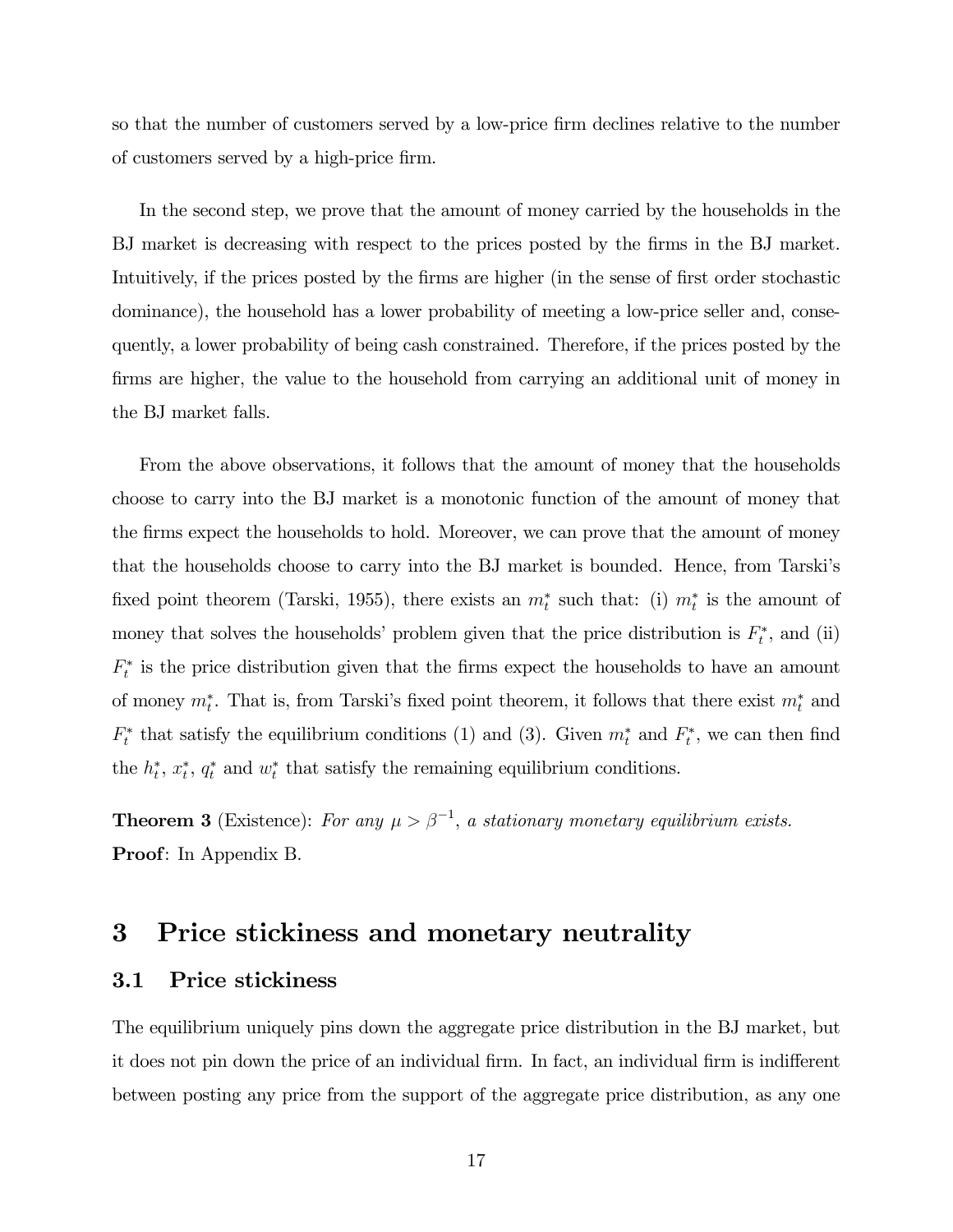of these prices is profit maximizing. Figure IV illustrates the implications of this property of equilibrium for the dynamics of the aggregate price distribution and for the dynamics of the price of individual firms in the case of an inflationary economy, i.e.  $\mu > 1$ . The black line is the aggregate price distribution in period  $t, F_t^*$ , and the red line is the aggregate price distribution in period  $t+1$ ,  $F_{t+1}^*$ . All the firms in the vertically shaded area must change their price between the two periods as their period-t price does not maximize profits in period  $t+1$ . Each of the firms in the horizontally shaded area, however, is indifferent between keeping its price constant, posting a new price from the interval  $[\underline{p}_{t+1}, \overline{p}_{t+1}]$ , or randomizing between keeping its price and changing it. The only equilibrium restriction on the price dynamics of individual firms between period t and  $t + 1$  is that the aggregate price distribution in period  $t+1$  has to be  $F_{t+1}^*$ . We formalize this restriction in the following definition.

**Definition 4** (Supportable policies): The stationary monetary equilibrium  $\Sigma^*$  supports the price policy  $p_{t+1}^*(p)$  if, given that the price distribution in period t is  $F_t^*(p)$  and all firms follow the policy  $p_{t+1}^*(p)$ , the price distribution in period  $t+1$  is  $F_{t+1}^*(p)$ .



Figure IV: Equilibrium price distribution

In the remainder of the paper, we will restrict attention to the case of an inflationary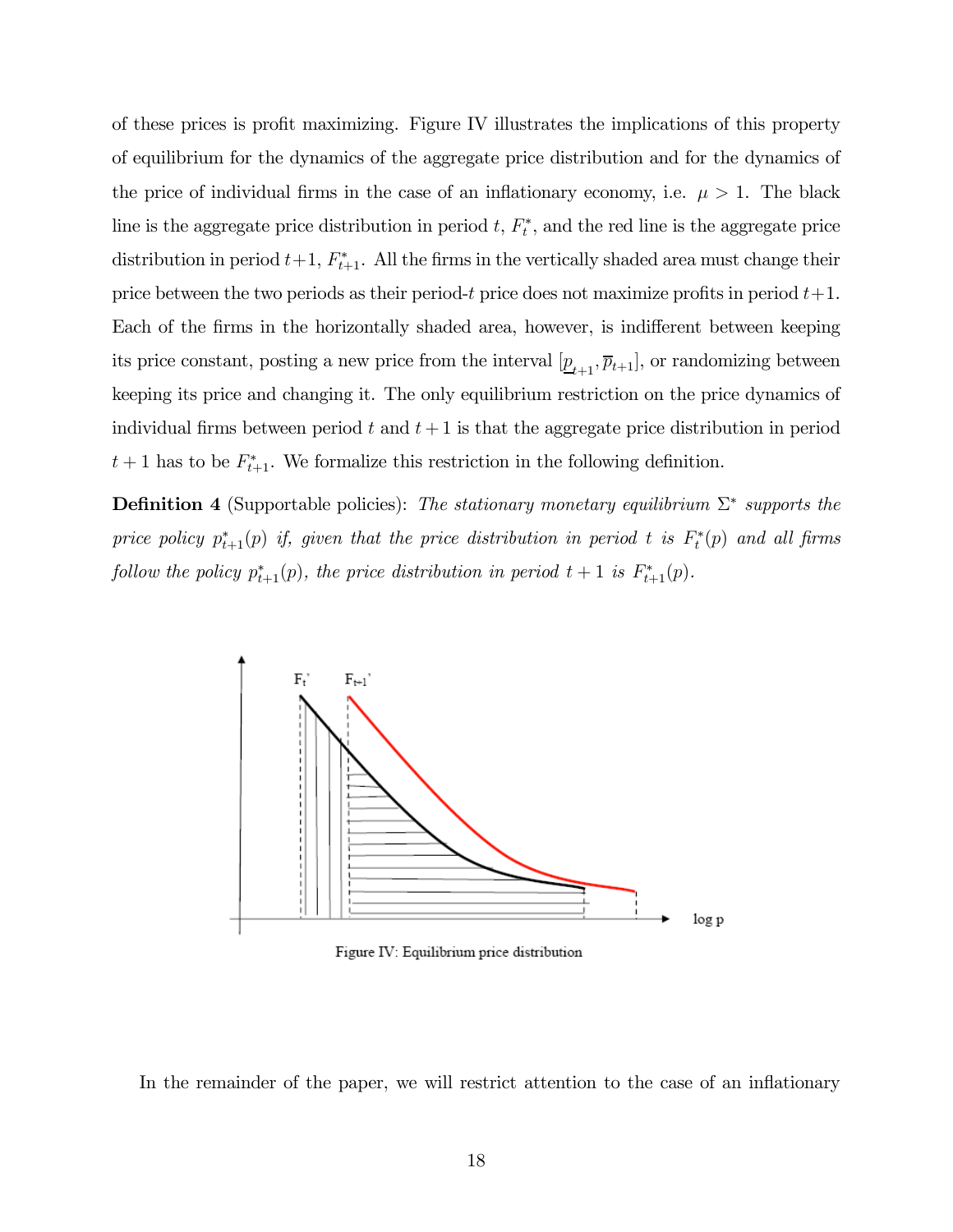economy and to pricing policies of the form

$$
p_{t+1}^{*}(p_t) = \begin{cases} p_t & \text{w.p. } \rho \\ p' & \text{w.p. } 1 - \rho \end{cases}, \quad \text{if } p_t \ge \mu \underline{p}_t = \underline{p}_{t+1},
$$
  

$$
p_{t+1}^{*}(p_t) = p', \qquad \text{if } p_t < \mu \underline{p}_t = \underline{p}_{t+1},
$$
\n
$$
(3.1)
$$

where  $\rho$  is a parameter between 0 and 1 and  $p'$  is a price randomly drawn from the cumulative distribution function

$$
G_{t+1}^{*}(p) = \begin{cases} \frac{F_{t}^{*}(p/\mu)}{F_{t}^{*}(\mu \underline{p}_{t}) + (1 - \rho) \left[1 - F_{t}^{*}(\mu \underline{p}_{t})\right]}, & \text{if } p < \mu \underline{p}_{t}, \\ \frac{F_{t}^{*}(p/\mu) - \rho F_{t}^{*}(p, \mu)}{F_{t}^{*}(\mu \underline{p}_{t}) + (1 - \rho) \left[1 - F_{t}^{*}(\mu \underline{p}_{t})\right]}, & \text{if } p \ge \mu \underline{p}_{t}. \end{cases}
$$
(3.2)

According to  $(3.1)$ , the firm posts a new price in period  $t + 1$  if the price it posted in the period t is outside of the support of the equilibrium price distribution for period  $t + 1$ . Otherwise, the firm posts the same price in period  $t + 1$  as in period t with probability  $\rho$ and posts a different price with probability  $1-\rho$ . Whenever the firm changes price, it draws the new price from the distribution function  $G_{t+1}^*(p)$  defined in (3.2). To see that  $G_{t+1}^*(p)$ is a legitimate cumulative distribution function, notice that  $G_{t+1}^*(p) = 0$  for all  $p \le \mu_{\underline{p}_t}$ ,  $G_{t+1}^*(p) = 1$  for all  $p \ge \mu \overline{p}_t$ , and  $G_{t+1}^{**}(p) > 0$  for all p in the interval between  $\mu \underline{p}_t$  and  $\mu \overline{p}_t$ .

Given that the price distribution in period t is  $F_t^*$  and that all firms follow the pricing policy  $p_{t+1}^*$ , the price distribution in period  $t+1$  is given by

$$
F_{t+1}(p) = \begin{cases} \left\{ F_t^*(\mu \underline{p}_t) + (1 - \rho) \left[ 1 - F_t^*(\mu \underline{p}_t) \right] \right\} G_{t+1}^*(p), & \text{if } p < \mu \underline{p}_t, \\ \rho F_t^*(p) + \left\{ F_t^*(\mu \underline{p}_t) + (1 - \rho) \left[ 1 - F_t^*(\mu \underline{p}_t) \right] \right\} G_{t+1}^*(p), & \text{if } p \ge \mu \underline{p}_t. \end{cases}
$$
(3.3)

Using (3.2) to substitute out  $G_{t+1}^*(p)$  in (3.3), we obtain  $F_{t+1}(p) = F_t^*(p/\mu)$  which, in turn, is equal to  $F_{t+1}^*(p)$ . Hence, we have established the following result.

**Proposition 5** (Supported policies): The pricing policy  $(3.1)$  is supported by the stationary monetary equilibrium  $\Sigma^*$  for all  $\rho \in [0,1]$ .

The class of pricing policies described by (3.1) is not exhaustive, but it is sufficient to capture a wide range of behaviors in a parsimonious way. For  $\rho = 1$ , the pricing policy (3.1)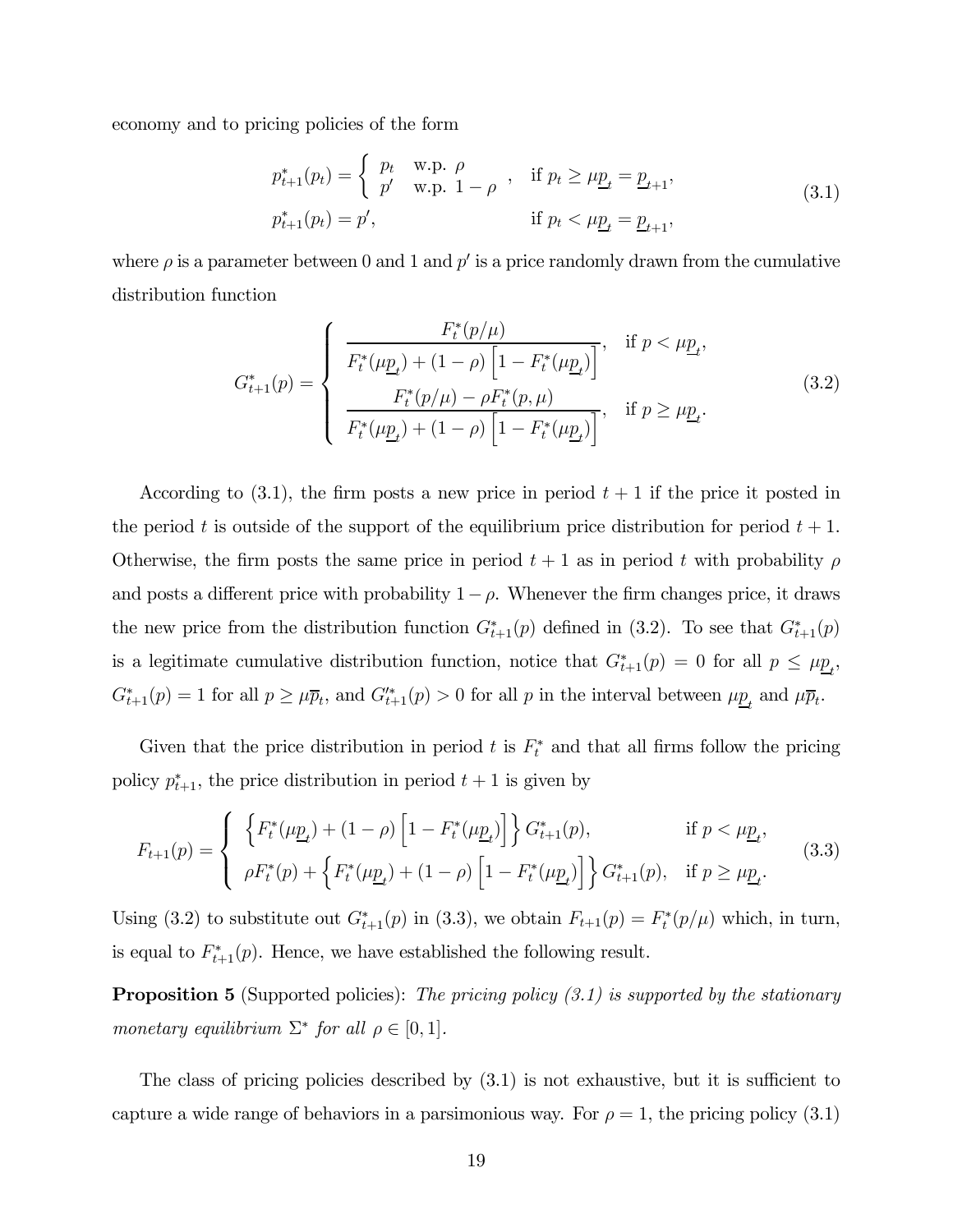describes the extreme case in which a firm only changes its price when it is no longer profit maximizing. Clearly, for  $\rho = 1$ , the pricing policy (3.1) attains the smallest fraction of price changes and the highest average price duration that are consistent with equilibrium. For  $\rho = 0$ , the pricing policy (3.1) describes the opposite extreme case in which a firm changes its price in every period. Clearly, for  $\rho = 0$ , the pricing policy (3.1) attains the largest fraction of price changes and the lowest average price duration that are consistent with equilibrium. For  $\rho$  between 0 and 1, the pricing policy (3.1) describes the intermediate cases in which the firm changes a profit maximizing price with probability  $\rho$ . As the parameter  $\rho$  increases from 0 to 1, the frequency of price changes and the average duration of a price move from one extreme to the other.

For a given  $\rho$ , let us compute the average duration of a price. The cumulative distribution of new prices in period t is  $G_t^*(p)$ . Let N denote the largest integer such that  $\mu^N \underline{p}_t \leq$  $\overline{p}_t$ . For  $n = 1, 2, ...N$ , a fraction  $G_t^*(\mu^n \underline{p}_t) - G_t^*(\mu^{n-1} \underline{p}_t)$  of new prices lies in the interval  $[\mu^{n-1}\underline{p}_t, \mu^n \underline{p}_t].$  Also, a fraction  $1 - G_t^*(\mu^N \underline{p}_t)$  of new prices lies in the interval  $[\mu^N \underline{p}_t, \overline{p}_t].$ Each price in the interval  $[\mu^{n-1}\underline{p}_t, \mu^n\overline{p}_t]$  will be changed in period  $t + i$  (and not before) with probability  $\rho^{i-1}(1-\rho)$ ,  $i=1,2,...n-1$ , and will be changed in period  $t+n$  with probability  $\rho^{n-1}$ . Therefore, the average duration of prices in the interval  $[\mu^{n-1}\underline{p}_t, \mu^n\overline{p}_t]$  is equal to  $(1 - \rho) + 2\rho(1 - \rho) + ... + n\rho^{n-1} = (1 - \rho^n)/(1 - \rho)$  periods. Each price in the interval  $[\mu^N \underline{p}_t, \overline{p}_t]$  will be changed in period  $t + i$  with probability  $\rho^{i-1}(1 - \rho), i = 1, 2, ...N$ , and will be changed in period  $t+N+1$  with probability  $\rho^N$ . Therefore, the average duration of prices in the interval  $[\mu^N \underline{p}_t, \overline{p}_t]$  is equal to  $(1 - \rho^{N+1})/(1 - \rho)$  periods. Overall, the average duration of a new price is

$$
A(\rho) = \left\{ \sum_{n=1}^{N} \left[ G_t^*(\mu^n \underline{p}_t) - G_t^*(\mu^{n-1} \underline{p}_t) \right] \frac{1-\rho^n}{1-\rho} \right\} + \left[ 1 - G_t^*(\mu^N \underline{p}_t) \right] \frac{1-\rho^{N+1}}{1-\rho} \tag{3.4}
$$

Notice that, since the ratio  $(1 - \rho^n)/(1 - \rho)$  is increasing in  $\rho$  and n and the distribution function  $G_t^*$  is increasing in  $\rho$  (in the first order stochastic dominance sense),  $A(\rho)$  is an increasing function of  $\rho$ .

Second, we compute the fraction of prices that change between period t and  $t + 1$ . The cumulative distribution of prices in period t is  $F_t^*(p)$ . A fraction  $F_t^*(\mu \underline{p}_t)$  of prices lies in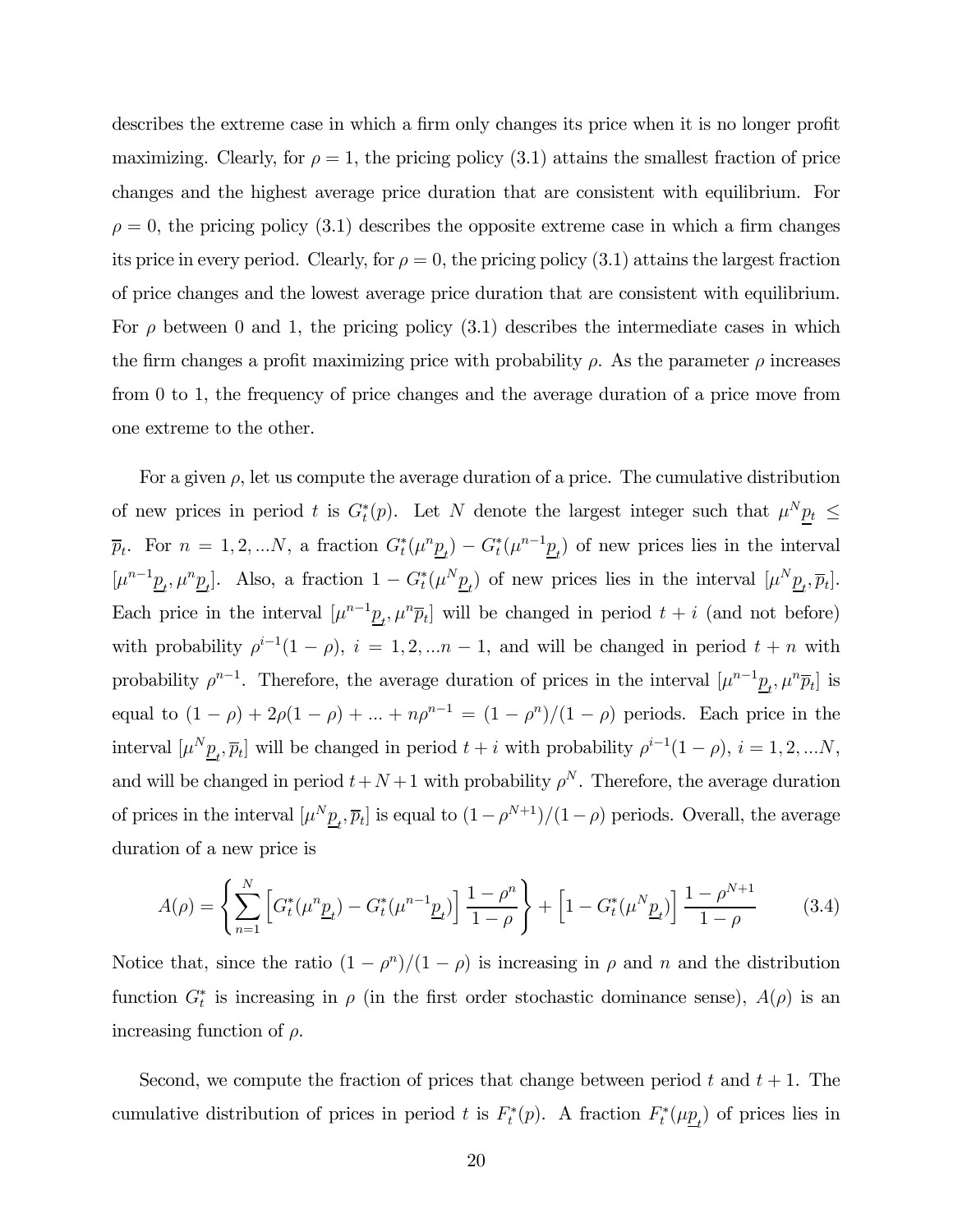the interval  $[\underline{p}_t, \mu \underline{p}_t]$ , and each of these prices will be changed between period t and  $t + 1$ with probability 1. A fraction  $1 - F_t^*(\mu \underline{p}_t)$  of prices lies in the interval  $[\mu \underline{p}_t, \overline{p}_t]$ , and each of these prices will be changed between period t and  $t + 1$  with probability  $1 - \rho$ . Overall, the fraction of prices that change between t and  $t + 1$  is given by

$$
FR(\rho) = F_t^*(\mu \underline{p}_t) + (1 - \rho) \left[ 1 - F_t^*(\mu \underline{p}_t) \right]. \tag{3.5}
$$

Clearly,  $FR(\rho)$  is a decreasing function of  $\rho$ .

Third, we compute the distribution of the magnitude of price changes. The density of firms that post the price p in period t and a different price in period  $t + 1$  is given by  $F_t^{\prime*}(p)/FR(\rho)$  if p is smaller than  $\mu_{\underline{p}_t}$ , and by  $(1-\rho)F_t^{\prime*}(p)/FR(\rho)$  if p is greater than  $\mu_{\underline{p}_t}$ . Among the firms that post the price p in period t and a different price in period  $t + 1$ , a fraction  $G_{t+1}^*(p(1+x))$  increases its price by x percent or less. Therefore, the cumulative distribution function for the magnitude of price changes is given by

$$
H_t(x,\rho) = \frac{1}{FR(\rho)} \int G_{t+1}^*(\rho(1+x)) \left(1 - \rho \mathbf{1}[p \ge \mu \underline{p}_t]\right) dF_t'(p). \tag{3.6}
$$

From (3.2) and (3.6), it is immediate to verify that the fraction of negative price changes,  $H_t(0, \rho)$ , is strictly positive for all  $\rho < 1$ .

The following theorem contains the main theoretical results of the paper.

**Theorem 6** (Sticky prices): The stationary monetary equilibrium  $\Sigma^*$ , together with the pricing policy  $p_{t+1}^*$ , is such that the average price duration is  $A(\rho)$  and the frequency of a price change is  $FR(\rho)$ , where  $A(\rho)$  is increasing and  $FR(\rho)$  is decreasing in  $\rho$ .

(i) There exists a  $\mu^* > 1$  such that, for all  $\mu \in (1, \mu^*)$  and all  $\rho \in (0, 1]$ , the average price duration  $A(\rho)$  is strictly greater than 1, and the frequency of a price change  $FR(\rho)$  is strictly smaller than 1.

(ii) For all  $\mu \in (1, \mu^*)$  and all  $\rho \in [0, 1)$ , the fraction of negative price changes,  $H(0, \rho)$ , is strictly greater than 0.

#### Proof: In Appendix C.

Part (i) of the theorem shows that, unless the growth rate of money is too high, our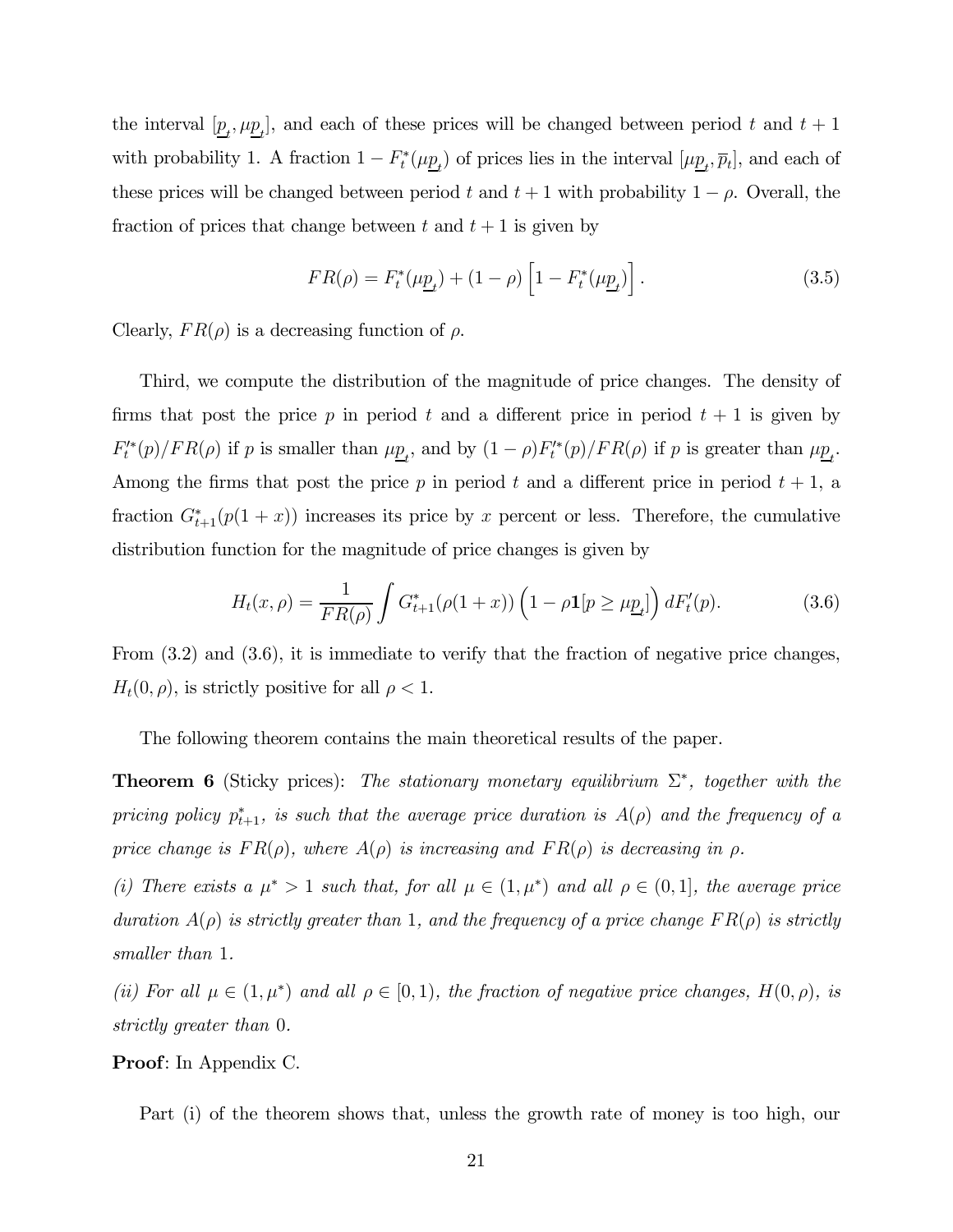model is consistent with the observation that some firms leave their price unchanged for weeks or months in the face of a continuously changing aggregate price level. Our model delivers this result not because there are technological restriction to price adjustment, but because, due to search frictions, there is an entire interval of prices for which the profits of the firm are maximized. Part (ii) of the theorem shows that our model is consistent with the observation that some firms change their price down in the face of a continuously increasing aggregate price level. Our model delivers this result because of search frictions, not because of idiosyncratic shocks to the firm's cost of production. More broadly, the theorem shows that one should be cautious in inferring the existence of menu costs or Calvo fairies from the observed stickiness of individual sellers prices. Similarly, the theorem shows that negative price changes in an inflationary economy are not necessarily caused by idiosyncratic productivity shocks.

#### 3.2 Monetary neutrality

In our model, some firms may post the same nominal price for many periods in the face of a continuously increasing aggregate price level. The government, however, cannot increase short-run production or consumption through an unexpected increase in the monetary base. For example, consider what would happen in the government were to unexpectedly double the stock of money at the opening of the AD market. In response to this policy, the amount of money that the households carry into the BJ market would double, but so would the distribution of prices that the firms post in the BJ market. Hence, the quantity of the BJ good traded and produced would remain unchanged. Similarly, in response to this policy, the amount of money that the households spend in the AD market would double, but so would the prices charged by the firms in the AD market. Hence, the quantity of the AD good traded and produced would remain unchanged. Overall, expansionary monetary policy is completely neutral. Intuitively, money is neutral because, while the price posted by some sellers is rigid, the distribution of prices is perfectly flexible.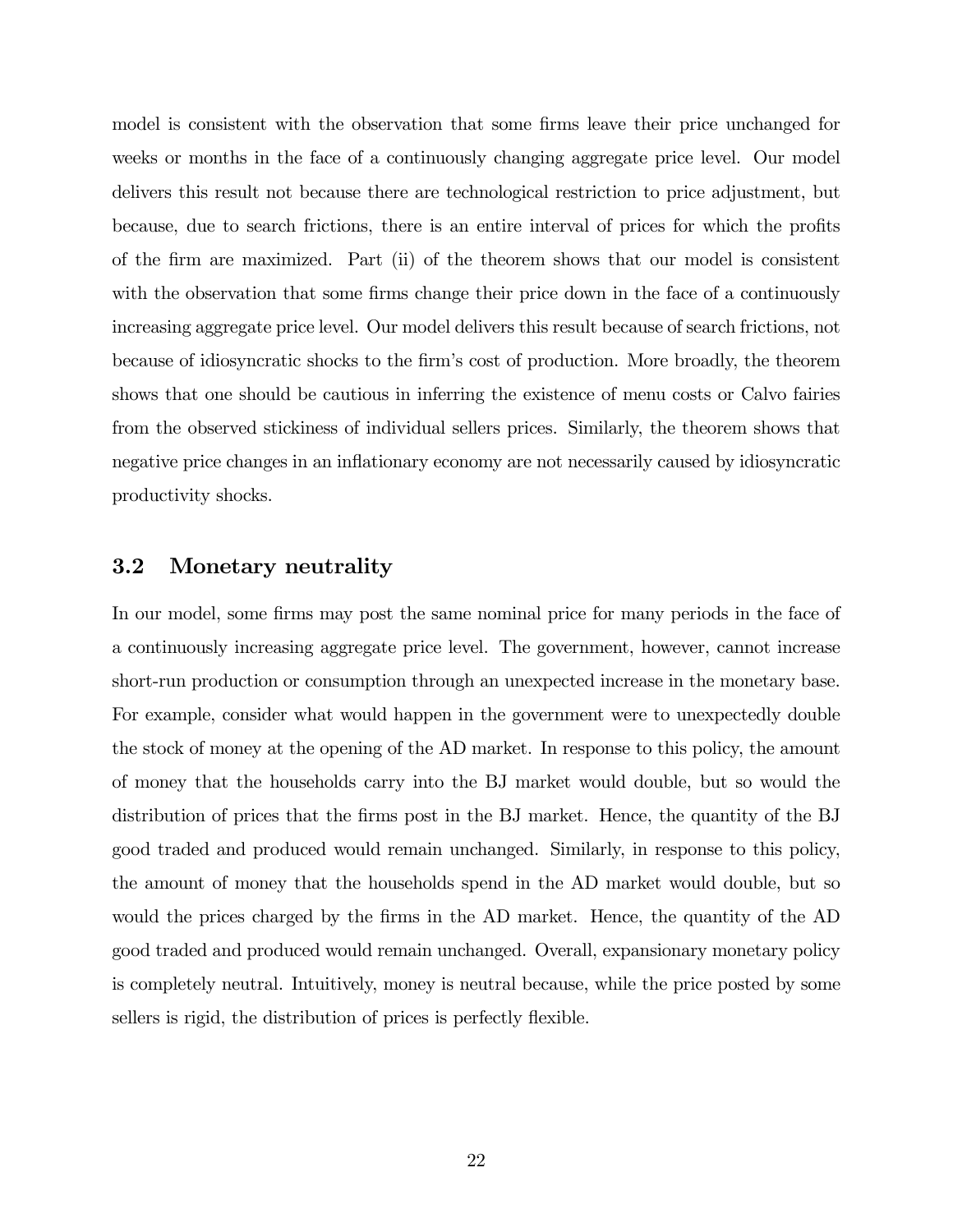### 4 Quantitative evaluation

In the previous section, we developed a theory of price rigidity that does not rely on the existence of technological frictions to price adjustment (e.g. menu costs or Calvo fairies), but on the existence of search frictions in the product market. Unlike theories of price rigidity based on technological constraints to price adjustment, our theory implies that money is neutral because the equilibrium price distribution responds fully and instantaneously to increases in the stock of money. In this section, we want to find out whether our theory can account for the empirical facts about prices that have been documented by Klenow and Kryvtsov (2008).

#### 4.1 Data and calibration

The household's preferences are described by the utility function for the BJ good,  $u(q)$  =  $q^{1-\gamma}/(1-\gamma)$ , the utility function for the AD good,  $v(x)$ , and the discount factor,  $\beta$ . The firm's technology is described by the production function for the BJ good,  $f(h) = h/c$ , and the production function for the AD good,  $g(h) = h$ . We restrict attention to the case in which the BJ and AD goods are produced using the same technology, i.e.  $c = 1$ . The firm's pricing behavior is described by the policy function  $p_{t+1}^*(p, \rho)$ . The search frictions in the BJ market are described by the probability distribution  $\{\alpha_i\}_{i=0}^2$ , where  $\alpha_i$  is the probability that a household meets i firms. We restrict attention to the family of probability distributions  $\{\alpha_i\}_{i=0}^2$  that would obtain if each household could search the BJ market twice and each search would lead to meeting a firm with probability  $\lambda$ . That is, we restrict attention to the family of probability distribution such that  $\alpha_0 = (1 - \lambda)^2$ ,  $\alpha_1 = 2(1 - \lambda)\lambda$  and  $\alpha_2 = \lambda^2$ . Finally, the monetary policy is described by the growth rate of money,  $\mu$ . Overall, the model is fully characterized by the parameters  $\{\gamma, \beta, \rho, \lambda, \mu\}$  and the utility function  $v(x)$ .

We calibrate the model to the US economy over the period 1988-2004, and we interpret the BJ market as the retail sector and the AD market as the intermediate goods sector. We choose the model period to be a month. We choose the parameter  $\beta$  so that the annual real interest rate in the model,  $\beta^{-12}$ , equals the average real interest rate in the data, 1.035. We choose the parameter  $\mu$  so that the annual inflation rate in the model,  $\mu^{12}$ , equals the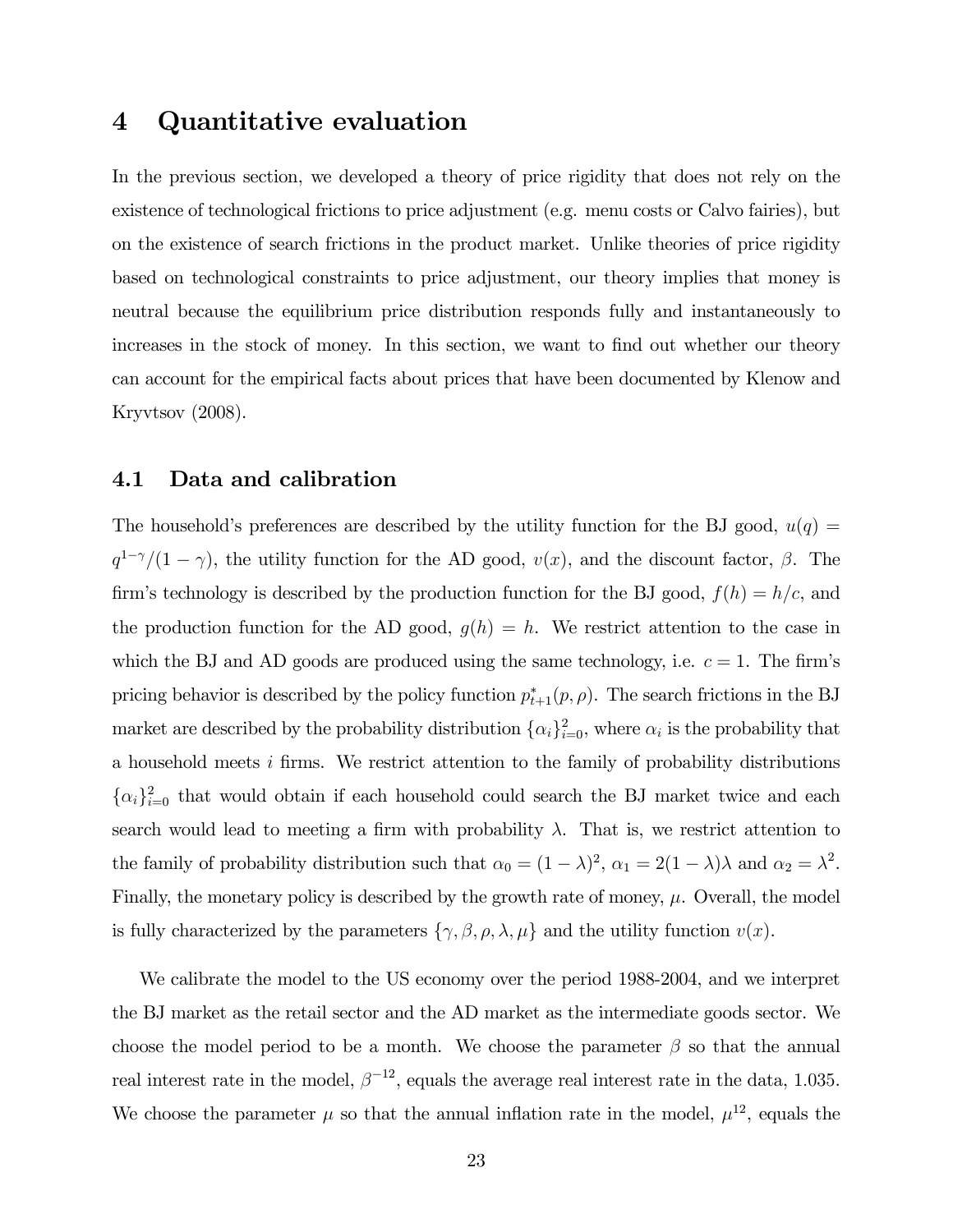average inflation rate in the data, 1.03. We choose the parameters  $\gamma$  and  $\rho$  so as to minimize the distance between the model-generated distribution of price changes in the BJ market,  $H_t(x, \rho)$ , and the empirical distribution of price changes observed in the retail sector (as measured by Klenow and Kryvtsov, 2008). Finally, we choose the parameter  $\lambda$  so that the average mark-up in the BJ market is 30 percent, which is a common estimate of the average mark-up in the retail sector (see Faig and Jerez, 2005). After having calibrated the parameters  $\{\gamma, \beta, \rho, \lambda, \mu\}$ , the predictions of the model regarding the behavior of prices in the BJ market are uniquely pinned down. Since we are interested in comparing these predictions of the model with the empirical behavior of prices in the retail sector, we do not need to calibrate the utility function for the AD good,  $v(x)$ .

There is a simple intuition behind our calibration strategy for  $\gamma$  and  $\rho$ . The parameter  $\gamma$  determines the elasticity of the firm's profit per customer,  $R_t(p)$ , with respect to the firm's price, p. Hence, the parameter  $\gamma$  affects the equilibrium price distribution,  $F_t^*(p)$ , and the equilibrium price change distribution,  $H_t(x, \rho)$ . Similarly, the parameter  $\rho$  determines the probability that a firm does not adjust its price when the firm is indifferent between adjusting and not adjusting. Hence, the parameter  $\rho$  affects the distribution of prices among firms that do not change their price and, consequently, the distribution of prices among firms that do change their price,  $G_t^*(p)$ , and the price change distribution,  $H_t(x, \rho)$ . Our calibration strategy for  $\lambda$  is also easy to understand. In fact, the equilibrium price distribution,  $F_t^*(p)$ , is decreasing (in the first-order stochastic dominance sense) with respect to the meeting probability  $\lambda$ .

#### 4.2 The price of individual sellers

Using the calibrated model, we derive the predictions of the model regarding the behavior of prices and compare these predictions with the empirical findings reported in Klenow and Kryvtsov (2008). The bottom line is that our search theory of price rigidity can account quite well for the empirical behavior of prices.

According to the data analyzed by Klenow and Kryvtsov (2008), the average duration of a price in the retail sector is between 6.8 and 10.4 months, depending on whether temporary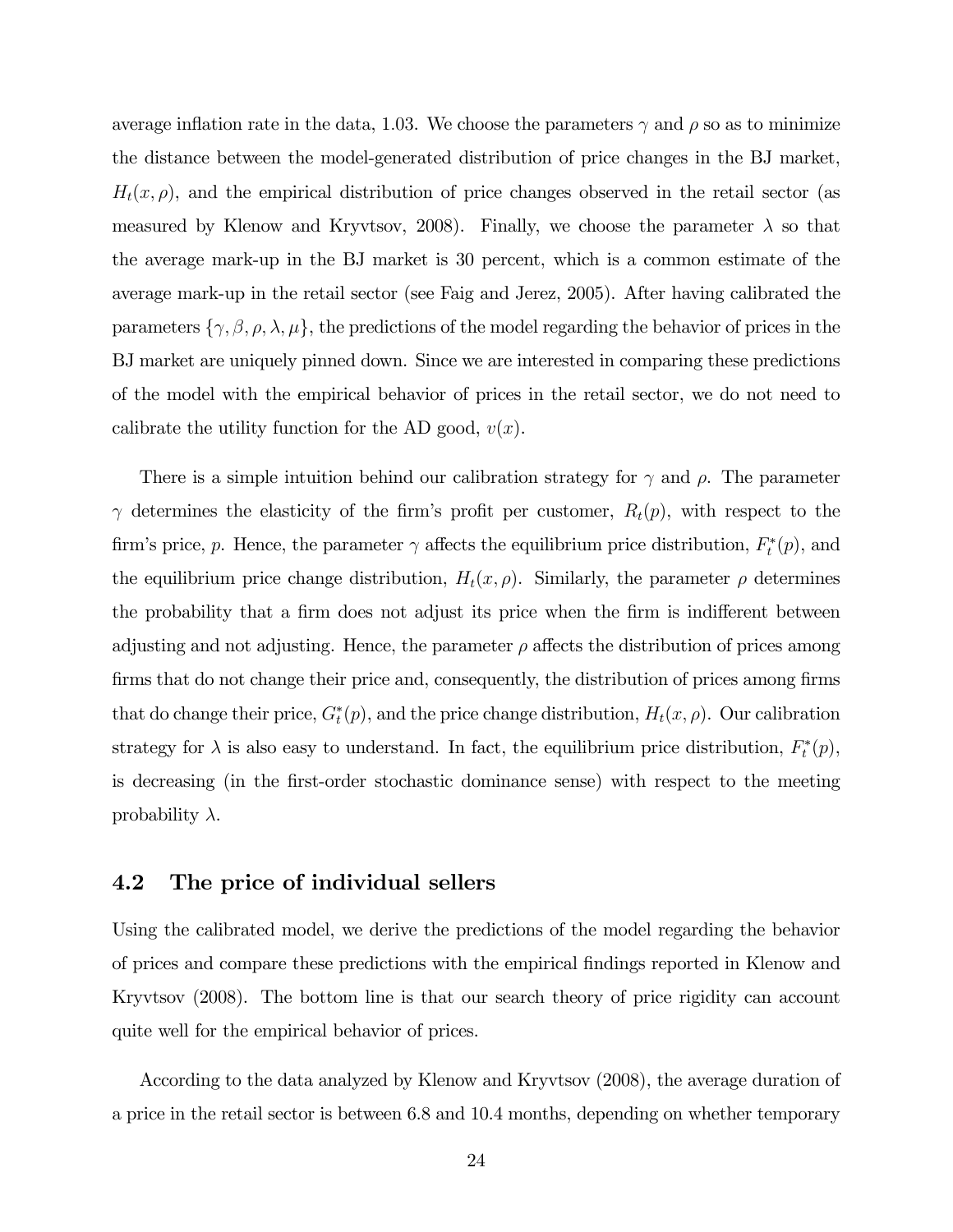sales and product substitutions are interpreted as price changes or not. In particular, if temporary sales and product substitutions are both interpreted as price changes, the average duration of a price is 6.8 months. If product substitutions are considered as price changes but temporary sales are not, the average duration of a price is 8.6 months. If neither product substitutions nor temporary sales are considered price changes, the average duration of a price increases to 10.4 months. Following Klenow and Kryvtsov (2008), we will take the second case as our benchmark.

The average duration of a price predicted by the model is close to its empirical counterpart. In particular, given an average inflation rate of 3 percent and a calibrated value of  $\rho$ of 0.93, the model predicts that the average duration of a price is 11.6 months. Notice that, for higher values of  $\rho$ , the average price duration predicted by the model would be higher, up to a maximum of 34 months. Conversely, for lower values of  $\rho$ , the average price duration implied by the model would be lower, down to a minimum of 1 month. The model would generate the same average price duration as in the data for  $\rho = 0.91$ , a value very close to the one that is obtained with our calibration. Also, notice that the average price duration is decreasing with respect to inflation, as higher inflation increases the fraction of prices that exit the support of the equilibrium price distribution in each period. These properties of the average price duration are illustrated in Figure V.

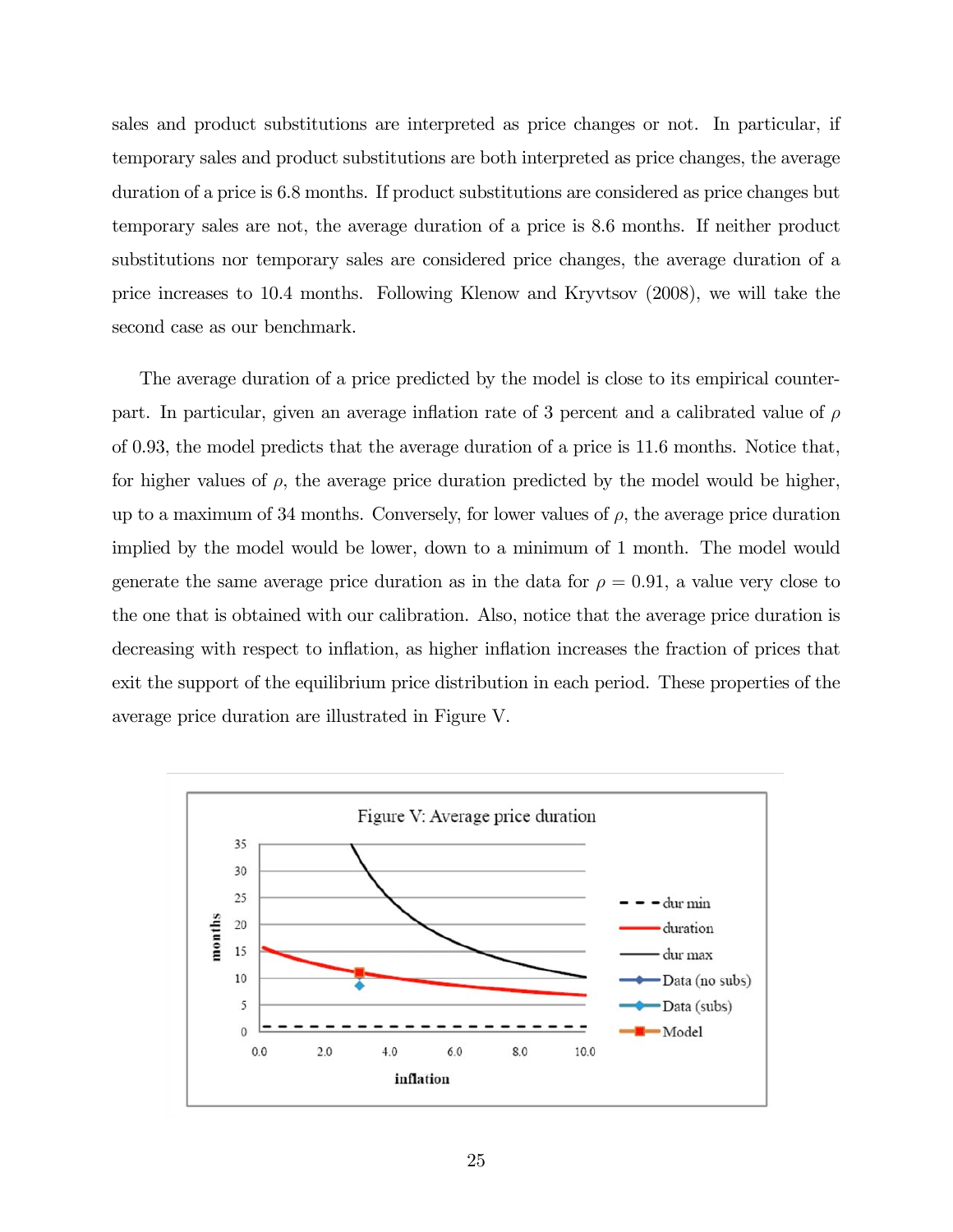The blue histogram in figure VI is the empirical price change distribution estimated by Klenow and Ksrystof (2008). Three features of the price change distribution are worth stressing. First, on average, price changes are large. More specifically, the average of the absolute value of price changes is 11 percent. Second, many price changes are small. More specifically, 44 percent of all price changes are smaller than 5 percent in absolute value. Third, many price changes are negative. More specifically, 35 percent of all price changes are negative. Klenow and Krystof (2008), Golosov and Lucas (2007), and Midrigan (2006) interpret the existence of many small and negative price changes as evidence of large and frequent shocks to individual seller's idiosyncratic productivity.

The red histogram in figure VI is the price change distribution predicted by the model. One can immediately see that the model-generated price change distribution is very close to its empirical counterpart and shares the same features. More specifically, for the modelgenerated price change distribution, the average of the absolute value of price changes is 9 percent, the fraction of price changes between -5 and +5 percent is 43 percent, and the fraction of negative price changes is 35 percent. Interestingly, our model generates a good fit of the empirical price change distribution without seller-specific productivity shocks. According to our model, price changes are large because search frictions create a lot of dispersion in the equilibrium price distribution. For example, the price posted by a firm at the 90th percentile of the equilibrium price distribution is approximately 2 times larger than the price posted by a firm at the 10th percentile. Hence, the firms whose price exits the support of the distribution make, on average, a large price adjustment. According to our model, many price changes are small because there are many firms that change their price before it exits the support of the distribution. For the same reason, many price changes are negative.

Klenow and Kryvtsov (2008) estimate the relationship between the probability that a firm adjusts its price for a given item (i.e. the price-change hazard) and the time since the previous price adjustment (i.e. the age of the price). Moreover, they estimate the relationship between the absolute value of the size of a price adjustment (i.e. the price-change size) and the time since the previous price adjustment. After controlling for unobserved heterogeneity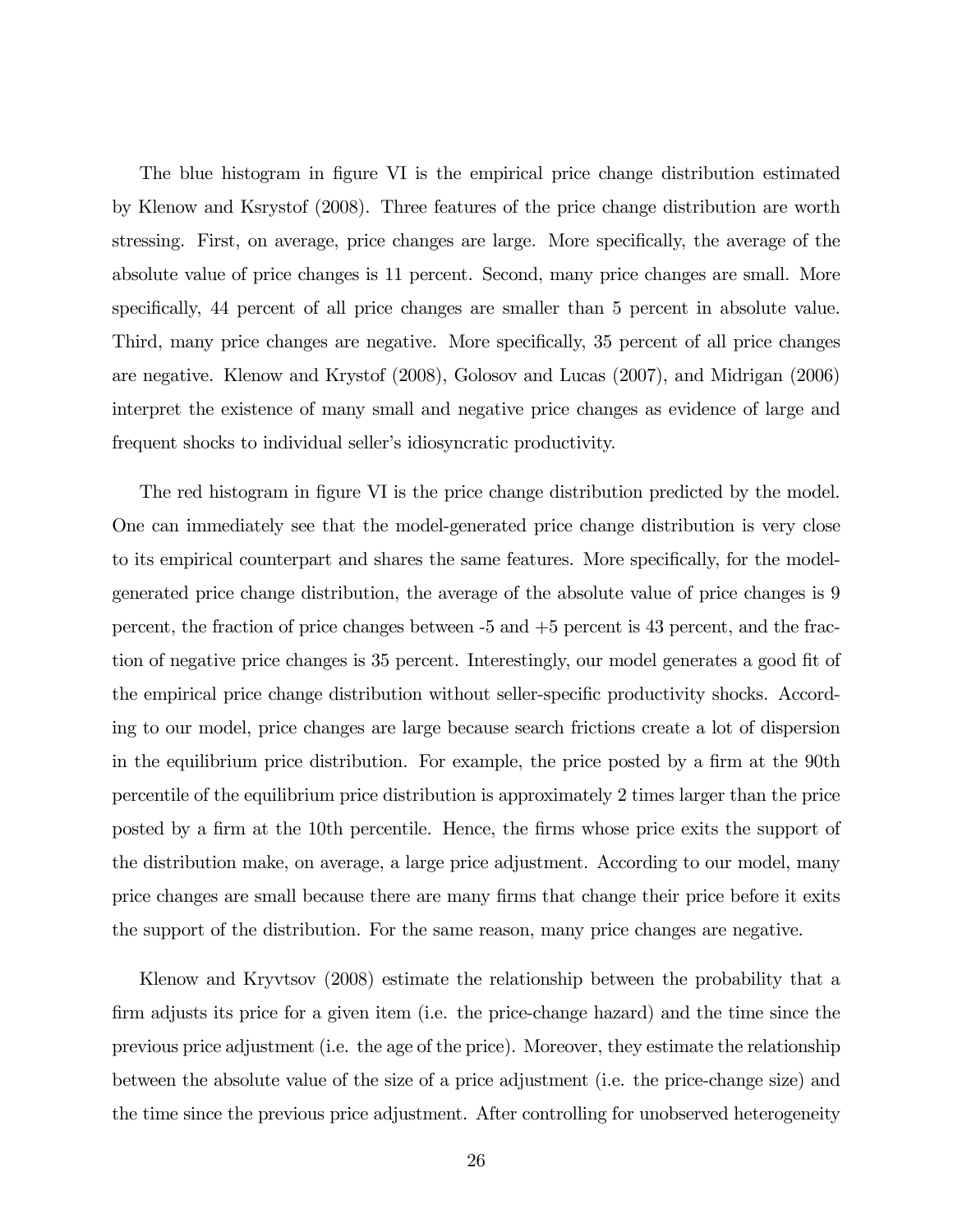across different items, they find that the price-change hazard remains approximately constant during the first 11 months and increases significantly during the 12th month. Similarly, after controlling for unobserved heterogeneity, they find that the price-change size is approximately independent of the age of the price.



The red histogram in figure VII is the price-change hazard predicted by our model. Notice that, just like in the data, the price-change hazard is approximately constant for the first 11 months of the life of a price. However, unlike in the data, the price-change hazard does not increase on the 12th month of the life of a price. These findings are easy to explain. In our model, the equilibrium price distribution has a wide support. Therefore, during the 12 months after a price change, only few firms need to readjust their price because it is no longer profit maximizing. Instead, during the 12 months after a price change, the majority of firms change their price with probability  $\rho$ , a probability that is independent of the age of a price. The model does not predict a spike in the price-change hazard after 12 months because, unlike in the real world, firms in our model have no seasonal incentives to adjust their price. The blue histogram in figure 2 is the price-change size predicted by the model. For the same reasons that we mentioned above, the price-change size predicted by the model is approximately independent of the age of a price.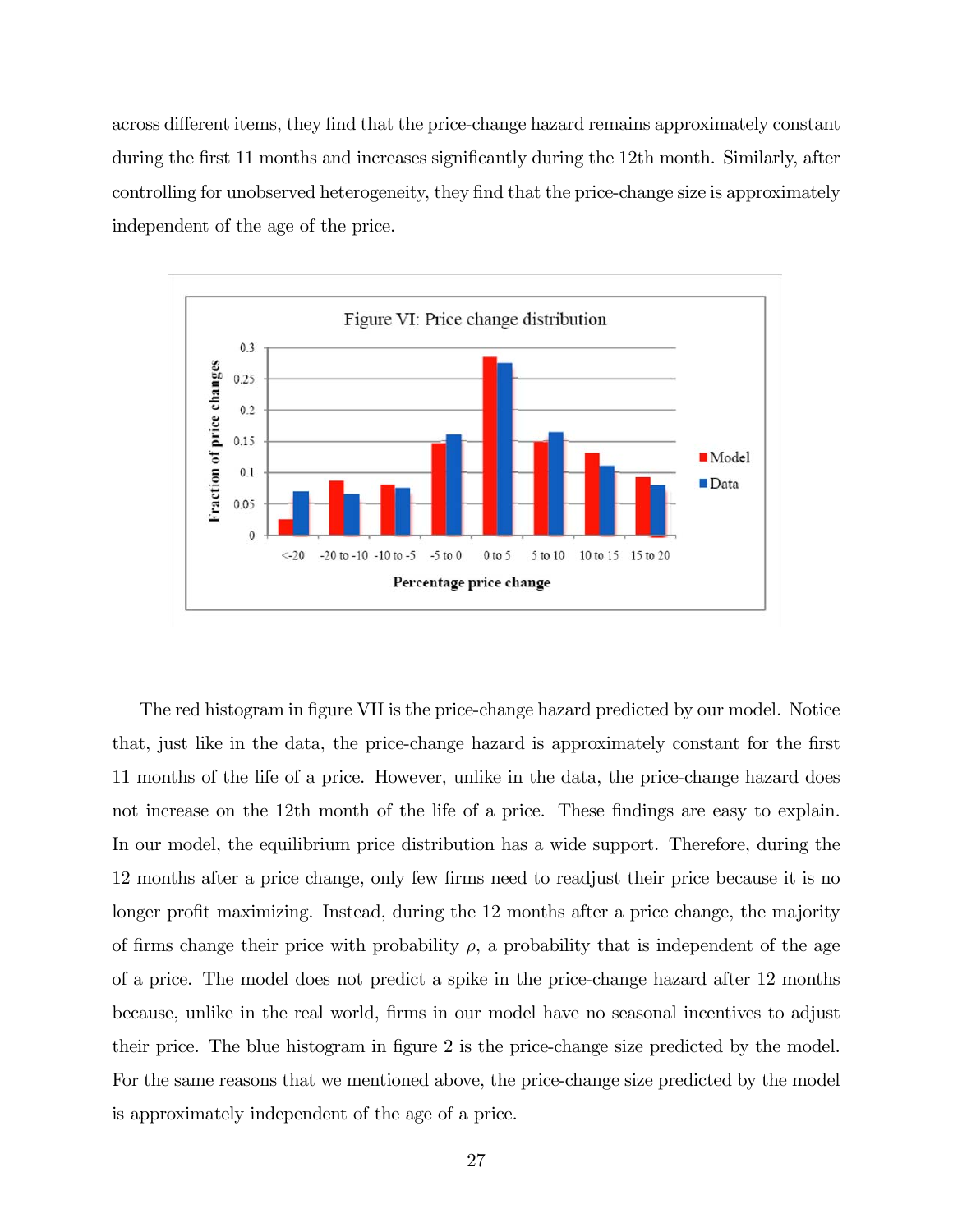

### 4.3 The effect of inflation

Using time-variation in the US inflation rate over the period 1988-2005, Klenow and Kryvtsov (2008) measure the effect of inflation on the frequency of price adjustments (i.e. the extensive marine of price adjustments) and on the magnitude of price adjustments (i.e. the intensive margin of price adjustments). They accomplish this task by estimating the coefficient on inflation in the regression of the frequency of price adjustments and in the regression of the magnitude of price adjustments. Their main finding is that inflation has a positive effect on both the frequency and the magnitude of price adjustments. More specifically, they find that a 1 percentage point increase in inflation increases the frequency of price adjustments by 2.38 percentage points and the magnitude of price adjustments by 3.55 percentage points.

Figure VIII illustrates the predictions of our model regarding the effect of inflation on the frequency and magnitude of price adjustments. Notice that, according to our model, an increase in inflation increases both the frequency and the magnitude of price adjustments. These findings are easy to explain. First, an increase in inflation leads to a decline in the real balances carried by the households in the BJ market and, in turn, the decline in real balances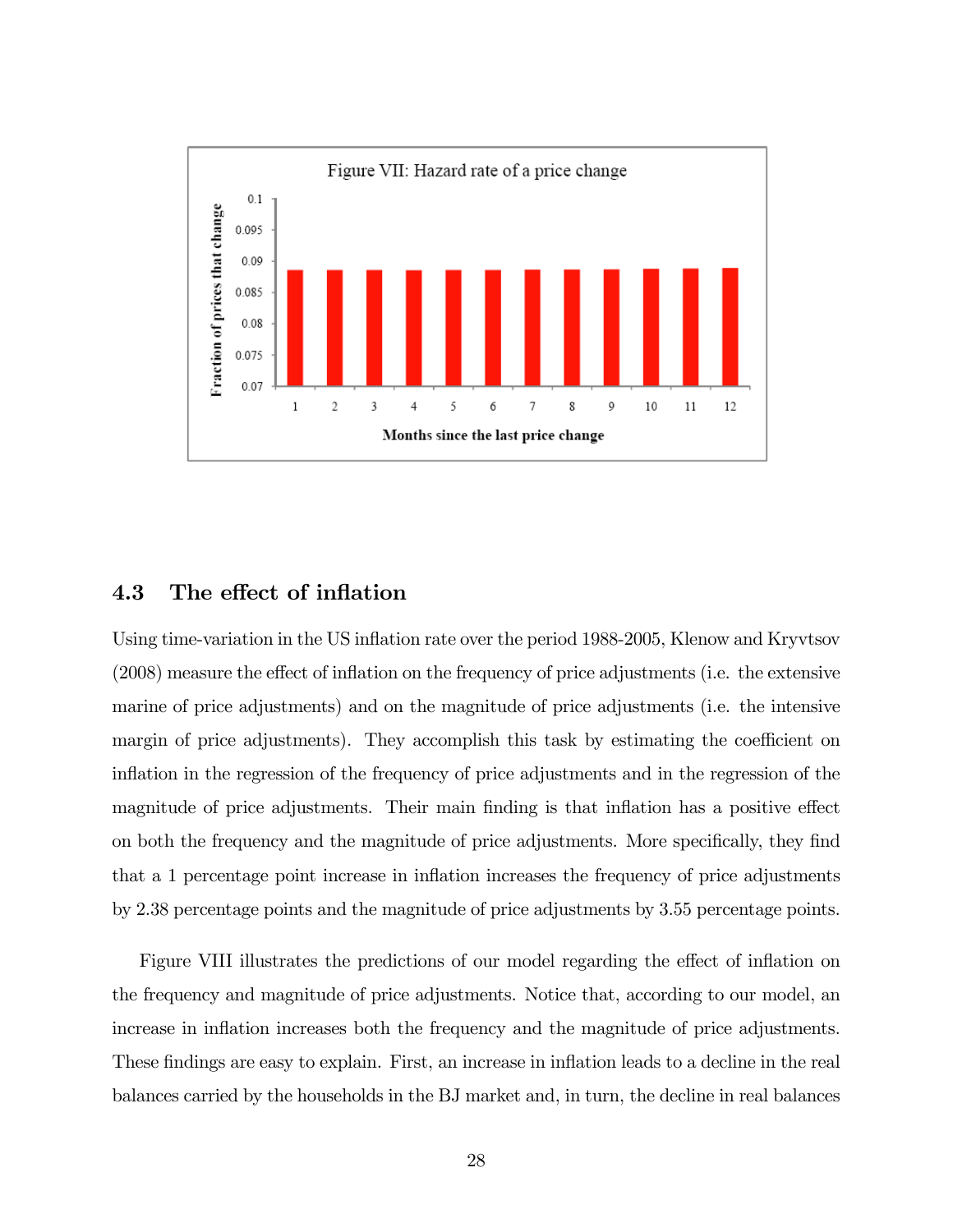leads to a compression of the support of the equilibrium price distribution. Second, given the length of the support of the equilibrium price distribution, an increase in inflation reduces the time it takes for a price to exit the support. For both reasons, an increase in inflation increases the fraction of prices that are adjusted in every month. For similar reasons, an increase in inflation leads to an increase in the average price adjustment.

In our model, the effect of inflation on the extensive and intensive margins of price adjustment has the same sign as in the data but a different magnitude. For example, an increase in annual inflation from 3 to 4 percent increases the frequency of price adjustment by approximately 9 percentage points, and it increases the magnitude of price adjustments by approximately 5 percentage points. This discrepancy between the predictions of the model and the results of the regression analysis should not be too surprising nor too much of a concern. In the real world, fluctuations in the inflation rate are likely to be correlated with other shocks (e.g. productivity shocks) that are not controlled for in the regression. In our model, fluctuations in the inflation rate are the only shock.



Finally, Klenow and Kryvstov (2008) measure the effect of inflation on the fraction of prices that increase (i.e. positive price adjustments) and on the fraction of prices that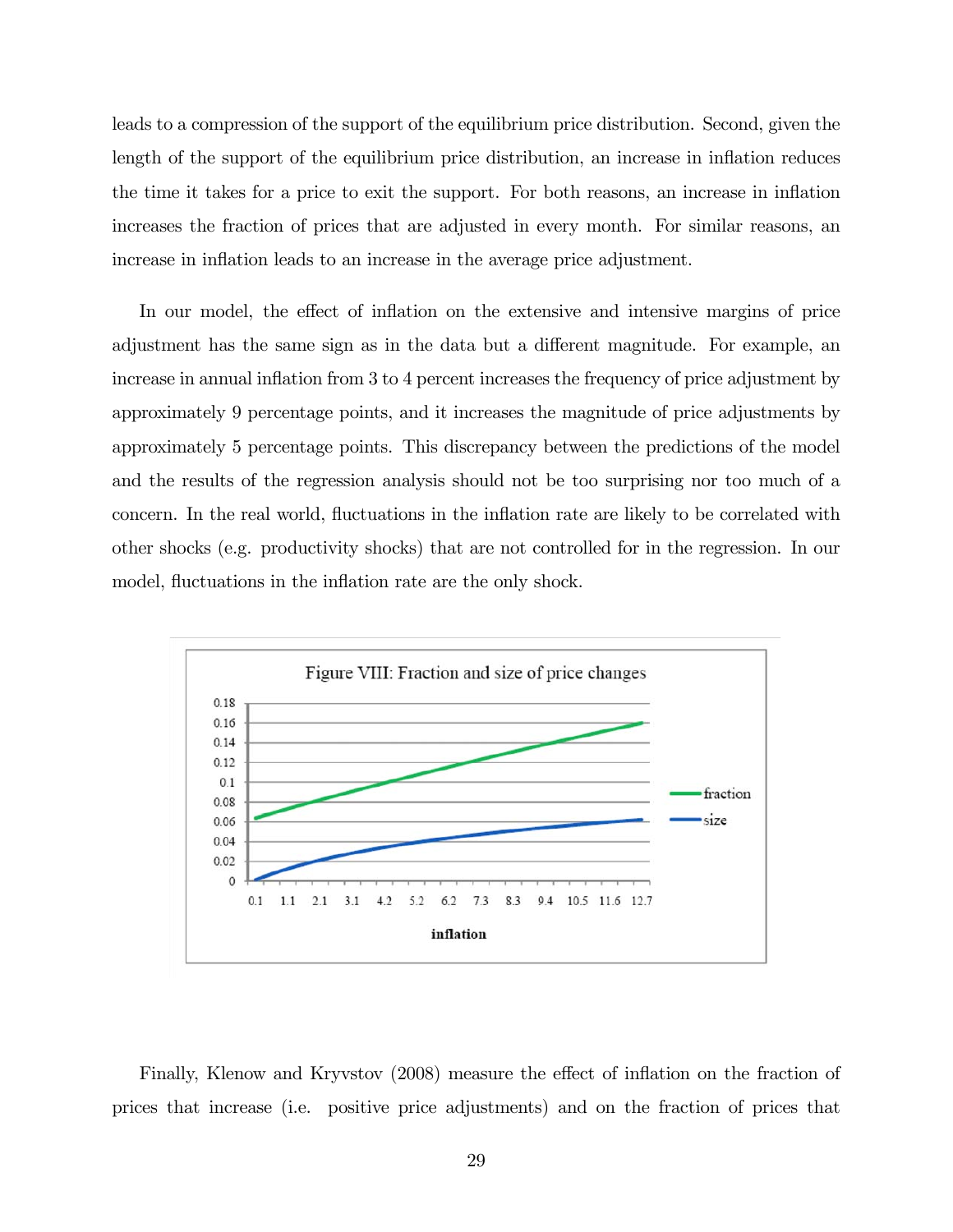decrease (i.e. negative price adjustments). Again, they accomplish this task by estimating the coefficient on inflation in the regressions of the fraction of prices that increase and on the fraction of prices that decrease. Their main finding is that inflation has a positive effect on the fraction of price increases and a negative effect on the fraction of prices that decrease. More specifically, they find that a 1 percentage point increase in inflation increases the fraction of positive price changes by 5.48 percentage points and it decreases the fraction of negative price changes by 3.10 percentage points.

Figure IX illustrates the predictions of our model regarding the effect of inflation on positive and negative price changes. Like in the data, our model predicts that an increase in inflation increases the fraction of positive price adjustments, and it reduces the fraction of negative price adjustments. However, the magnitude of the effect of inflation on these variables is different than the one obtained from the regression analysis. In particular, according to our model, an increase in annual inflation from 3 to 4 percent increases the fraction of positive price changes by approximately 10 percentage points, and it decreases the fraction of negative price changes by approximately 2.5 percentage points. For the reasons discussed above, we do not find this discrepancy between the predictions of the model and the outcomes of the regression analysis too surprising.

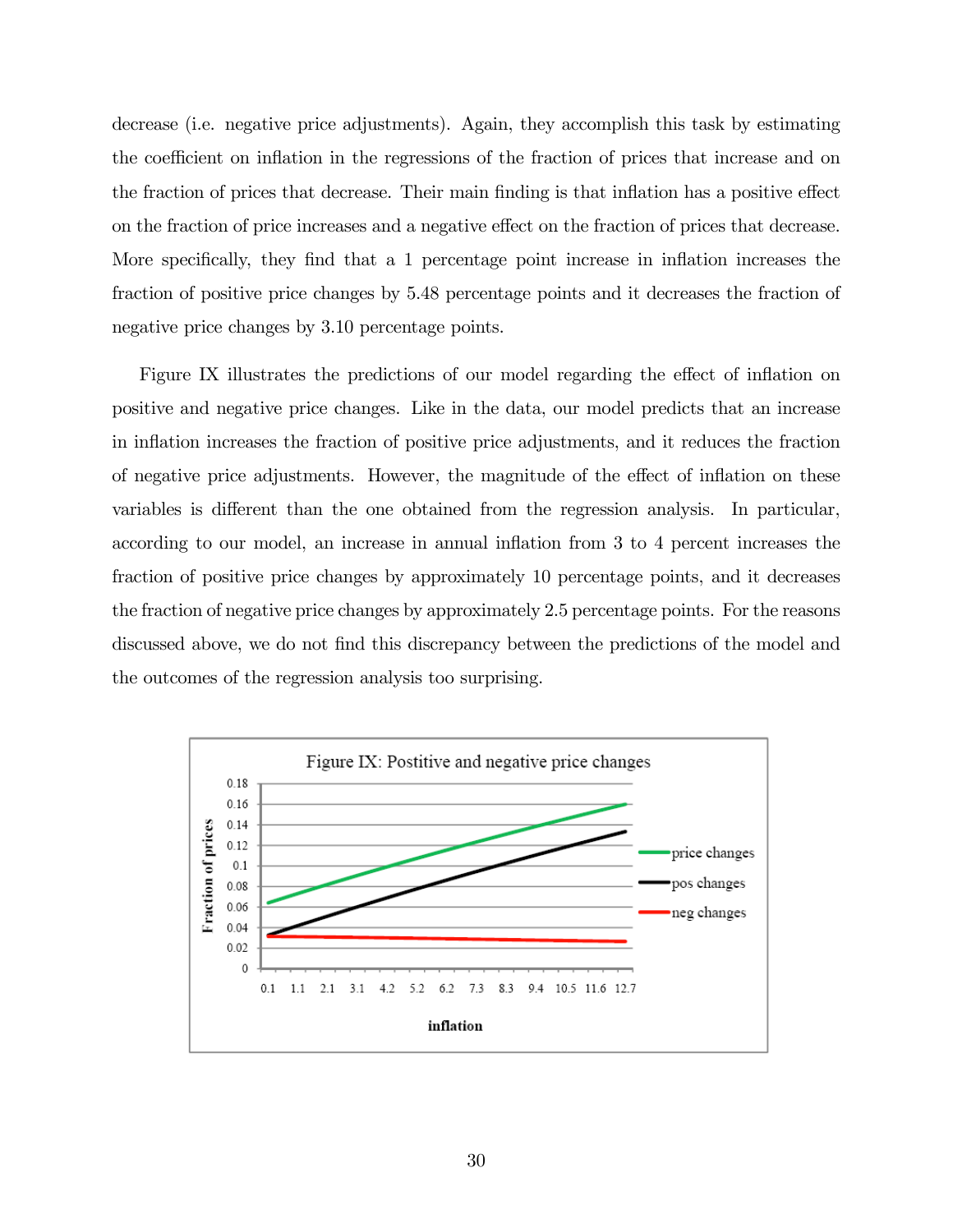#### 4.4 Summary of results

From the previous paragraphs, it is clear that our theory of price rigidity can account quite well for the empirical behavior of prices in the US retail market. First, the model predicts an average price duration (11.6 months) that is close to the one observed in the data (8.6 months). Second, the model generates a price change distribution that has the same shape and the same features of the empirical price change distribution (i.e. the average magnitude of price changes is large, there are many small price changes, and there are many negative price changes). Third, as it is observed in the data, in the model the probability and magnitude of price adjustments are approximately independent of the age of a price. Fourth, the model correctly predicts that inflation increases both the frequency and the magnitude of price changes. Finally, the model correctly predicts that inflation increases the fraction of positive price changes and reduces the fraction of negative price changes.

In contrast to our model, existing theories of price rigidity cannot account for all these features of the empirical behavior of prices. On the one hand, menu costs theories of price rigidity (e.g. Golosov and Lucas, 2007) cannot simultaneously account for the average duration of prices (which suggests that menu costs are large) and for the large fraction of price changes that are small (which suggests that menu costs are small). On the other hand, time-dependent theories of price rigidity (e.g. Calvo 1983 and Taylor 1980) cannot account for the effect of inflation on the frequency of price adjustment, because this frequency is a technological parameter. To the best of our knowledge, the only theory that matches the empirical behavior of prices as well as ours is the one by Midrigan (2006), which combines elements of state-dependent and time-dependent models. However, Midrigan's theory has very different implications than ours. In Midrigan's model money is not neutral. Hence, the central bank can engineer an expansion by injecting money into the economy. In our model, money is neutral and monetary policy cannot be used to generate short-run outbursts of production and consumption.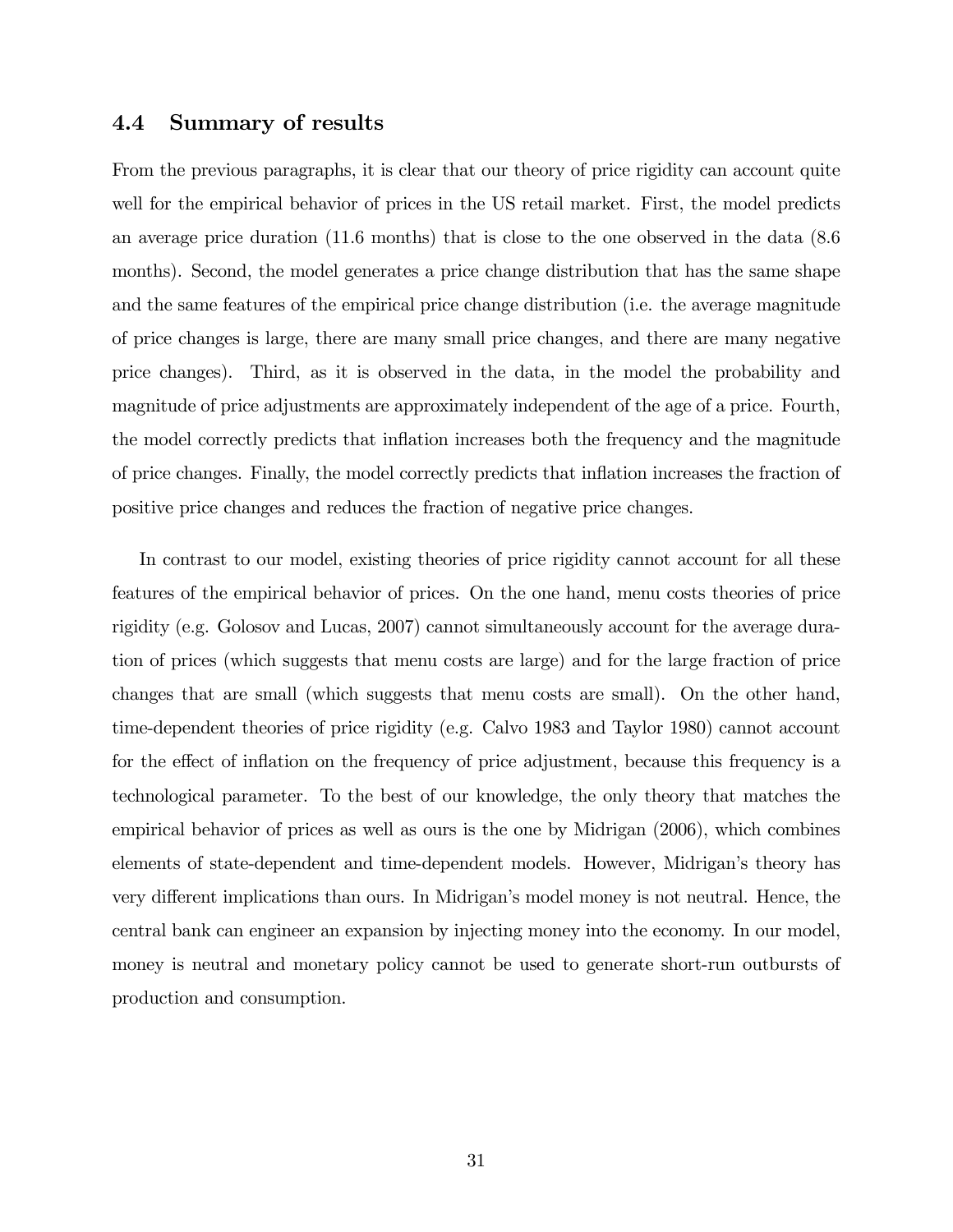### 5 Conclusions

We have constructed a theory of nominal price stickiness that is consistent with the empirical evidence. Our theory does not impose ad hoc restrictions on firms' pricing decisions — they are free to change their prices when they like at no cost. Instead, it relies on the existence of standard search frictions in goods markets, which give rise to equilibrium price dispersion. Sticky prices are an obvious corollary of price dispersion. This would be true of relative prices in an economy with perfect credit, in which some individual sellers may keep the same price, measured in terms of a numeraire commodity, in the face of shocks to supply and demand conditions (i.e., technology and preferences). Since many of the claims and arguments in macroeconomics concern monetary matters, we develop the idea in the context of a monetary economy, and show it is also true that individual sellers may keep the same price, measured in terms of dollars, in the face of shocks not only to supply and demand but also to changes in the money supply.

Contrary to what one sees in other models that claim to be consistent with the facts, based on Calvo or Mankiw pricing, in our framework the monetary authority cannot engineer a boom or get us out of a slump simply by issuing currency. We prove that money is neutral in the model, although not superneutral (inflation can have real effects on prices and allocations). Of course, a model is only a model. We did not prove that a central bank could not engineer a real expansion merely by printing money in the real world. And, we did not in this paper get into the question of, even if they could, does this mean they should? All we did was to show that the observation of sticky nominal prices does not logically imply that we need menu costs, or related devices, in our models to match the facts, and that this observation also does not rationalize particular policy prescriptions as some people seem to believe.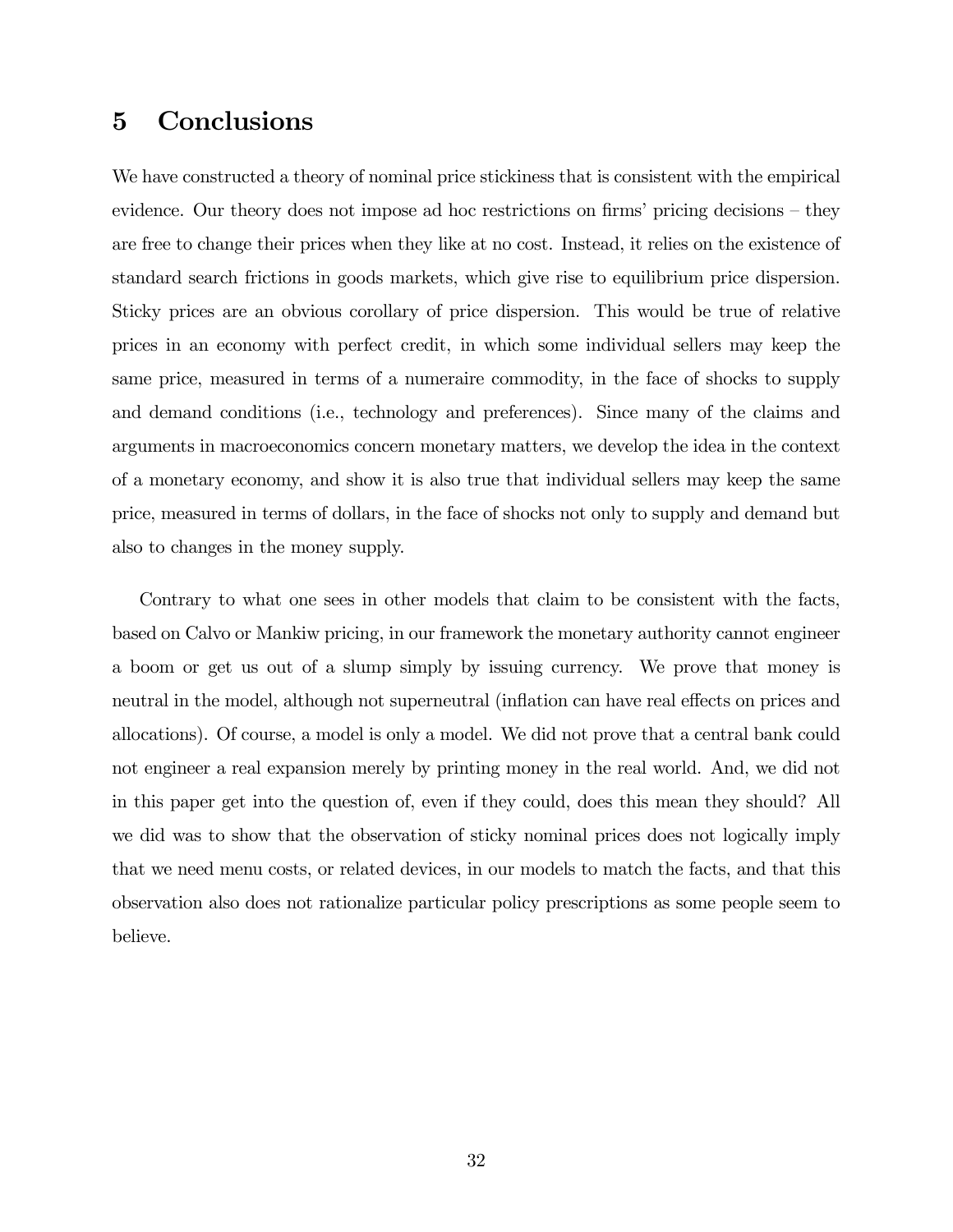### References

- [1] Aruoba, B, G. Rocheteau, and C. Waller. 2007. "Bargaining and the Value of Money", Journal of Monetary Economics 54: 2636—55.
- [2] Baharad, E., and B. Eden. 2004. "Price Rigidity and Price Dispersion: Evidence From Micro Data." *Review of Economic Dynamics* 7: 613–41.
- [3] Ball, L., and G. Mankiw. 1994. "A Sticky-Price Manifesto." NBER Working Paper 4677.
- [4] Berentsen, A., G. Menzio, and R. Wright. 2010. "Inflation and Unemployment in the Long Run." American Economic Review.
- [5] Bils, M., and P. Klenow. 2005. "Some Evidence on the Importance of Sticky Prices." Journal of Political Economy 112(5): 947-85.
- [6] Burdett, K., and K. Judd. 1983. "Equilibrium Price Dispersion." Econometrica 51: 955-70.
- [7] Campbell, J., and B. Eden. 2007. "Rigid Prices: Evidence from U.S. Scanner Data." Working Paper 2005-08, Federal Reserve Bank of Chicago, Chicago.
- [8] Calvo, G. 1983. "Staggered Prices in a Utility-Maximizing Framework." Journal of Monetary Economics, 12: 383—398.
- [9] Caplin, A., and D. Spulber. 1987. "Menu Costs and the Neutrality of Money." Quarterly Journal of Economics, 102: 703—725.
- [10] Carlton, D. 1986, "The Rigidity of Prices," American Economic Review 76, 637-658.
- [11] Cecchetti, S. 1985. "Staggered Contracts and the Frequency of Price Adjustment," Quarterly Journal of Economics, 100: 935—959.
- [12] Clarida, R., Gali, J., and Gertler, M. 1999. "The Science of Monetary Policy: A New Keynesian Perspective," Journal of Economic Literature 37, 1661-1707.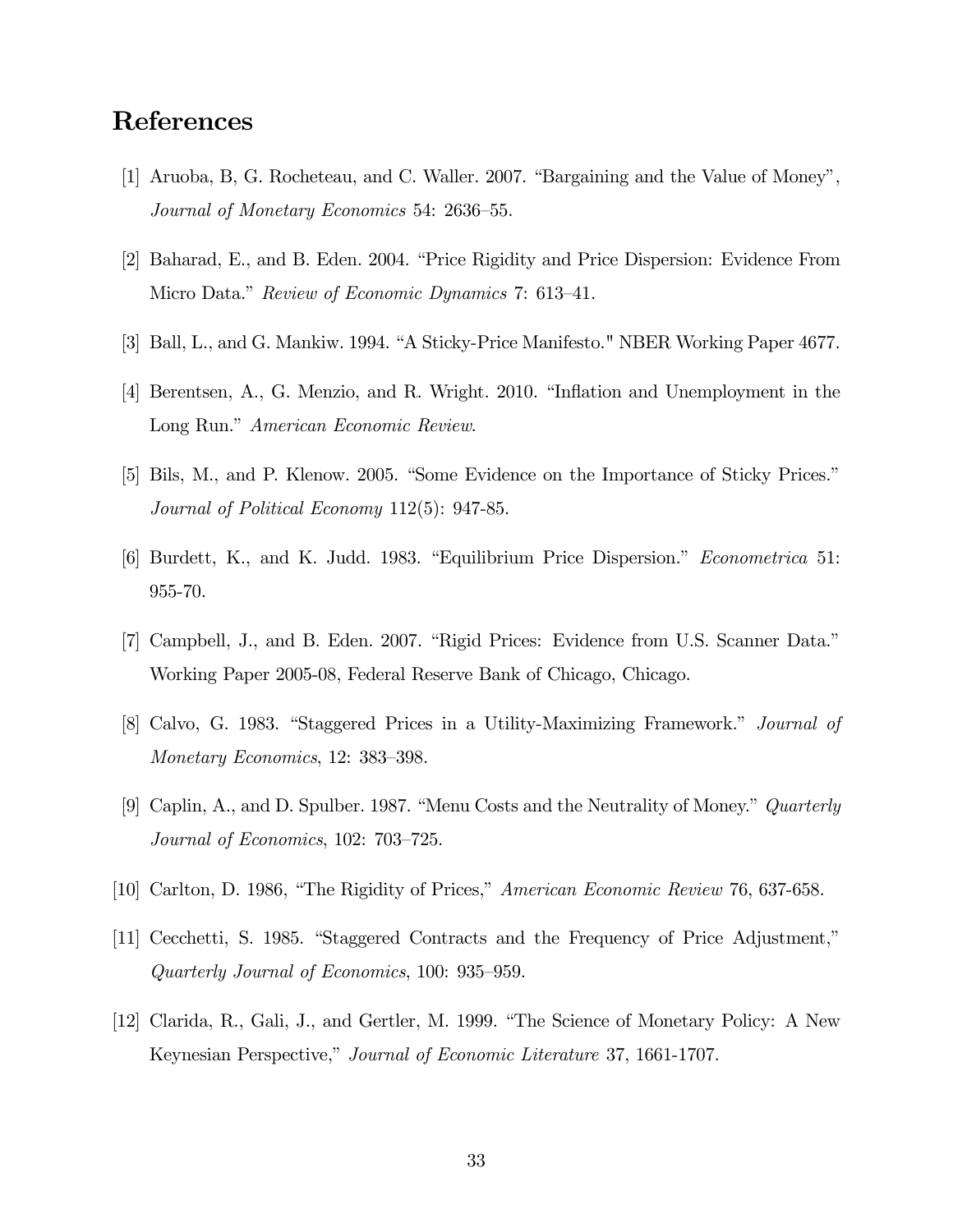- [13] Dotsey, M., R. King, and A. Wolman. 1999. "State-Dependent Pricing and the General Equilibrium Dynamics of Money and Output," Quarterly Journal of Economics, 114: 655—690.
- [14] Eden, B. 1994. "The Adjustment of Prices to Monetary Shocks when Trade is Uncertain and Sequential." Journal of Political Economy 102(3): 493—509.
- [15] Eichenbaum, M., N. Jaimovich, and S. Rebelo. 2009. "References Prices, Costs, and Nominal Rigidities," manuscript Northwestern University.
- [16] Faig, M., and B. Jerez. 2005. "A Theory of Commerce." Journal of Economic Theory, 122: 60-99.
- [17] Gagnon, E. 2007. "Price Setting During Low and High Inflation: Evidence from Mexico." International Finance Discussion Paper 2007-896, The Federal Reserve Board.
- [18] Galenianos, M., and P. Kircher. 2007. "A Model of Money with Multilateral Matching." Journal of Monetary Economics.
- [19] Golosov, M., and R.E. Lucas, Jr. 2003. Menu Costs and Phillips Curves", NBER Working Paper 10187.
- [20] Golosov, M., and R.E. Lucas, Jr. 2007. "Menu Costs and Phillips Curves", Journal of Political Economy, 115(2): 171-99.
- [21] Head, A., and A. Kumar. 2005. "Price Dispersion, Inflation, and Welfare." International Economic Review 46(2): 533-72.
- [22] Head, A., A. Kumar, and B. Lapham. 2008. "Market Power, Price Adjustment, and Inflation." International Economic Review.
- [23] Jean, K., S. Rabinovich, and R. Wright. 2010. "On the Multiplicity of Monetary Equilibria: Green-Zhou Meets Lagos-Wright." Journal of Economic Theory.
- [24] Klenow, P., and O. Kryvtsov. 2008. "State-Dependent or Time-Dependent Pricing: Does it Matter for Recent U.S. Inflation?" Quarterly Journal of Economics 123(3): 863—904.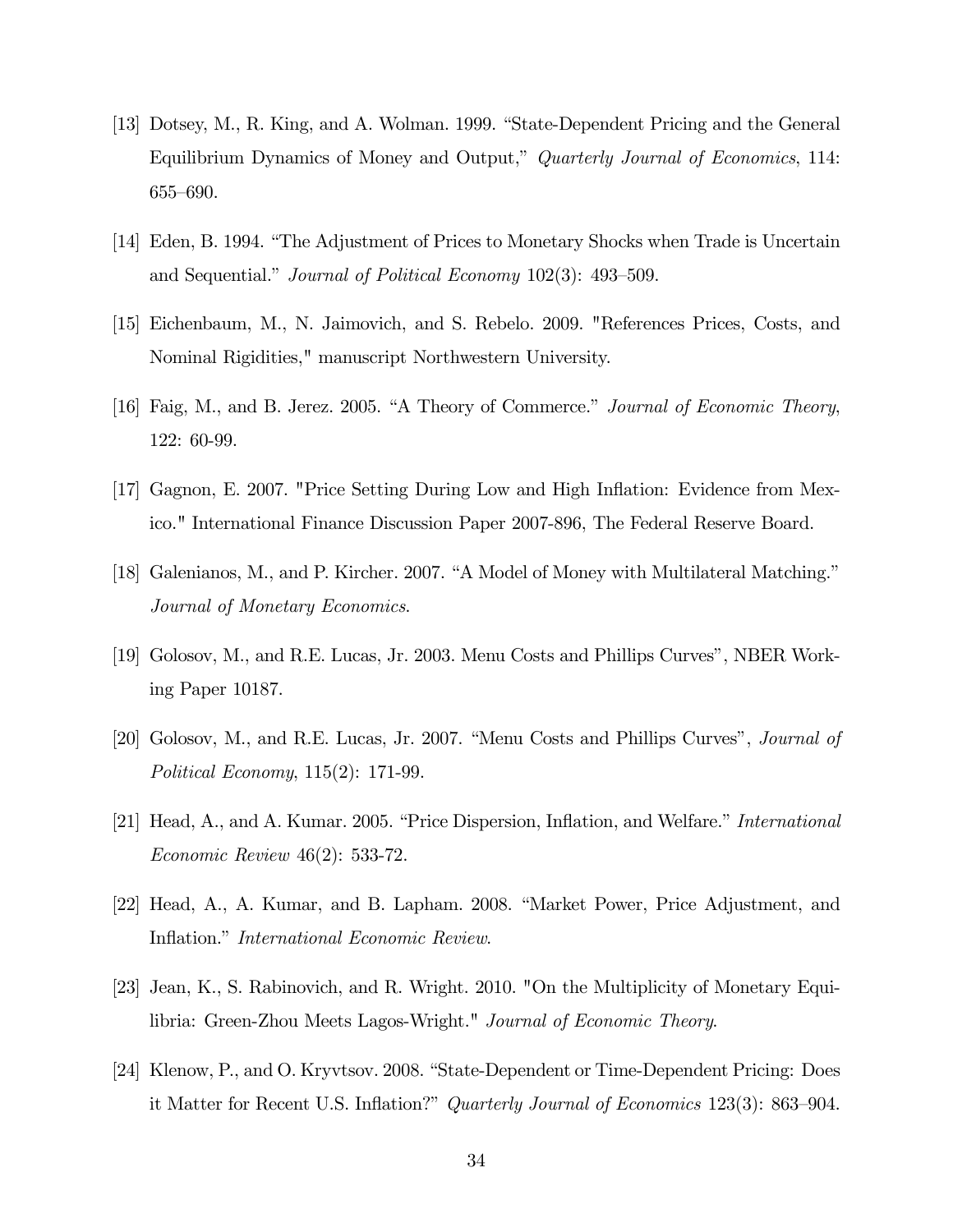- [25] Klenow, P., and B. Malin. 2010. "Microeconomic Evidence on Price-Setting," Handbook of Monetary Economics, forthcoming.
- [26] Lagos, R., and R. Wright. 2005. "A Unified Framework for Monetary Theory and Policy Analysis." *Journal of Political Economy*, 113(2): 463–88.
- [27] Lucas, R.E. 1972. "Expectations and the Neutrality of Money", Journal of Economic Theory 4: 103-124.
- [28] Mankiw, G. 1985. "Small Menu Costs and Large Business Cycles: A Macroeconomic Model," *Quarterly Journal of Economics* 100, 529-38.
- [29] McCall, J. 1970. "Economics of Information and Job Search," Quarterly Journal of Economics 84, 113-26.
- [30] Mortensen, D. 1970. "A Theory of Wage and Employment Dynamics," in Microeconomic Foundations of Employment and Inflation Theory, E.S. Phelps, ed. New York: W.W. Norton.
- [31] Midrigan, V. 2006. "Menu Costs, Multi-Product Firms, and Aggregate Fluctuations." Manuscript, New York University.
- [32] Nakamura, E., and J. Steinsson. "Five Facts About Prices: A Reevaluation of Menu Cost Models." Quarterly Journal of Economics 123: 1415-1464.
- [33] Nosal, E., and Rocheteau, G. 2010. Money, Payments, and Liquidity, MIT Press, forthcoming.
- [34] Rocheteau, G., and R. Wright. 2005. "Money in Search Equilibrium, in Competitive Equilibrium, and in Competitive Search Equilibrium", Econometrica 73: 175—202.
- [35] Shi, S. 1997. "A Divisible Model of Fiat Money," Econometrica 65: 75-102.
- [36] Tarski, A. 1955. "A Lattice Theoretical Fixpoint Theorem and Its Applications," Pacific Journal of Mathemathics 5: 285—309.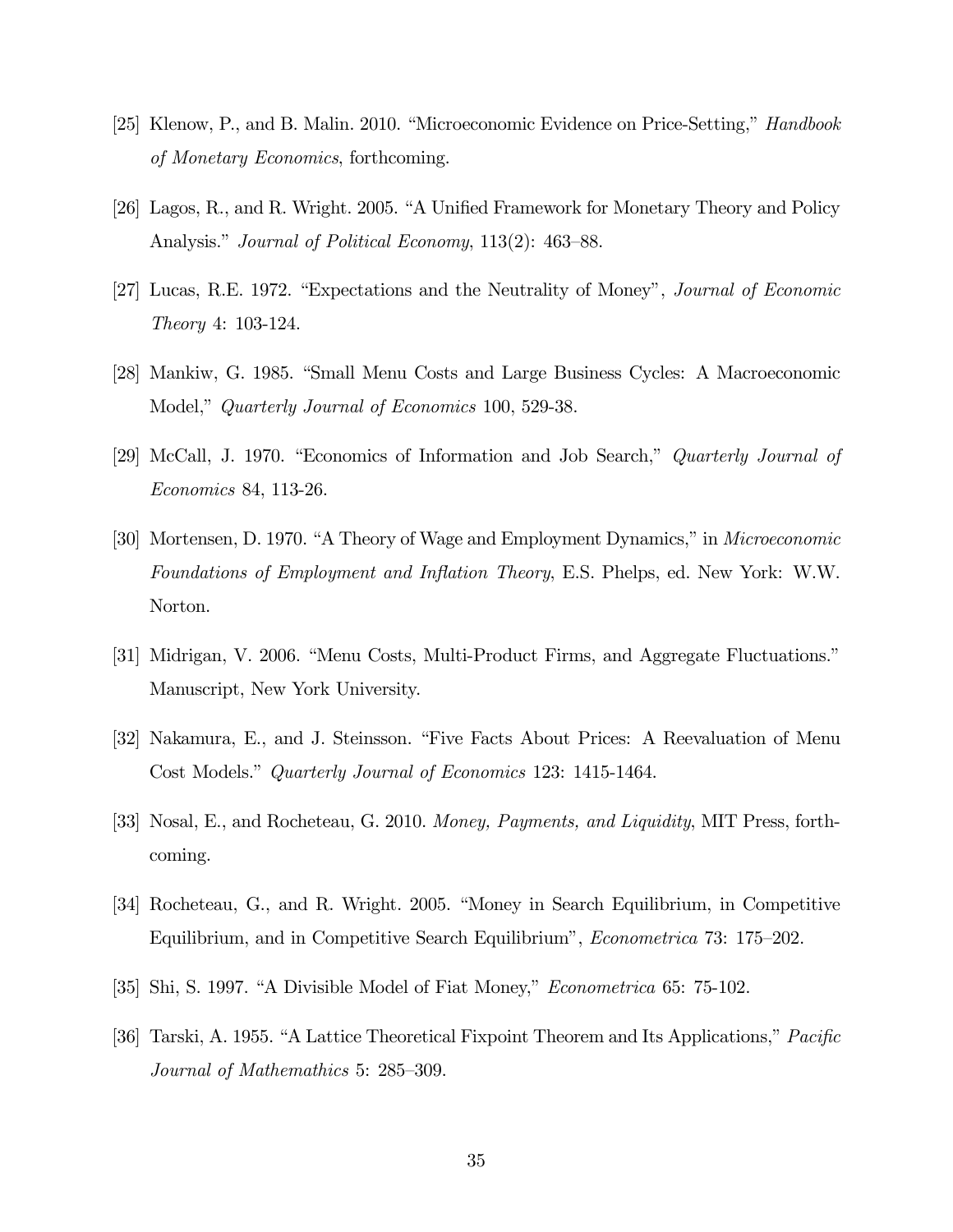- [37] Taylor, J. 1980. "Aggregate Dynamics and Staggered Contracts," Journal of Political Economy, 88: 1—23.
- [38] Williamson, S., and R. Wright. 2010a. "New Monetarist Economics: Methods," Manuscript, University of Winsconsin-Madison.
- [39] Williamson, S., and R. Wright. 2010b. "New Monetarist Economics: Models," Handbook of Monetary Economics, forthcoming.
- [40] Woodford, M. 2003. Interest and Prices, Princeton University Press, Princeton NJ.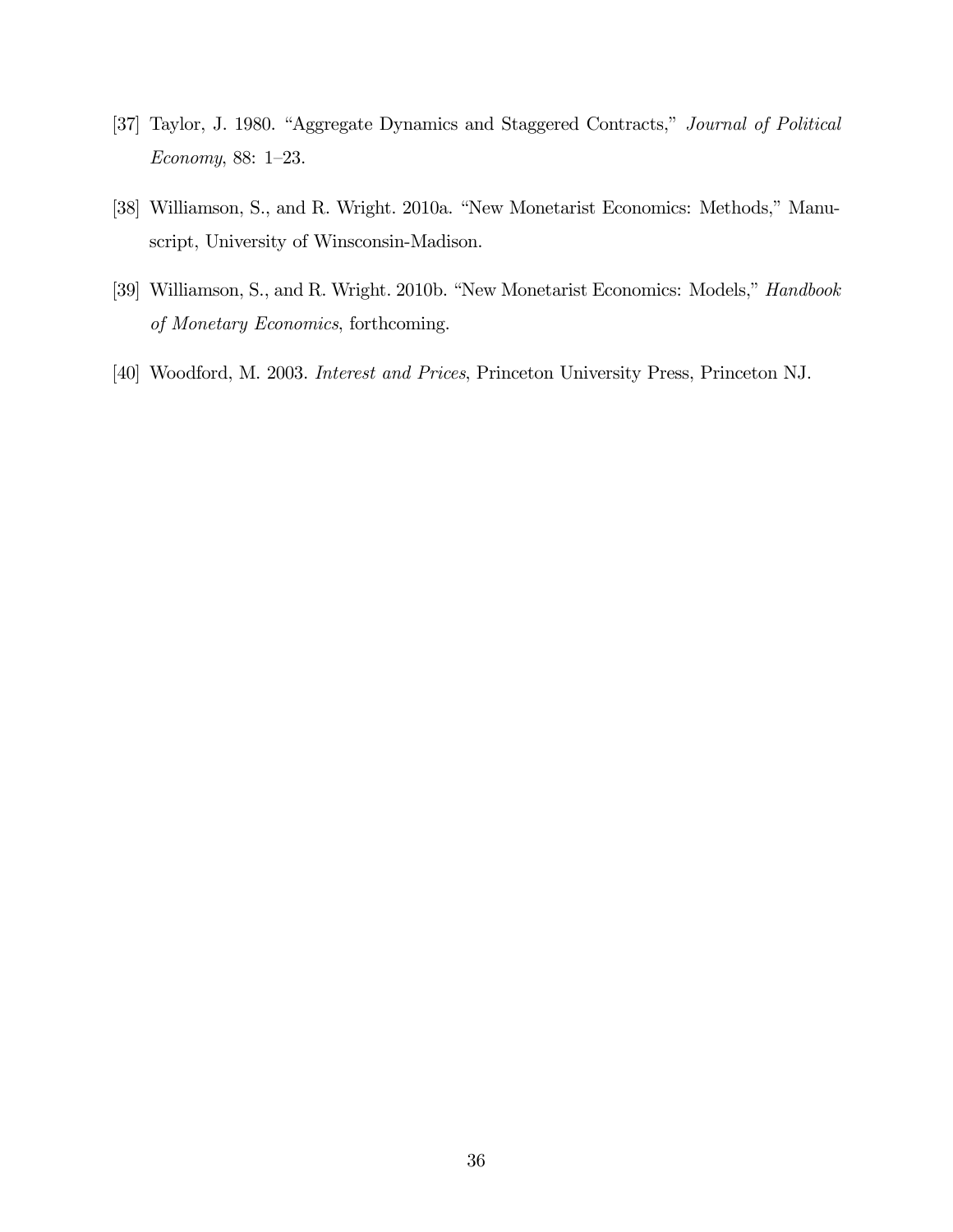## Appendix

### A Proof of Lemma 1

We take five steps to prove the lemma.

**Claim 1**: The firm's maximized profits,  $\Pi_t^*$ , are strictly positive.

*Proof*: For any  $\lambda > 1$ , the profits of a firm that posts the price  $\lambda c w_t$  are given by

$$
\Pi_t (\lambda c w_t) = \frac{1}{s} \left[ \alpha_1 + 2\alpha_2 \left( 1 - F_t (\lambda c w_t) \right) + \alpha_2 n_t (\lambda c w_t) \right] q_t^* (\lambda c w_t) (\lambda - 1) c w_t
$$
  

$$
> \frac{\alpha_1}{s} q_t^* (\lambda c w_t) (\lambda - 1) c w_t.
$$

Since  $q_t^*(\lambda c w_t) > 0$  and  $\lambda > 1$ , the previous inequality implies  $\Pi_t(\lambda c w_t) > 0$ . In turn, since  $\Pi_t^* \geq \Pi_t (\lambda c w_t)$ , we have  $\Pi_t^* > 0$ .

**Claim 2:** The price distribution  $F_t$  is continuous.

*Proof*: On the way to a contradiction, suppose that there exists a price  $p_0$  such that  $n_t(p_0)$ 0. The profits of a firm that posts  $p_0$  are given by

$$
\Pi_t (p_0) = \frac{1}{s} [\alpha_1 + 2\alpha_2 (1 - F_t (p_0)) + \alpha_2 n_t (p_0)] R_t (p_0).
$$

Now, consider any  $p_1 < p_0$  such that (i)  $R_t(p_1)$  is strictly positive and (ii)  $\Delta \equiv R_t(p_0) - R_t(p_1)$ is strictly smaller than  $\alpha_2 n_t(p_0)R_t(p_0)/(\alpha_1 + 2\alpha_2)$ . A price  $p_1$  that satisfies conditions (i) and (ii) exists because the function  $R_t(p)$  is continuous in p and, since  $\Pi_t(p_0) = \Pi_t^* > 0$ ,  $R_t(p_0)$  is strictly positive. The profits of a firm that posts  $p_1$  are given by

$$
\Pi_{t}(p_{1}) = \frac{1}{s} [\alpha_{1} + 2\alpha_{2} (1 - F_{t}(p_{1})) + \alpha_{2} n_{t}(p_{1})] R_{t}(p_{1})
$$
\n
$$
\geq \frac{1}{s} [\alpha_{1} + 2\alpha_{2} (1 - F_{t}(p_{0})) + 2\alpha_{2} n_{t}(p_{0})] [R_{t}(p_{0}) - \Delta]
$$
\n
$$
\geq \Pi_{t}(p_{0}) + \alpha_{2} n_{t}(p_{0}) [R_{t}(p_{0}) - \Delta] - (\alpha_{1} + 2\alpha_{2}) \Delta
$$
\n(A.1)

Since  $R_t(p_0) - \Delta > 0$  and  $\Delta < \alpha_2 n_t(p_0)R_t(p_0)/(\alpha_1 + 2\alpha_2)$ , it follows from (A.1) that  $\Pi_t(p_1) > \Pi_t(p_0)$ . However, from the fact that  $p_0$  belongs to the support of the price distribution  $F_t$ , it follows that  $\Pi_t(p_0) = \Pi_t^* \geq \Pi_t(p_1)$ . Hence, we have reached a contradiction.

Claim 3: The monopoly price,  $p_t^m$ , is the highest price on the support of the distribution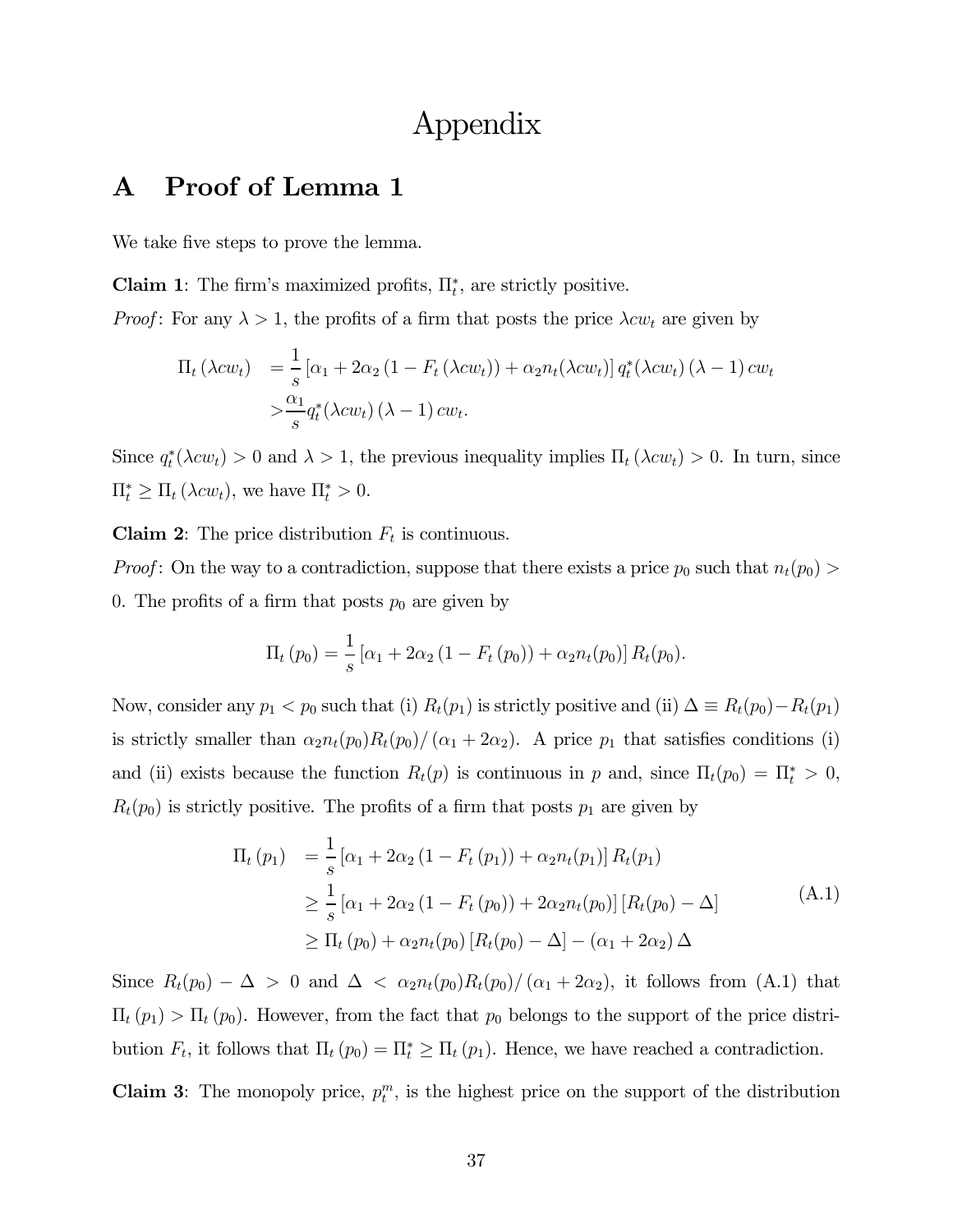$F_t$ .

Proof: On the way to a contradiction, suppose that the highest price on the support of the distribution is  $\overline{p}_t \neq p_t^m$ . The profits of a firm that posts the price  $\overline{p}_t$  are given by

$$
\Pi_t \left( \overline{p}_t \right) = \frac{\alpha_1}{s} R_t(\overline{p}_t). \tag{A.2}
$$

The profits of a firm that posts the price  $p_t^m$  are given by

$$
\Pi_t (p_t^m) = \frac{1}{s} [\alpha_1 + 2\alpha_2 (1 - F_t (p_t^m))] R_t (p_t^m)
$$
  
\n
$$
\geq \frac{\alpha_1}{s} R_t (p_t^m)
$$
  
\n
$$
> \frac{\alpha_1}{s} R_t (\overline{p}_t),
$$
\n(A.3)

where the third line makes use of the fact that  $p_t^m$  is the unique maximizer of  $R_t$ . From  $(A.2)$ and (A.3), it follows that  $\Pi_t(p_t^m) > \Pi_t(\overline{p}_t)$ . However, from the fact that  $\overline{p}_t$  belongs to the support of the price distribution  $F_t$ , it follows that  $\Pi_t(\overline{p}_t) = \Pi_t^* \geq \Pi_t(p_t^m)$ . Hence, we have reached a contradiction.

#### **Claim 4:** The support of the price distribution  $F_t$  is connected.

*Proof*: On the way to a contradiction, suppose that  $p_0$  and  $p_1$  are two prices on the support of the distribution such that  $p_0 < p_1$  and  $F_t(p_0) = F_t(p_1)$ . Since  $p_0$  and  $p_1$  belong to the support of the price distribution, they are greater than  $cw_t$  and smaller than  $p_t^m$ . Hence,  $cw_t < p_0 < p_1 \leq p_1$ . The profits of a firm that posts the price  $p_0$  are given by

$$
\Pi_t (p_0) = \frac{1}{s} [\alpha_1 + 2\alpha_2 (1 - F_t (p_0))] R_t (p_0).
$$

The profits of a firm that posts the price  $p_1$  are given by

$$
\Pi_{t}(p_{1}) = \frac{1}{s} [\alpha_{1} + 2\alpha_{2} (1 - F_{t}(p_{1}))] R_{t}(p_{1}).
$$

First, note that  $\alpha_1 + 2\alpha_2 (1 - F_t (p_1))$  is equal to  $\alpha_1 + 2\alpha_2 (1 - F_t (p_0))$  because  $F_t (p_1)$  =  $F_t(p_0)$ . Second, note that  $R_t(p_1) > R_t(p_0)$  because  $cw_t < p_0 < p_1 \leq p_1$  and the function  $R_t(p)$  is strictly increasing for all  $p \in [cw_t, p_t^m]$ . From these observations, it follows that  $\Pi_t(p_1) > \Pi_t(p_0)$ . However, from the fact that  $p_0$  and  $p_1$  belong to the support of the price distribution  $F_t$ , it follows that  $\Pi_t(p_0) = \Pi_t(p_1) = \Pi_t^*$ . Hence, we have reached a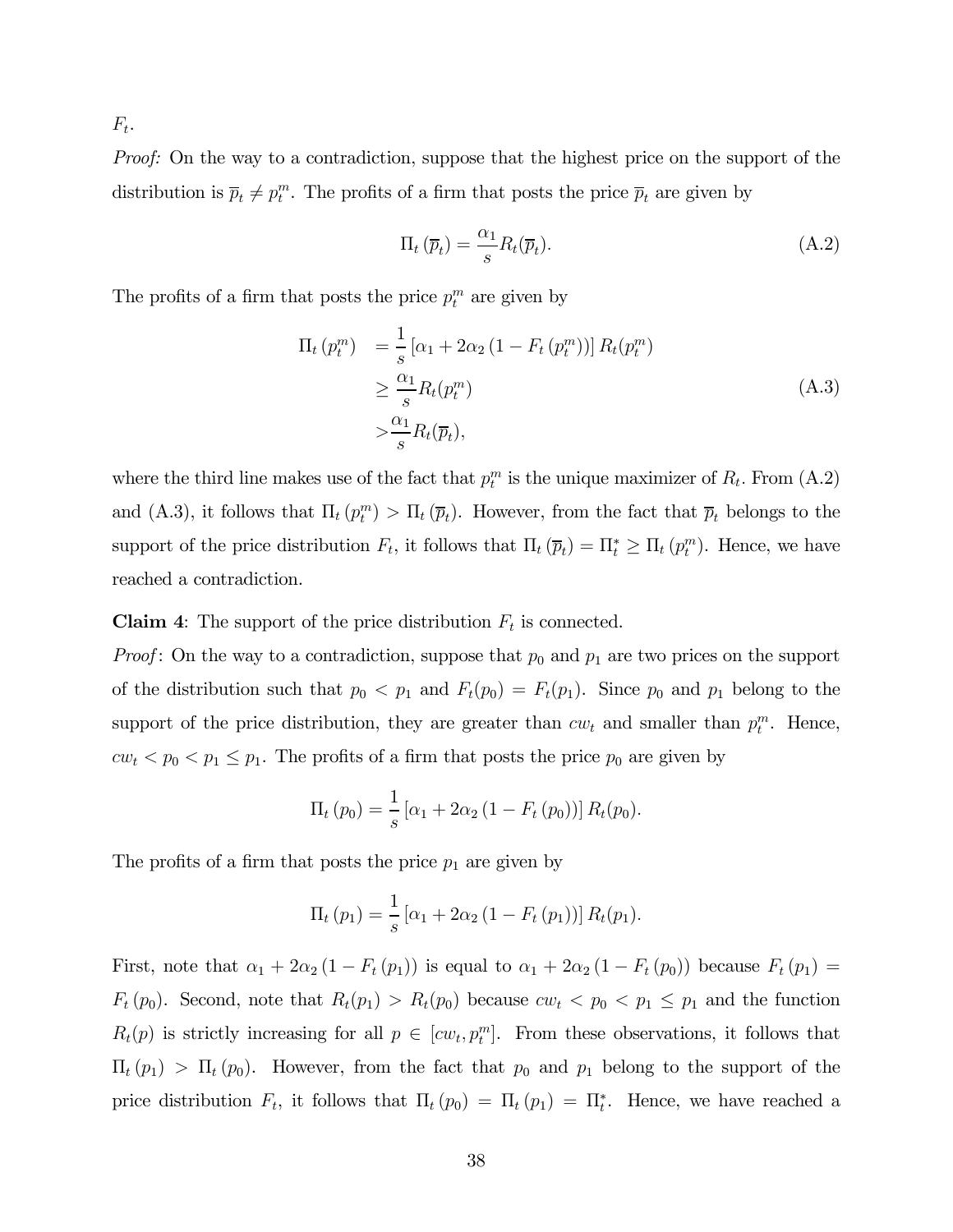contradiction.

**Claim 5:** The price distribution  $F_t$  is given by

$$
F_t(p) = 1 - \frac{\alpha_1}{2\alpha_2} \left[ \frac{R_t(p_t^m)}{R_t(p)} - 1 \right].
$$
 (A.4)

Proof: Since the price distribution has no mass points, the profit of a firm that charges the price  $p$  is given by

$$
\Pi_t(p) = \frac{1}{s} [\alpha_1 + 2\alpha_2(1 - F_t(p))] R_t(p).
$$

Since the monopoly price is on the support of the price distribution, the maximized profit of the firm is given by

$$
\Pi_t^* = \frac{\alpha_1}{s} R_t(p_t^m).
$$

Finally, since every price on the support of the price distribution must maximize the profit of the firm, it follows that for every  $p \in [\underline{p}_t, \overline{p}_t]$ 

$$
\frac{1}{s} [\alpha_1 + 2\alpha_2 (1 - F_t(p))] R_t(p) = \alpha_1 R_t(p_t^m).
$$
 (A.5)

Solving  $(A.5)$  with respect to  $F_t$  leads to equation  $(A.4)$ .

### B Proof of Theorem 3

We find it convenient to express all the nominal variables in real terms (i.e. units of labor). Specifically, we let  $n_t$  denote the real balances  $m_t/w_t$ , we let  $z_t$  denote the real price  $p/w_t$ , and let  $H_t$  denote the distribution of real prices z. Then, a stationary monetary equilibrium can be defined as a tuple  $\{n^*, x^*, h^*, q^*, H^*\}$  such that:

(i)  $n^*$  and  $x^*$  and  $h^*$  solve the household's problem in the AD market:

$$
i = \int_{\underline{z}(n^*)}^{\hat{z}(n^*)} \left[ \frac{1}{z} \left( \frac{n^*}{z} \right)^{-\gamma} - 1 \right] \left[ \alpha_1 + 2\alpha_2 \left( 1 - H^*(z|n^*) \right) \right] dH^*(z|n^*),
$$
  

$$
v'(x^*) = 1, \qquad h^*(n) = x^* + (\mu^{-1}n^* - n - D - T) ;
$$

(ii)  $q^*$  solves the household's problem in the BJ market:

$$
q^*(z,n) = \begin{cases} n/z, & \text{if } z \le \hat{z}(n), \\ (1/z)^{\frac{1}{\gamma}}, & \text{if } z > \hat{z}(n); \end{cases}
$$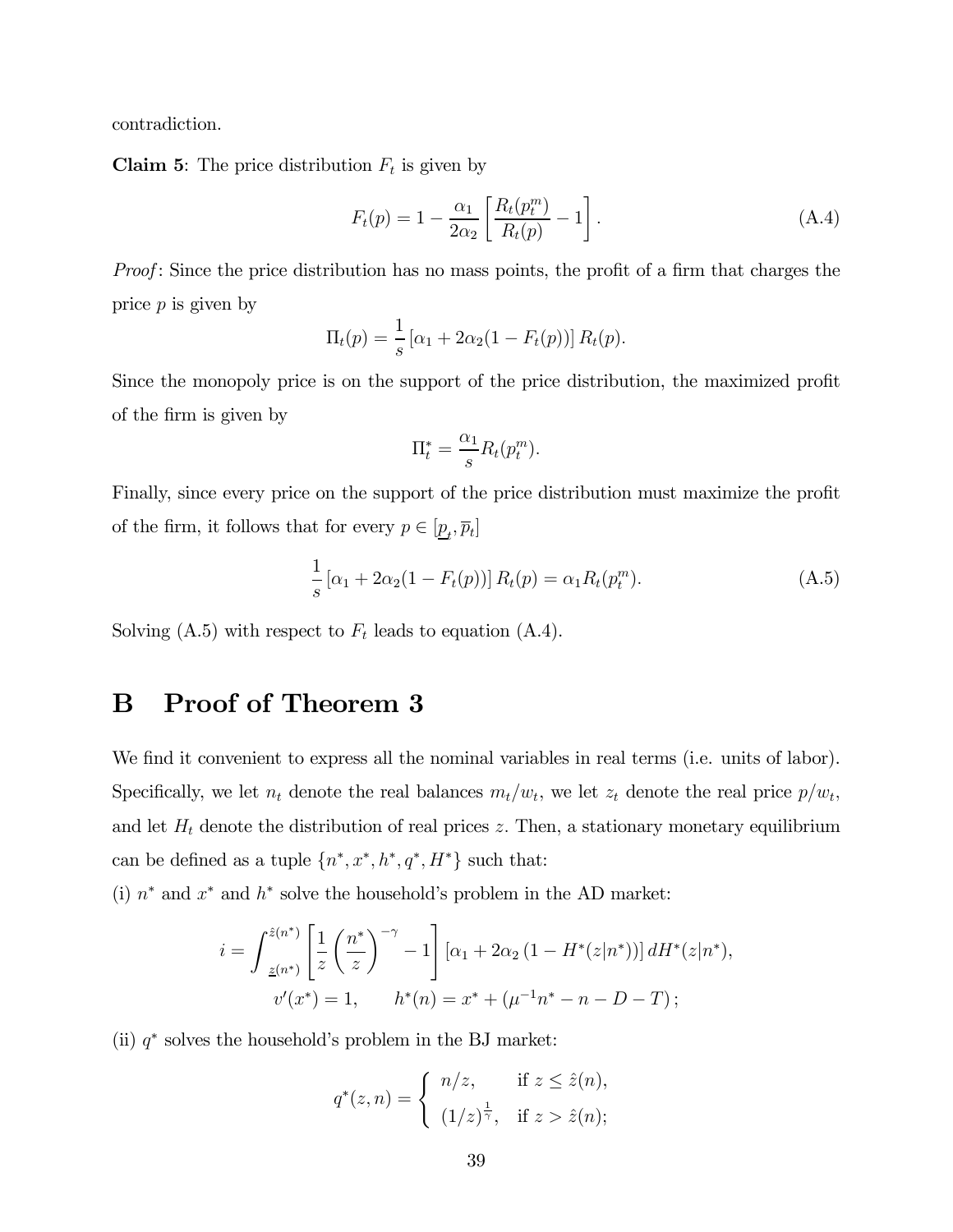(iii)  $H^*$  is consistent with the solution to the firm's problem in the BJ market:

$$
H^*(z|n^*) = 1 - \frac{\alpha_1}{2\alpha_2} \left[ \frac{R(z^m, n^*)}{R(z, n^*)} - 1 \right] \quad \text{all } z \in [z(n^*), \overline{z}(n^*)],
$$

where  $R(z, n^*) = q^*(z, n^*)(z - c)$ .

To establish the existence of a stationary monetary equilibrium, it is sufficient to prove that there exists a  $\hat{n}^*$  such that the households' optimal choice of real balances is  $\hat{n}^*$  when the distribution of prices posted by the firms is  $H^*(z|\hat{n}^*)$ . That is, it is sufficient to prove that there exists a  $\hat{n}^*$  such that

$$
i = \int_{\underline{z}(n^*)}^{\hat{z}(n)} \left[ \frac{1}{z} \left( \frac{n}{z} \right)^{-\gamma} - 1 \right] \left[ \alpha_1 + 2\alpha_2 \left( 1 - H^*(z|n^*) \right) \right] dH^*(z|n^*),
$$

for  $n = \hat{n}^*$ . We carry out this task in three steps.

**Claim 1:** Let  $\underline{n}^*$  and  $\overline{n}^*$  be defined as

$$
\hat{z}(\underline{n}^*) = \frac{c}{1-\gamma}, \ \hat{z}(\overline{n}^*) = c \left[1 - \frac{\alpha_1}{\alpha_1 + 2\alpha_2} \frac{1}{n^*} \left(\frac{c}{1-\gamma}\right)^{-\frac{1}{\gamma}} \left(\frac{\gamma c}{1-\gamma}\right)\right]^{-1}.
$$

For all  $n_0^*$  and  $n_1^*$  such that  $0 < n_0^* < n_1^* \leq \overline{n}^*$ , the price distribution  $H(z|n_0^*)$  first order stochastically dominates the price distribution  $H(z|n_1^*)$ . For all  $n_0^*$  and  $n_1^*$  such that  $\overline{n}^* \leq$  $n_0^* < n_1^*$ , the price distribution  $H(z|n_0^*)$  is equal to the price distribution  $H(z|n_1^*)$ .

*Proof:* For all  $n^* \in (0, \underline{n}^*]$ , the price distribution is given by

$$
H(z|n^*) = 1 - \frac{\alpha_1}{2\alpha_2} \left[ \frac{\overline{z}(n^*)^{-1} n^* \left( \overline{z}(n^*) - c \right)}{z^{-1} n^* \left( z - c \right)} - 1 \right]
$$

and its support is given by  $[\underline{z}(n^*), \overline{z}(n^*)]$ , where

$$
\overline{z}(n^*) = n^{* - \frac{\gamma}{1 - \gamma}},
$$
  

$$
\underline{z}(n^*) = c \left[ 1 - \frac{\alpha_1}{\alpha_1 + 2\alpha_2} \left( \frac{\overline{z}(n^*) - c}{\overline{z}(n^*)} \right) \right]^{-1}.
$$

Consider any  $n_0^*$  and  $n_1^*$  such that  $0 < n_0^* < n_1^* \leq \overline{n}^*$ . Clearly,  $\overline{z}(n_0^*) > \overline{z}(n_1^*)$  and  $\underline{z}(n_0^*) >$  $\underline{z}(n_1^*)$ . For  $z \ge \overline{z}(n_0^*)$ ,  $H(z|n_0^*) = H(z|n_1^*) = 1$ . For  $z \in (\underline{z}(n_1^*), \overline{z}(n_0^*))$ ,  $H(z|n_0^*) < H(z|n_1^*)$ because  $\overline{z}(n_0^*) > \overline{z}(n_1^*)$ . For  $z \leq \underline{z}(n_1^*)$ ,  $H(z|n_0^*) = H(z|n_1^*) = 0$ . Hence,  $H(z|n_0^*)$  first order stochastically dominates  $H(z|n_1^*)$ .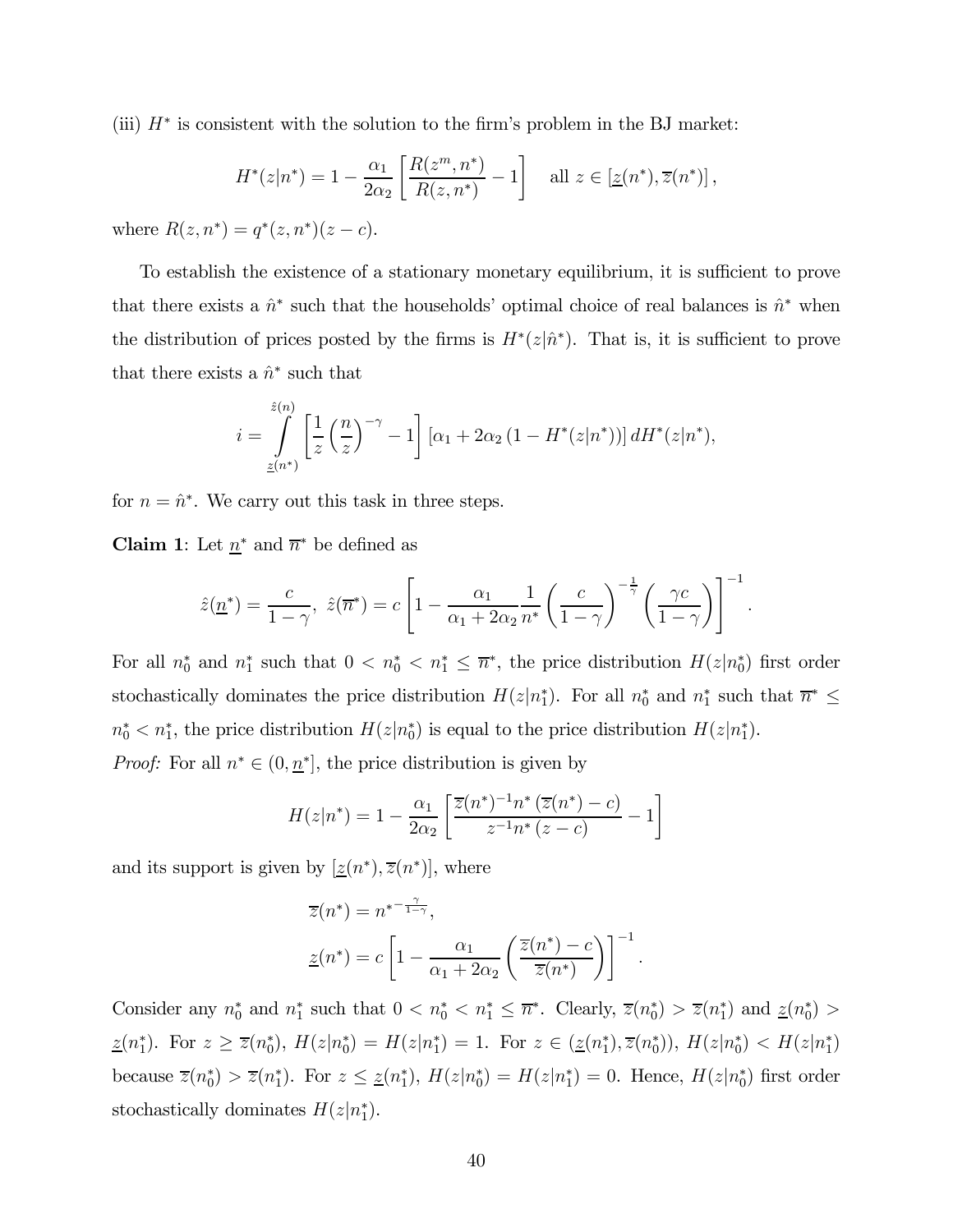For all  $n^* \in [\underline{n}^*, \overline{n}^*]$ , the price distribution is given by

$$
H(z|n^*) = \begin{cases} 1 - \frac{\alpha_1}{2\alpha_2} \left[ \frac{\overline{z}(n^*)^{-\frac{1}{\gamma}} (\overline{z}(n^*) - c)}{z^{-\frac{1}{\gamma}} (z - c)} - 1 \right], & \text{if } z \in [\hat{z}(n^*), \overline{z}(n^*)],\\ 1 - \frac{\alpha_1}{2\alpha_2} \left[ \frac{\overline{z}(n^*)^{-\frac{1}{\gamma}} (\overline{z}(n^*) - c)}{z^{-1} n^* (z - c)} - 1 \right], & \text{if } z \in [\underline{z}(n^*), \hat{z}(n^*)] \end{cases}
$$

and its support is given by  $[\underline{z}(n^*), \overline{z}(n^*)]$ , where

$$
\overline{z}(n^*) = \frac{c}{1 - \gamma},
$$
  
\n
$$
\underline{z}(n^*) = c \left[ 1 - \frac{\alpha_1}{\alpha_1 + 2\alpha_2} \frac{\overline{z}(n^*)^{-\frac{1}{\gamma}} (\overline{z}(n^*) - c)}{n^*} \right]^{-1}.
$$

Consider any  $n_0^*$  and  $n_1^*$  such that  $n^* \leq n_0^* < n_1^* \leq \overline{n}^*$ . Clearly,  $\overline{z}(n_0^*) = \overline{z}(n_1^*)$ ,  $\hat{z}(n_0^*) > \hat{z}(n_1^*)$ and  $\underline{z}(n_0^*) > \underline{z}(n_1^*)$ . For  $z \geq \hat{z}(n_0^*)$ ,  $H(z|n_0^*) = H(z|n_1^*)$ . For  $z \in [\hat{z}(n_1^*), \hat{z}(n_0^*))$ ,  $H(z|n_0^*) <$  $H(z|n_1^*)$  because  $z^{-1}n_0^* < z^{-\frac{1}{\gamma}}$ . For  $z \in [\underline{z}(n_0^*), \hat{z}(n_1^*)), H(z|n_0^*) < H(z|n_1^*)$  because  $n_0^* < n_1^*$ . For  $z \leq \underline{z}(n_0^*)$ ,  $H(z|n_0^*) \leq H(z|n_1^*)$ . Hence,  $H(z|n_0^*)$  first order stochastically dominates  $H(z|n_1^*).$ 

For all  $n^* \geq \overline{n}^*$ , the price distribution is given by

$$
H(z|n^*) = 1 - \frac{\alpha_1}{2\alpha_2} \left[ \frac{\overline{z}(n^*)^{-\frac{1}{\gamma}} (\overline{z}(n^*) - c)}{z^{-\frac{1}{\gamma}} (z - c)} - 1 \right]
$$

and its support is given by  $[\underline{z}(n^*), \overline{z}(n^*)]$ , where

$$
\overline{z}(n^*) = \frac{c}{1 - \gamma},
$$
  

$$
\underline{z}(n^*) = c + \frac{\alpha_1}{\alpha_1 + 2\alpha_2} \left(\frac{\underline{z}(n^*)}{\overline{z}(n^*)}\right)^{-\frac{1}{\gamma}} \left(\overline{z}(n^*) - c\right).
$$

In this case, the price distribution does not depend on  $n^*$ . Hence,  $H(z|n_0^*) = H(z|n_0^*)$  for all  $n_0^*$  and  $n_1^*$  such that  $\overline{n}^* \leq n_0^* < n_1^*$ .

**Claim 2:** Given the price distribution  $H(z|n^*)$ , the unique solution for n to the equilibrium condition (i) is  $\psi(n^*)$ . The solution  $\psi(n^*)$  has the following properties:

- (i) For all  $n_0^*, n_1^*$  such that  $0 < n_0^* < n_1^* \leq \overline{n}^*, \psi(n_0^*) \leq \psi(n_1^*);$
- (ii) For all  $n_0^*, n_1^*$  such that  $\overline{n}^* \leq n_0^* < n_1^*, \psi(n_0^*) = \psi(n_1^*);$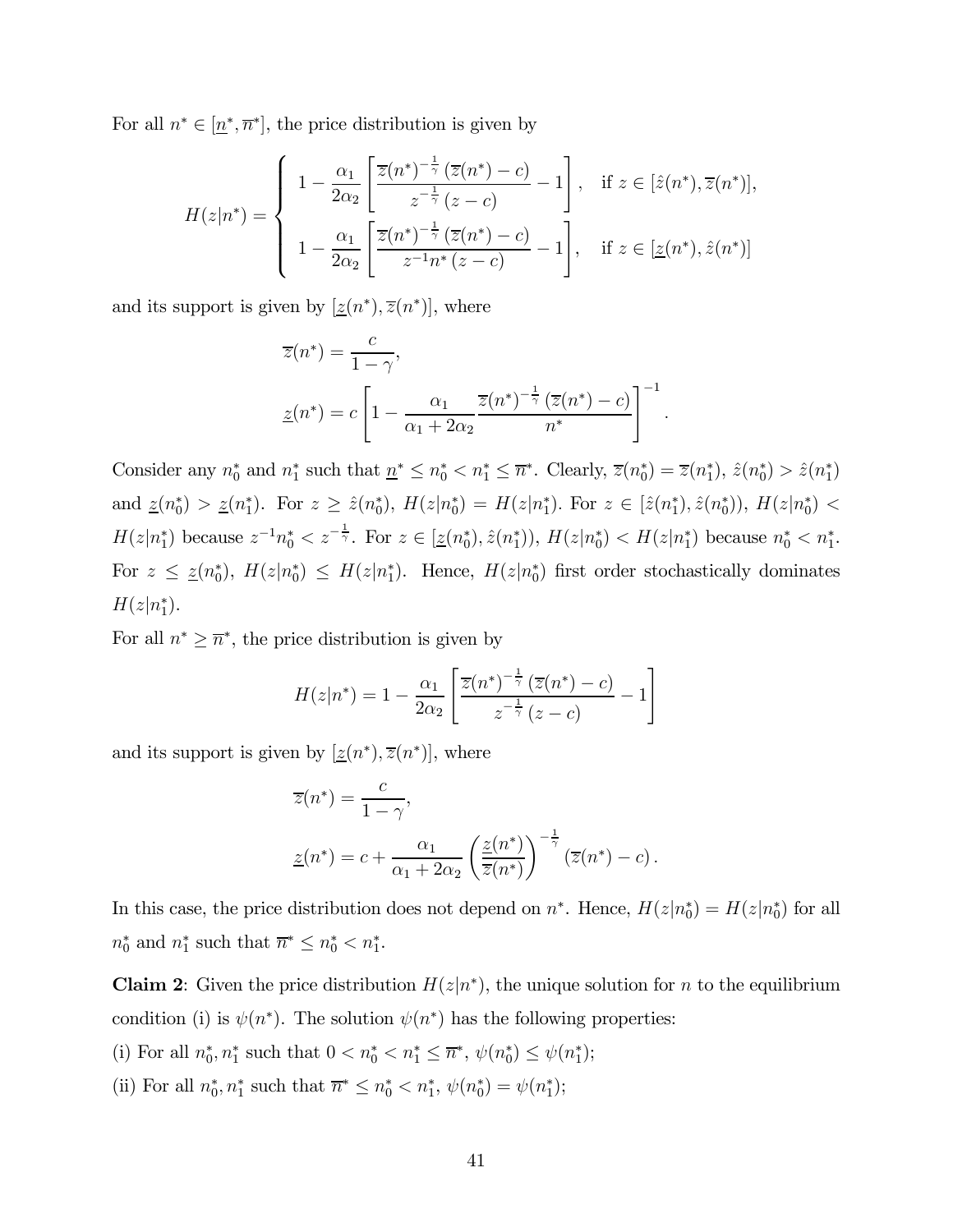(iii) For all  $n^* > 0$ ,  $\psi(n^*) \in [\underline{\psi}, \overline{\psi})$ , where  $\underline{\psi} > 0$  and  $\overline{\psi} = \overline{n}^*$ . *Proof*: Given the price distribution  $H(z|n^*)$ , the equilibrium condition (i) is

$$
i = \alpha_1 \int_{\underline{z}(n^*)}^{\hat{z}(n)} \left[ \left(\frac{z}{n}\right)^{\gamma} \frac{1}{z} - 1 \right] dH(z|n^*)
$$

$$
+ \alpha_2 \int_{\underline{z}(n^*)}^{\hat{z}(n)} \left[ \left(\frac{z}{n}\right)^{\gamma} \frac{1}{z} - 1 \right] d\left[1 - (1 - H(z|n^*))^2\right].
$$

Let  $\phi(n, n^*)$  denote the right-hand side of the equation above. First, notice that  $\lim_{n\to 0} \phi(n, n^*)$  $\infty$ . Second, notice that  $\phi(n, n^*)$  is strictly decreasing in n for all  $n \in (0, \hat{z}^{-1}(\underline{z}(n^*)))$ . Third, notice that  $\phi(n,n^*)=0$  for all  $n \geq \hat{z}^{-1}(\underline{z}(n^*)) = \underline{z}(n^*)^{-\frac{1-\gamma}{\gamma}}$ . From these observations, it follows that there exists a unique solution,  $\psi(n^*)$ , to the equation  $\phi(n, n^*) = i$ . Moreover,  $\psi(n^*) > 0$  and  $\psi(n^*) < \hat{z}^{-1}(\underline{z}(n^*)).$ 

Consider any  $n_0^*$  and  $n_1^*$  such that  $0 < n_0^* < n_1^* \leq \overline{n}^*$ . In this case, claim 1 implies that  $H(z|n_0^*)$ first order stochastically dominates  $H(z|n_1^*)$  and, consequently, that  $1 - (1 - H(z|n_0^*))^2$  first order stochastically dominates  $1 - (1 - H(z|n_1^*))^2$ . From these observations and from the fact that  $(z/n)^{\gamma}/z - 1$  is decreasing in z, it follows that  $\phi(n, n_0^*) \leq \phi(n, n_1^*)$ . Therefore,  $\psi(n_0^*) \leq \psi(n_1^*)$ . Moreover, it is straightforward to verify that  $\psi(n_0^*) \geq \underline{\psi} > 0$ .

Now, consider any  $n_0^*$  and  $n_1^*$  such that  $\overline{n}^* \leq n_0^* < n_1^*$ . In this case, claim 1 implies that  $H(z|n_0^*)$  is equal to  $H(z|n_0^*)$  and that  $1-(1-H(z|n_0^*))^2$  is equal to  $1-(1-H(z|n_1^*))^2$ . From these observations, it follows that  $\phi(n, n_0^*) = \phi(n, n_1^*)$  and, hence,  $\psi(n_0^*) = \psi(n_1^*)$ . Moreover, it is straightforward to verify that  $\psi(n_1^*) < \overline{n}^*$ .

**Claim 3:** There exists a  $\hat{n}^* \in [\underline{\psi}, \overline{\psi})$  such that  $\psi(\hat{n}^*) = \hat{n}^*$ .

*Proof*: Claim 2 implies that: (a)  $\psi(n^*)$  is an increasing function of  $n^*$ , (b) for all  $n^*$  in the interval  $[\psi, \overline{\psi}], \psi(n^*)$  belongs to the interval  $[\psi, \overline{\psi}]$ . Hence, from Tarski's fixed point theorem, it follows that there exists a  $\hat{n}^* \in [\psi, \overline{\psi})$  such that  $\psi(\hat{n}^*) = \hat{n}^*$ . Moreover, claim 2 implies  $\psi(n^*) \geq \underline{\psi}$  for all  $n^* < \underline{\psi}$ , and  $\psi(n^*) < \overline{\psi}$  for all  $n^* \geq \overline{\psi}$ . Hence, there is no  $\hat{n}^* \notin [\underline{\psi}, \overline{\psi})$  such that  $\psi(\hat{n}^*)=\hat{n}^*$ .

### C Proof of Theorem 6

We take two steps to prove Theorem 6.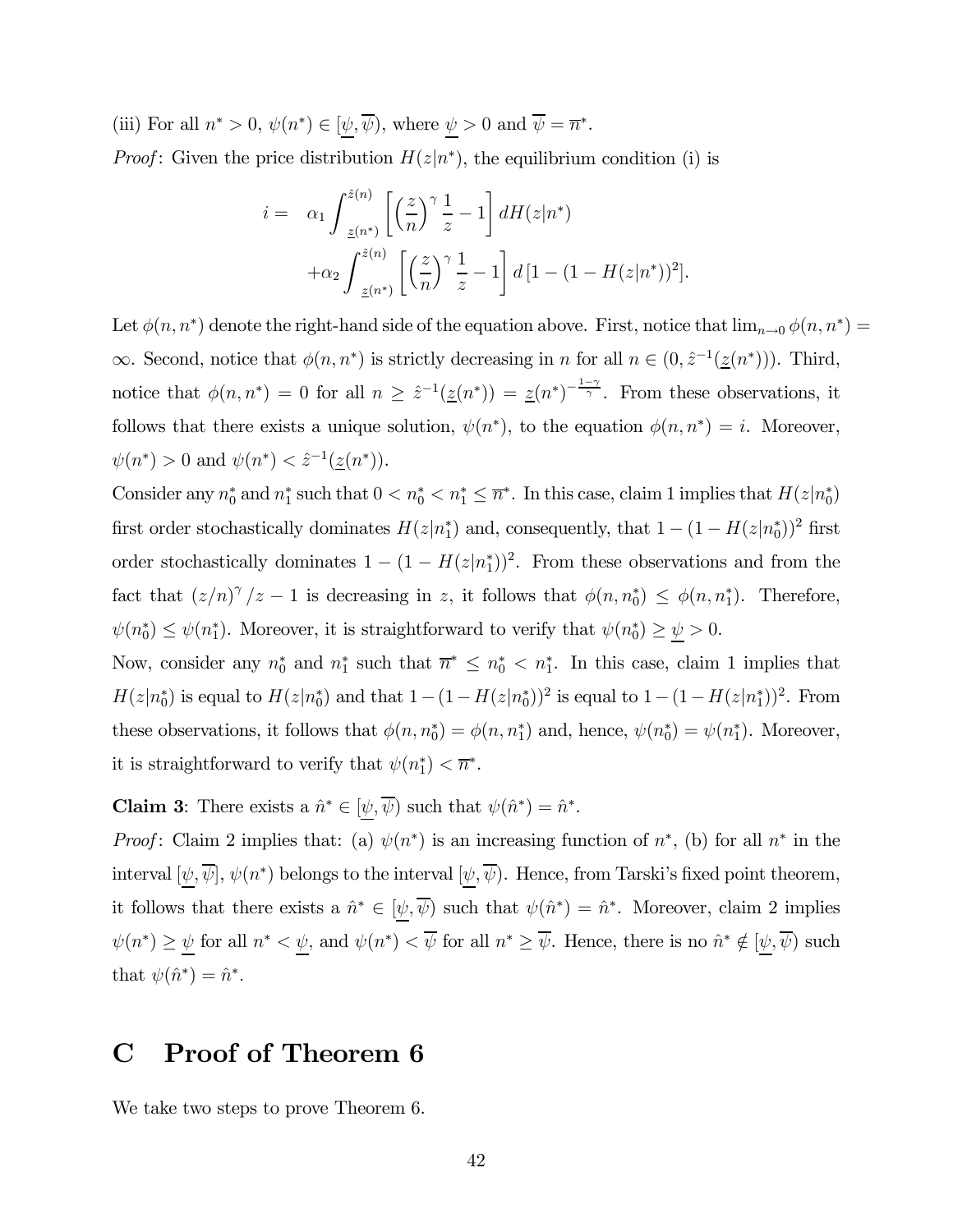Claim 1: In any stationary monetary equilibrium,  $\Sigma^*$ ,

$$
\frac{\overline{p}_t - \underline{p}_t}{\overline{p}_t} \ge \Delta > 0,\tag{A.6}
$$

where

$$
\Delta = \frac{2\alpha_2\gamma}{2\alpha_2 + \alpha_1(1-\gamma)}.
$$

*Proof:* Let  $\Sigma^*$  be an arbitrary stationary monetary equilibrium. From condition (1) in the definition of equilibrium, it follows that households are either cash constrained in all transactions in the BJ market, or they are cash constrained in a positive fraction of transactions and not constrained in the others.

First, suppose  $\Sigma^*$  is such that households are cash constrained in all transactions. In this case, we have

$$
\overline{p}_t = w_t^* \left(\frac{w_t^*}{m_t^*}\right)^{\frac{\gamma}{1-\gamma}} \ge \frac{cw_t^*}{1-\gamma},\tag{A.7}
$$

$$
\underline{p}_t = \frac{cw_t^*}{\left[1 - \frac{\alpha_1}{\alpha_1 + 2\alpha_2} \frac{\overline{p}_t - cw_t^*}{\overline{p}_t}\right]}.
$$
\n(A.8)

From (A.7) and (A.8), it follows that

$$
\frac{\overline{p}_t - \underline{p}_t}{\overline{p}_t} = \frac{2\alpha_2(\overline{p}_t - cw_t^*)}{2\alpha_2 \overline{p}_t + \alpha_1 cw_t^*} \ge \frac{2\alpha_2 \gamma}{2\alpha_2 + \alpha_1 (1 - \gamma)} = \Delta,
$$
\n(A.9)

where the second line makes use of the fact that  $\overline{p}_t \geq (1 - \gamma)^{-1} c w_t^*$ . Next, suppose  $\Sigma^*$  is such that households are cash constrained in some but not all transactions. In this case, we have

$$
\overline{p}_t = \frac{cw_t^*}{1-\gamma} \ge w_t^* \left(\frac{w_t^*}{m_t^*}\right)^{\frac{\gamma}{1-\gamma}}, \tag{A.10}
$$

$$
\underline{p}_t = \frac{c w_t^*}{\left[1 - \frac{\alpha_1}{\alpha_1 + 2\alpha_2} \left(\frac{\overline{p}_t}{w_t^*}\right)^{-\frac{1}{\gamma}} \left(\frac{\overline{p}_t - c w_t^*}{m_t^*}\right)\right]}.
$$
(A.11)